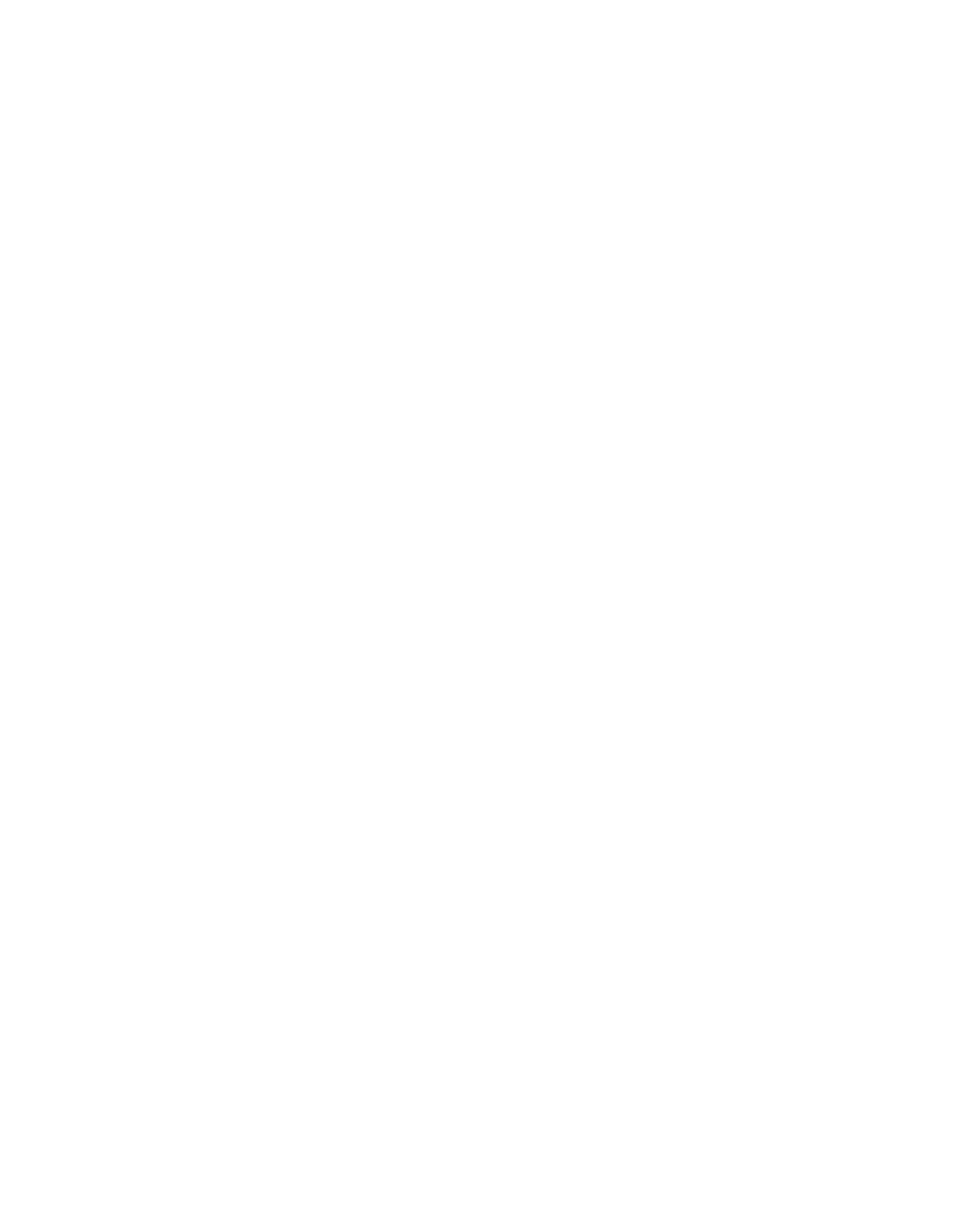In December 2017, the U.S. Congress eliminated the individual mandate penalty, effective January 1, 2019. The Congressional Budget Office estimated that this would reduce health insurance enrollment by seven million in 2020 and increase premiums on the individual market by around 10%.<sup>13</sup> Massachusetts, New Jersey, and Vermont have passed their own individual mandate laws in attempts to maintain enrollments and moderate premium increases. Other states, including Washington, are considering mandates.<sup>14</sup>

#### Increasing Subsidies

Another proposal is to use state funds to lower the cost of purchasing coverage in the individual market. $15$  This could involve offering state-funded subsidies to individuals who are currently ineligible under current income thresholds for marketplace subsidies. State subsidies could also be used to supplement federal Advance Premium Tax Credits (APTCs) to make coverage more affordable.

 $\overline{a}$ 

#### Extending Coverage to Undocumented **Immigrants**

Undocumented immigrants are not eligible to enroll in Medicaid or to purchase coverage through the ACA Marketplaces. In California, there are roughly three million people who are uninsured—almost two million of these are undocumented immigrants. <sup>16</sup> Recent California legislative reports listed Medicaid coverage and Marketplace subsidies for income-eligible undocumented immigrants among potential options for moving toward universal coverage.<sup>17</sup>

#### Creating a Public Option

Among those without employer-sponsored insurance, some opt not to purchase coverage because of rising premiums in individual market. <sup>18</sup> There have been proposals in several states to establish a public plan for individuals and small groups aimed at reducing the cost of individual coverage.

White and colleagues (2017) analyzed a potential public option for the Oregon Legislature.<sup>19</sup> The proposed plan would be a state-administered option offered on the ACA Marketplace. It would be financed through premium payments by individuals, federal Advance Premium Tax Credits (APTCs), and federal payments for cost-sharing reduction subsidies (CSRs).

<sup>&</sup>lt;sup>13</sup> Liu, J.L., White, C., Nowak, S.A., Wilks, A., Ryan J., & Eibner, C. (2018). *[An Assessment of the New York Health Act: A](http://www.rand.org/t/RR2424)  [Single-Payer Option for New York State](http://www.rand.org/t/RR2424)*, Santa Monica, CA: RAND Corporation, RR-2424-NYSHF.

<sup>&</sup>lt;sup>14</sup> Palanker, D., Schwab, R. & Giovannelli, J. (2018, June 14). *[State efforts to pass individual mandate requirement aim to](https://www.commonwealthfund.org/blog/2018/state-efforts-pass-individual-mandate-requirements-aim-stabilize-markets-and-protect)  [stabilize markets and protect consumers.](https://www.commonwealthfund.org/blog/2018/state-efforts-pass-individual-mandate-requirements-aim-stabilize-markets-and-protect)* The Commonwealth Fund.

<sup>&</sup>lt;sup>15</sup> Bindman, A., Mulkey, M., & Kronick, R. (2018). Beyond the ACA: Paths to universal coverage in California. *Health Affairs. 37*(9), 1367-1374.

<sup>&</sup>lt;sup>16</sup> Legislative Analyst's Office. Financing Considerations for Potential State Healthcare Policy Changes. February 5, 2018. <sup>17</sup>Ibid and Bindman, A., Mulkey, M., & Kronick, R. (2018). *[A](https://healthcare.assembly.ca.gov/sites/healthcare.assembly.ca.gov/files/Report%20Final%203_13_18.pdf)  [path to universal coverage and unified health care financing](https://healthcare.assembly.ca.gov/sites/healthcare.assembly.ca.gov/files/Report%20Final%203_13_18.pdf)  [in California](https://healthcare.assembly.ca.gov/sites/healthcare.assembly.ca.gov/files/Report%20Final%203_13_18.pdf)*. University of California San Francisco.

<sup>&</sup>lt;sup>18</sup> Premiums will rise 13.5% in Washington State's individual market in 2019 (Washington State Office of the Insurance Commissioner).

White, C., Eibner, C., Liu, J., Price, C., Leibowitz, N., Morley, G., . . . Meyer, J. (2017). *A comprehensive assessment of four options for financing health care delivery in Oregon*. RAND Research Report RR-1662-OHA.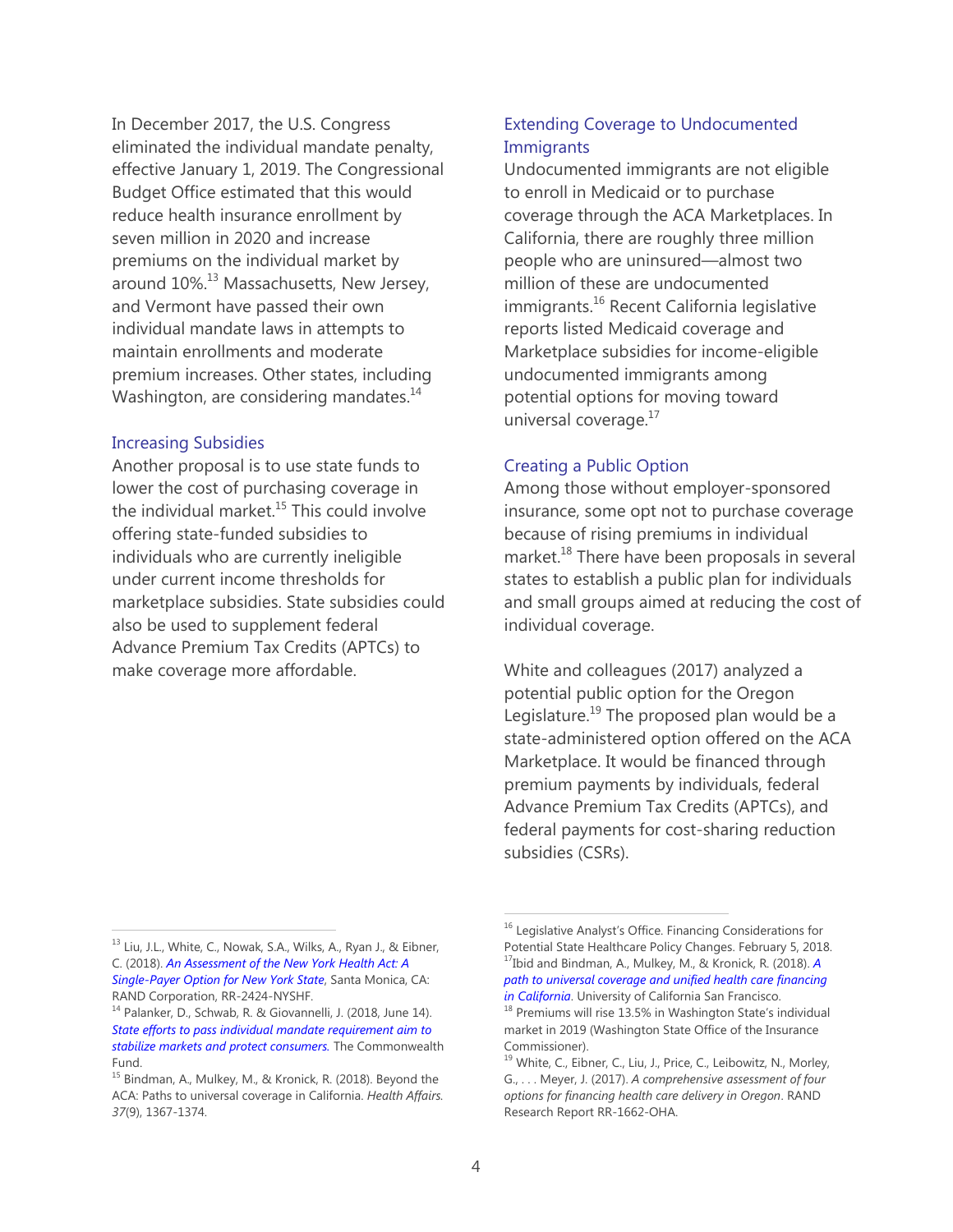White and colleagues find that the coverage impact of the public option would be limited because it would primarily affect the individual market, which insures only about 6% of Oregonians. They estimate that the number of uninsured would be reduced by 32,000, causing the uninsured rate to fall from 5.1% to 4.3%.<sup>20</sup> The public plan, however, could provide lower-cost coverage to enrollees.

### Creating a Single-Payer System

Single-payer health care systems achieve universal coverage by design. All residents are automatically enrolled in a single, publicly financed insurance plan that provides comprehensive health care. The next section of the report describes single-payer health care.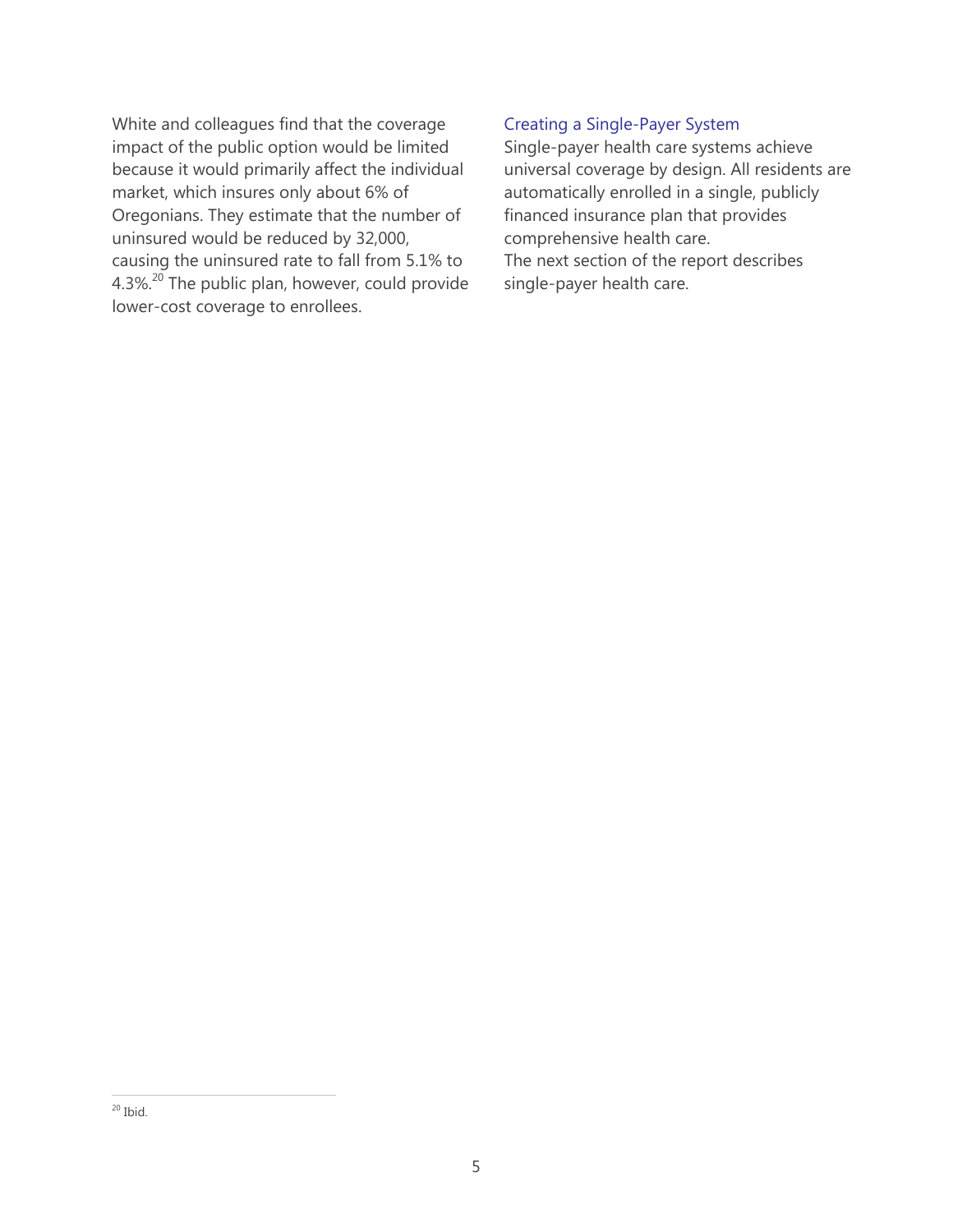# II. Single-Payer Health Care

Although there is no consensus on a particular definition for single-payer health care, a recent review found that most definitions describe a system where only one entity collects funds and purchases health services for a specified population.<sup>21</sup> In a single-payer health care system there is one government health plan that offers residents comprehensive coverage and does not compete with other insurers.

Single-payer is not synonymous with "socialized medicine." Private providers play various roles in both single- and multipayer systems. At one extreme, a country could have socialized medicine, a system in which the government pays for and directly provides health services (e.g., health providers are employees of the state health care system). The private sector plays a small role in socialized medicine. A wellknown example of such a system is the United Kingdom's National Health Service (NHS). In other single-payer systems, like Canada's, the government pays for services that are delivered by mostly private providers.

Our current health care system in the United States is funded and administered through a wide array of public and private insurers. It is estimated that of the 7.4 million individuals who live in the state of Washington, 39% receive health care coverage through a government program (Medicaid or Medicare), 55% through private/commercial insurance, and 6% are uninsured (Exhibit 1).

 $\overline{a}$ 

There are many payers involved within each of these types of coverage. Within the private insurance market, 15 companies currently offer health insurance in Washington. Most of those covered by private insurance are in employersponsored plans (Exhibit 1). Employers may purchase coverage for their workers from an insurance carrier (a fully insured plan) or they may offer a self-insured plan. A selfinsured plan is one in which the employer is responsible for all health care and administrative costs; employers bear the financial risk from unexpected high medical costs. In a fully insured plan, the insurance company is responsible for health care costs, and the employer pays premiums.

There are also multiple payers associated with public programs. Medicaid, which is funded by federal and state governments, provides health coverage to some lowincome people, families with children, pregnant women, the elderly, and people with disabilities. Several managed care organizations (MCOs) now administer most of Medicaid coverage. Medicaid managed care provides for the delivery of Medicaid health benefits through contracted arrangements between state Medicaid agencies and MCOs.

Medicare, a federal program, provides health insurance to people age 65 and older, to people under age 65 with certain disabilities, and to people with end-stage renal disease (kidney failure). Within Medicare, beneficiaries are enrolled in either Traditional (fee-for-service) Medicare or privately administered Medicare Advantage plans. Medicare Advantage plans are

 $21$  Liu, J., & Brook, R. (2017). What is single-payer health care? A review of definitions and proposals in the U.S. *Journal of General Internal Medicine, 32*(7), 822-31.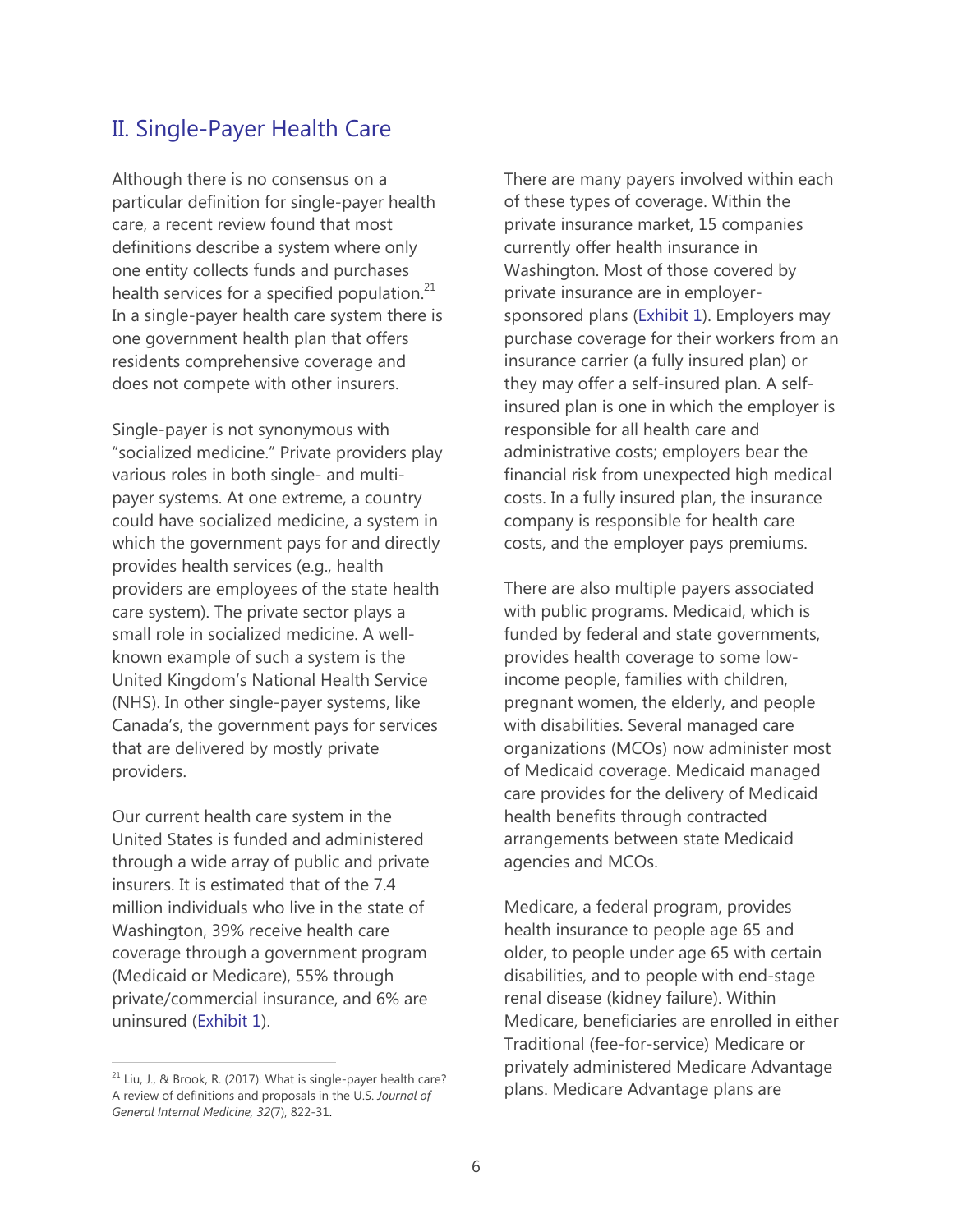offered by private insurance companies that are approved by Medicare. In Washington, about a third of Medicare beneficiaries are in Medicare Advantage plans.<sup>22</sup> Traditional Medicare beneficiaries may also purchase Medicare Supplement insurance to cover out-of-pocket costs.

Under a single-payer plan, individuals with Medicaid, Medicare, employer-sponsored insurance, individual coverage, and those without insurance would all be enrolled in a single public plan. These other types of public and private insurance would cease to exist.

It is estimated that \$55.2 billion will be spent on medical care in 2018 for Washington residents. Spending levels vary by payer in our current system (see Exhibits 2 & 3). Just under half of all health care expenditures are paid for by Medicare and Medicaid. Single-payer proposals call for using these state and federal funds to help finance the single-payer plan. Gaining federal approval to do so is a significant challenge (discussed further in Section IV).

Employer-sponsored insurance accounts for almost half of total health expenditures. Under single-payer proposals, employer and individual premium payments and most out-of-pocket payments would be replaced by another source of funds—typically tax revenue, less any cost savings generated by a single-payer system.





Notes:

 $\overline{a}$ 

Source: Willis Towers Watson.

Data sources: The Washington State Office of the Insurance Commissioner (OIC), carrier reports for 2015; Centers for Medicare and Medicaid Services (CMS), state health expenditures data. Population estimates include adults and children in Washington.

<sup>22</sup> Centers for Medicare and Medicaid Services. (2018, April). *[Medicare Enrollment Dashboard](https://www.cms.gov/Research-Statistics-Data-and-Systems/Statistics-Trends-and-Reports/CMSProgramStatistics/Dashboard.html)*.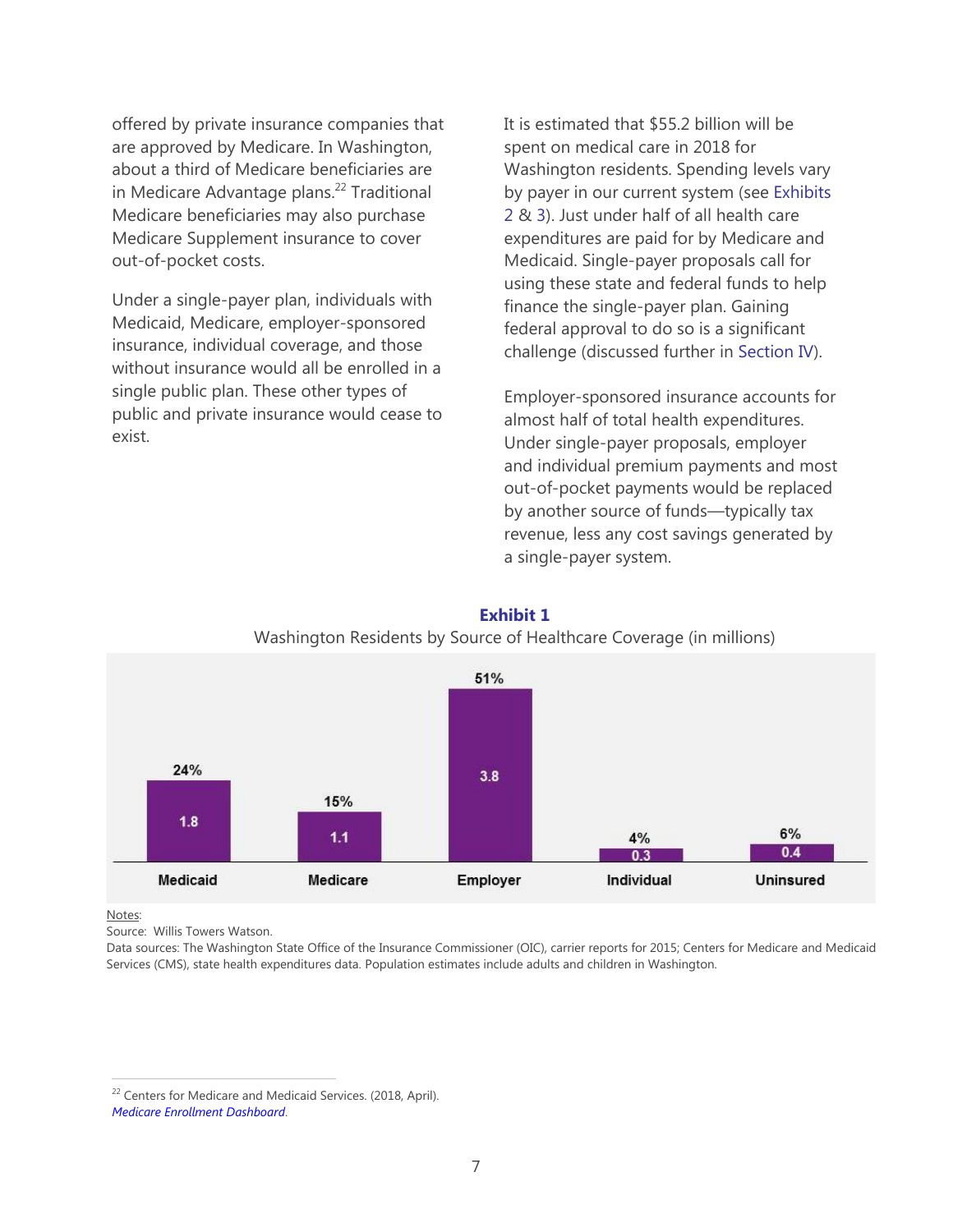**Exhibit 2** Health Care Expenditures in Washington in 2018



Notes:

Source: Willis Towers Watson.

Totals include claims/premiums; payer administration costs and individual out-of-pocket costs (deductibles, copays, etc.); hospitalization; physician and nursing care; prescription drugs; medical equipment; and supplies.

These figures do not include the cost of care for uninsured individuals. It is likely that care cost for uninsured individuals adds another \$2-\$4 billion to the aggregate annual spending in Washington.

Data sources: The Washington State Office of the Insurance Commissioner (OIC), additional data statement forms; Centers for Medicare and Medicaid Services (CMS) state health expenditures data; Willis Towers Watson 2018 Financial Benchmarks Survey; and the Washington Health Benefit Exchange monthly enrollment reports.

|              | Plan<br>payments<br>to providers* | Payer<br>administration | <b>Individual</b><br>out-of-pocket payments<br>to providers** | <b>Total</b> |
|--------------|-----------------------------------|-------------------------|---------------------------------------------------------------|--------------|
| Medicaid     | \$12,016                          | \$735                   | \$0                                                           | \$12,751     |
| Medicare     | \$11,817                          | \$236                   | \$3,054                                                       | \$15,107     |
| Employer     | \$19,541                          | \$1,650                 | \$3,450                                                       | \$24,641     |
| Individual   | \$1,615                           | \$214                   | \$876                                                         | \$2,705      |
| <b>Total</b> | \$44,989                          | \$2,835                 | \$7,380                                                       | \$55,204     |

#### **Exhibit 3**

#### Administration Costs and Out-of-Pocket Spending in 2018 (in millions)

Notes:

Source: Willis Towers Watson.

\* Plan payments to providers include provider administration costs.

\*\* Includes all deductibles, copays, premiums, etc. Additionally includes payments by Medicare Supplement plans.

The administrative rate for Medicare (2%) corresponds to administrative costs in Traditional Medicare. Actual administrative costs for all of Medicare are higher than shown here due to higher administrative costs of Medicare Advantage plans.

The administrative rate for Medicaid (about 6%) corresponds to only the administrative costs for the sponsoring state and federal agencies. Total administrative costs would also include the administration provided by the MCOs, where applicable, which is not included here.

Data sources: The Washington State Office of the Insurance Commissioner (OIC), additional data statement forms; Centers for Medicare and Medicaid Services (CMS) state health expenditures data; Willis Towers Watson 2018 Financial Benchmarks Survey; the Washington Health Benefit Exchange monthly enrollment reports; Kaiser Family Foundation; and MACPAC.gov.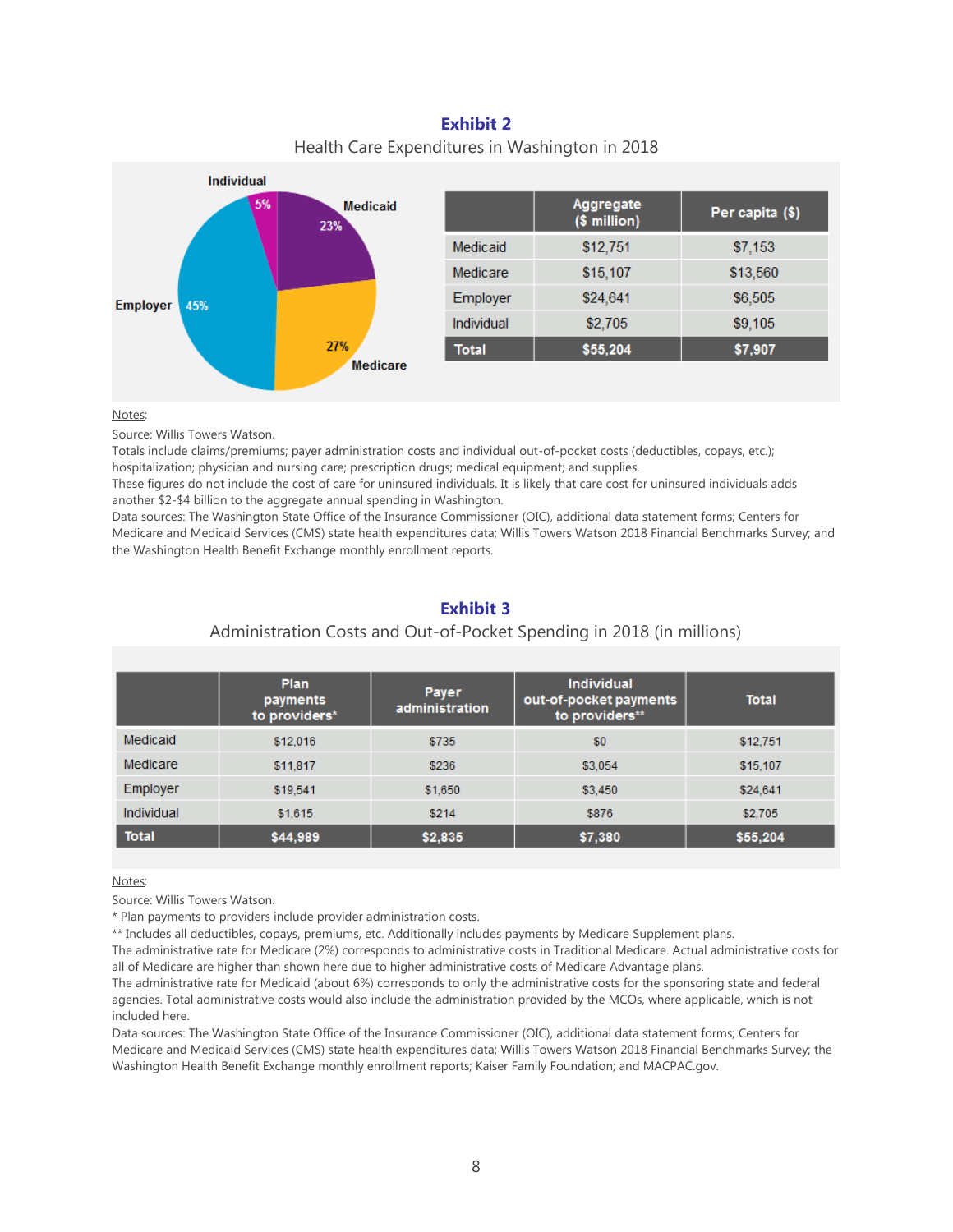Of those who receive coverage through an employer, about three in ten receive coverage through an insured plan and about seven in ten receive coverage through a self-insured plan. $23$  Federal law (the Employee Retirement Income Security Act) shields self-insured plans from state regulation, and this poses another challenge to implementing state single-payer plans (discussed more in Section IV). Employers will be keenly interested in whether they are being relieved of the health insurance cost for their employees, and if they are taxed to cover the single-payer program cost, how that tax compares to their prior insurance spending.

In Washington State, and across the nation, an insured person's benefit level varies significantly depending on their current program and payer. Benefit levels are the net amounts paid by the sponsors of the insurance, after removing premium contributions by covered individuals and out-of-pocket costs. Medicaid enrollees, for example, pay no premiums and have minimal out-of-pocket costs; their benefit level is close to 100%. Those insured through their employer realize about a 72% benefit level and those who purchase individual coverage have a benefit level of 35% on average, which varies depending on ACA premium subsidies (see Exhibit 4).

Moreover, there is substantial variation in benefit levels across employer-sponsored plans. Employers in Washington tend to provide higher benefit levels than the national average (Exhibit 5). However, there is significant variation across employers in the state. See examples in Exhibit 5 for the Public Employees Benefits Board plans and two sample employers in the state.

Under single-payer, all enrollees receive a uniform benefit level. Premiums and out-ofpocket costs are reduced or eliminated across the board. This is not to say that all residents gain equally from single-payer. Premiums and out-of-pocket costs are replaced by some form of taxes, and the specific nature of these taxes and prior benefit levels determine which households will pay more or less under single-payer.

<sup>&</sup>lt;sup>23</sup> Willis Towers Watson estimate based on analysis of total population data for the state of Washington as well as analysis of OIC carrier reports.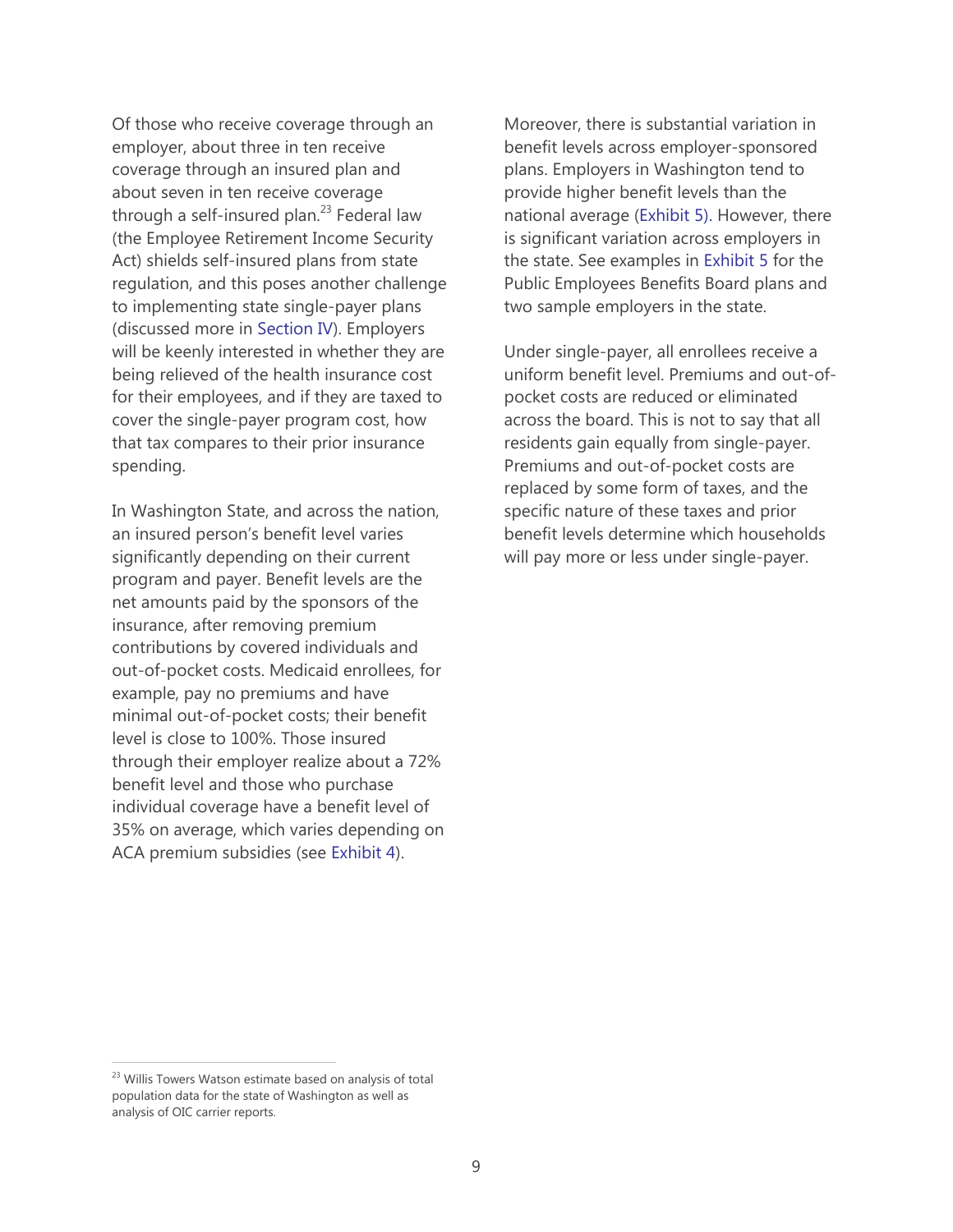**Exhibit 4** Benefit Levels in Washington



#### Notes:

Source: Willis Towers Watson.

\* Payer cost includes the net amount paid by the sponsor of the insurance after covered individuals pay a portion of the premium. In the case of those purchasing individual insurance, the "payer cost" represents the average amount of ACA premium subsidies, which vary significantly by person according to their level of household income.

\*\* Enrollment costs include the premium paid by the covered individual for the insurance.

\*\*\* Out-of-pocket costs are paid directly by the covered individual (deductible, copays, and coinsurance).

Individual cost-sharing does not include out-of-pocket subsidies for those qualifying under the Affordable Care Act (ACA).

Medicare information does not account for Medicare Supplement plans; that is, the costs covered by Medicare Supplement plans are shown here as part of the out-of-pocket costs.

Amounts shown are for an average covered individual; out-of-pocket costs vary based on health care services used by each covered individual.

Data sources: The Washington State Office of the Insurance Commissioner (OIC), additional data statement forms; Willis Towers Watson 2018 Financial Benchmarks Survey; and the Washington Health Benefit Exchange monthly enrollment reports.



# **Exhibit 5**

Notes:

Source: Willis Towers Watson.

\* Payer cost includes the net amount paid by the sponsor of the insurance after covered individuals pay a portion of the premium.

\*\* Enrollment costs include the premium paid by the covered individual for the insurance.

\*\*\* Out-of-pocket costs are paid directly by the covered individual (deductible, copays, and coinsurance).

Data sources: Willis Towers Watson 2018 Financial Benchmarks Survey.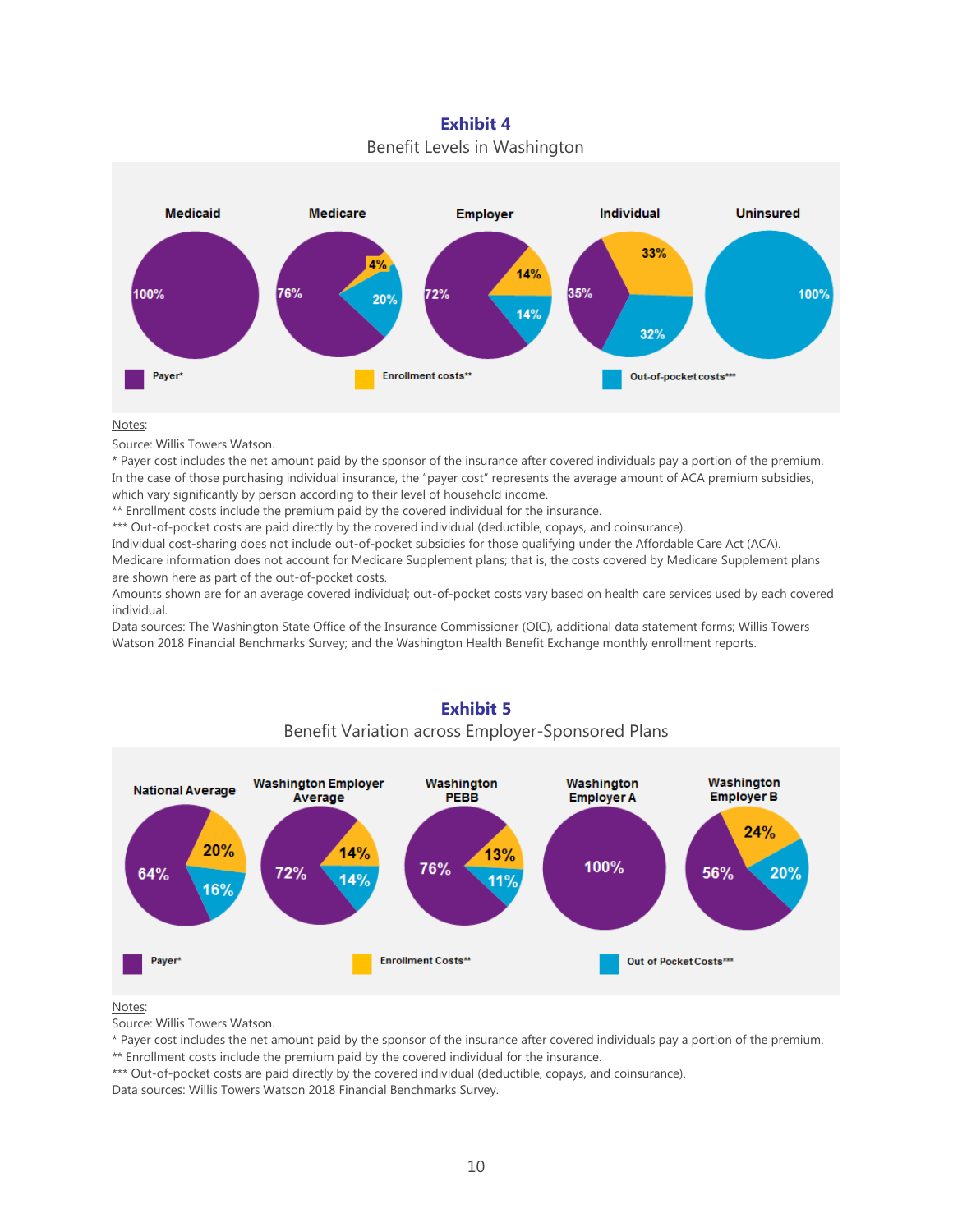### Single-Payer Pros and Cons

In moving from the status quo to a singlepayer health system, there are a wide variety of possible benefits and consequences.<sup>24</sup> Advocates cite potential advantages of single-payer health care systems, such as:

- More equal and universal provision of health care;
- Reduced plan and provider administrative costs;
- Centralized administration; and
- Greater bargaining power in negotiations with drug and device manufacturers, hospitals, and physicians.

Critics point out potential disadvantages, including:

- Public concerns over higher taxes, government control, excessive rationing, and bureaucratic inefficiency;
- Reduced patient choice;
- Potential adverse effects on medical and pharmaceutical innovation;
- Substantial implementation challenges;
- Significant disruption to employment in the insurance market;
- Reduced staffing levels and/or compensation among providers;
- Possible underfunding by the government;

 Potential concerns among employers depending upon how single-payer tax financing is structured.

In the national debate over single-payer health care plans, controlling costs has received the most attention. Proponents predict substantial cost savings from adopting a single-payer strategy. Opponents argue these savings are overstated and would be difficult to realize. Section III discusses the potential impacts of single-payer on health expenditures. We will review evidence for single-payer effects on access to care, health equity, and health outcomes in our final report due to the legislature by June 30, 2019.

<sup>•</sup> Increased service "congestion" (e.g., longer wait times for appointments, more stringent referral requirements, etc.); and

<sup>24</sup> Blewett, L. (2014). *Single payer health care systems. State Health Access Data Assistance Center* (Presentation to Minnesota Medical Association, August 19, 2014).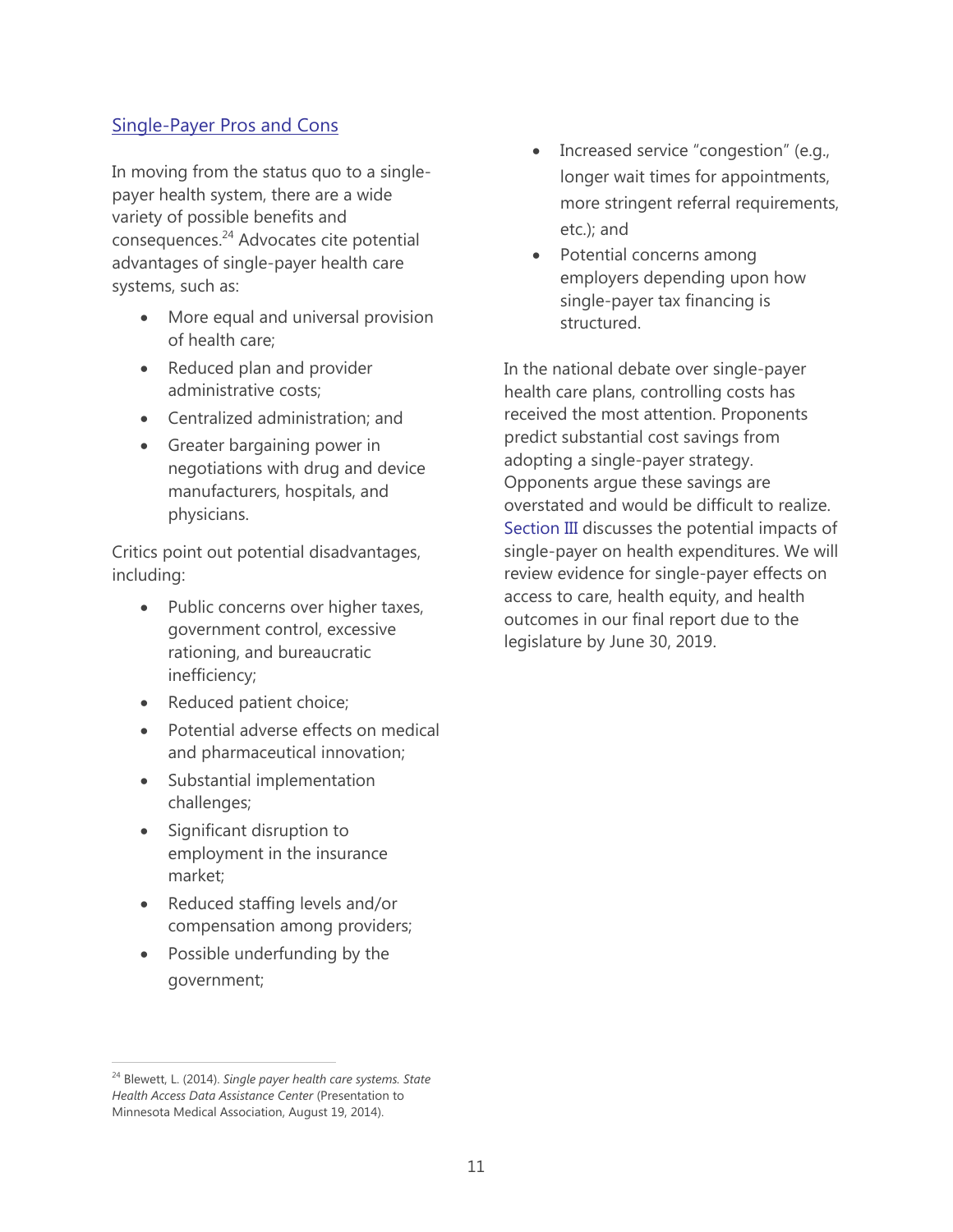# III. Potential Single-Payer Effects on Health Care Costs

The United States spends more on health care than other countries. Among the 11 high-income countries examined by Papanicolas and colleagues (2018), the U.S. is an outlier on costs. We spend almost 18% of Gross Domestic Product (GDP) on health care. The average across the other ten countries is 11%. <sup>25</sup> Single-payer proposals attempt to mitigate factors that contribute to higher spending in this country.

Some components of single-payer proposals, such as universal coverage, would increase health care expenditures. Other aspects, such as lower administrative costs and reduced provider payments, would act to lower expenditures. The overall impact of single-payer depends on the relative sizes of these and other effects.

Adopting single-payer is expected to increase health expenditures by:

- Providing coverage to the previously uninsured;
- Reducing cost-sharing among enrollees; and, in some proposals,
- Providing more comprehensive benefits (e.g., vision and dental).

Potential reductions in health care system costs could be achieved by:

- Reducing plan administrative costs by shifting out of private into public coverage;
- Negotiating reductions in the prices of pharmaceuticals, medical devices, and provider services; and
- Other potential cost reductions facilitated by centralized single plan administration, such as a reduction in the use of lower value health care services.

We reviewed studies that estimate the effects of national and state single-payer proposals on health care costs. These analyses make different assumptions regarding the magnitude of the effects listed above, and produce varying estimates for the overall impact of single-payer on costs. A brief summary of findings is given below, drawn from analyses of Senator Bernie Sanders' "Medicare for All" proposal as well as state initiatives in California, New York, and Oregon.<sup>26</sup> First, we consider the channels through which single-payer coverage increases health expenditures.

 $\overline{a}$ 

 $26$  The national single-payer studies include Friedman (2013, 2016), Holahan et al. (2016), Thorpe (2016), and Liu (2016). California studies include Senate Committee on Appropriations (2017), Legislative Analyst's Office (2018), and Pollin et al. (2017). New York studies are by Friedman (2015) and Liu et al. (2018). The Oregon study is by White et al. (2017). See reference list for full citations. We also include a discussion of Vermont's single-payer proposal.

<sup>&</sup>lt;sup>25</sup> Papanicolas et al. (2018).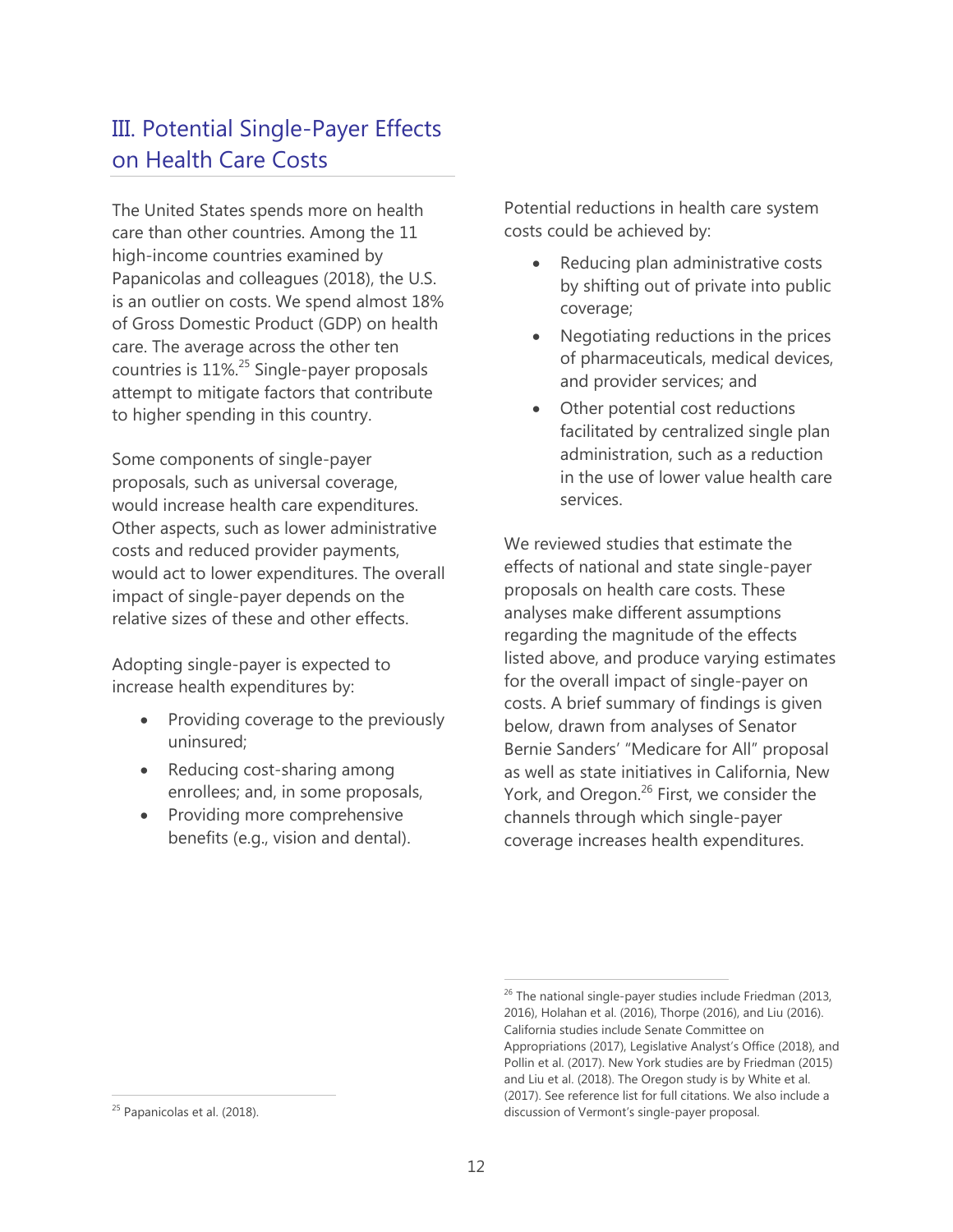## How Single-Payer Plans Would Increase **Costs**

#### Increased Coverage

Studies start with an estimate of total health care spending under our current system (the status quo), assuming that the Affordable Care Act remains in place. They then add the estimated cost of covering those currently without insurance, who would automatically be enrolled under singlepayer. Most single-payer proposals we examined extend coverage to undocumented immigrants.

The estimated increase in health expenditures depends upon the uninsured rate, the current level of spending on health care services for those without insurance (through out-of-pocket, public funding, and uncompensated care), and the increase in health care service utilization among those currently without insurance after they obtain coverage. When individuals gain health insurance, they tend to increase their utilization.<sup>27</sup>

#### Reduced Cost Sharing by Enrollees

Cost sharing (out-of-pocket cost) is determined by a plan's level of copay, coinsurance, deductible, and out-of-pocket maximum. The actuarial value of a plan is a measure of cost sharing for an average enrollee. It is the percentage of total average costs for covered benefits that a plan will pay. The actuarial value for "Silver" plans on the ACA Marketplace, for example, is 70%. Traditional Medicare's actuarial value is about 80%, and it is typically 86% for employer-sponsored plans in Washington. Single-payer proposals usually require

 $27$  For discussions see White et al. (2018), Liu (2016), and Liu et al. (2018).

 $\overline{a}$ 

modest or no patient cost sharing. Actuarial values for the single-payer proposals we examined generally range from 98% to 100%.

When cost sharing falls, people tend to use more health care services and total health care expenditures increase. Estimates for the size of these increases vary across studies (Appendix II).

#### Comprehensive Benefits

Single-payer proposals usually cover the ten ACA essential health benefits. $28$  Some would cover additional benefits, such as dental and vision. Studies estimate the additional costs of these services. Proposals do not typically include coverage of long-term care, at least initially, but some specify that this coverage be considered in the future.

Covering persons who are uninsured, reducing cost sharing, and expanding covered benefits will increase the demand for health care services. Estimates vary across studies, ranging from 6% to 18% growth in utilization (see Appendix II for more detail).

It is not clear to what extent the increased demand for health care services can actually be met, given demands already placed on providers. Some recent studies have examined this issue. $29$  They project expenditures to rise but to a lesser extent

 $^\mathrm{28}$  These include ten service categories that health insurance plans must cover under the Affordable Care Act. Essential Health Benefits include outpatient care, hospitalization, emergency care, maternity and newborn care, mental health and substance disorder services, prescription drugs, rehabilitative and habilitative services and devices, laboratory services, preventive and wellness services and chronic disease management, and pediatric services (including oral and vision).

 $29$  See White et al. (2018) and Liu et al. (2018).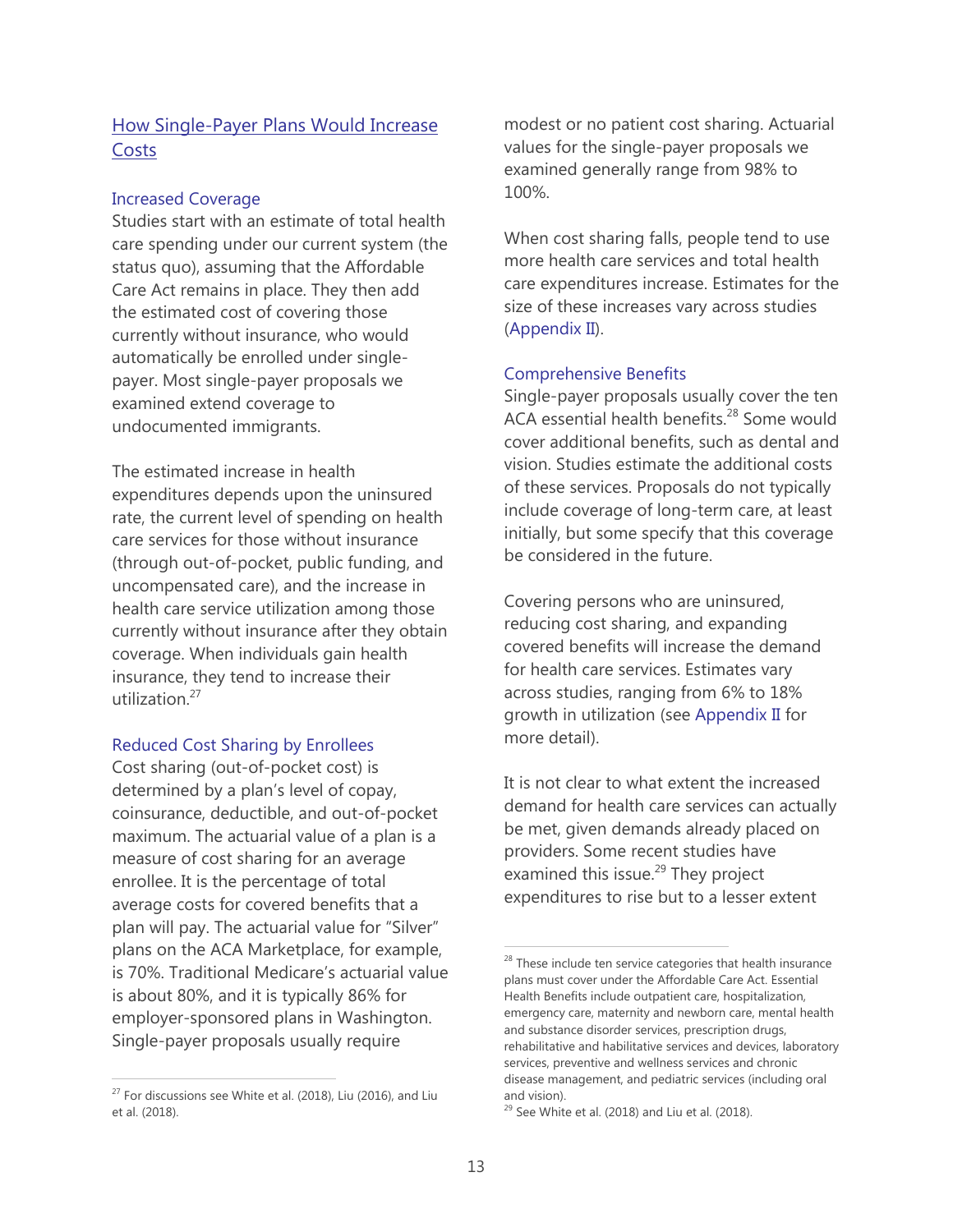than demand for services. $30$  As a result, congestion is predicted to increase, resulting in impacts such as longer wait times for appointments, more stringent prior authorization, and changes in referral requirements.

Universal coverage, reduced cost sharing, and more generous benefits act to increase health expenditures. These increases could be offset by potential savings related to plan administration, pharmaceutical costs, provider payments, and the opportunity for greater efficiency facilitated by centralized system administration.

#### How Single-Payer Might Reduce Costs

#### Plan Administration Costs

Administrative costs are higher in private insurance plans than in Medicare. A greater proportion of the commercial insurance premium dollar goes toward administrative costs today, and this is a potential source of savings in moving to a single-payer system (see Exhibit 6). Plan administrative costs include eligibility determination, enrollment, developing and maintaining health care provider networks, billing, claims payment, and other insurance-related costs. Private insurer administration also includes marketing, care management, and profits or surplus.

Medicare and Medicaid programs have two layers of administrative costs. Exhibit 6 reports the administrative costs for health plans in 2018. The administrative cost rate for Traditional Medicare is about 2%. Actual

 $\overline{a}$ 

administrative costs for all of Medicare are higher due to higher administrative costs in Medicare Advantage plans. The reported Medicaid administrative rate of 6% reflects state and federal administrative costs. It does not include the additional administrative costs of managed care organizations (MCOs) that administer much of Medicaid coverage.

Studies base their estimates of administrative savings on comparisons of administrative costs between Medicare and private insurance or comparisons between administrative costs in the United States versus other countries (often Canada). $31$ 

There is debate over what level of administrative costs is feasible under singlepayer, and assumptions vary. Some studies assume the single-payer plan administration rate to be around 2%, based on the rate for Traditional Medicare. Others assume rates of around 6%, reflecting a blend of Traditional Medicare and Medicare Advantage plans. Note that administrative costs in other high-income countries average around 3%.<sup>32</sup>

#### Pharmaceutical Drug Prices

Drug costs are higher in the United States than in other countries. Papanicolas and colleagues (2018) estimate that per capita spending on pharmaceuticals was about \$1,450 in the U.S. versus an average of \$750 across high-income countries. This is true despite our greater use of generic drugs.<sup>33</sup>

 $30$  For example, Liu et al. (2018) estimate that under the New York Health Act demand for hospital care would increase by 10% and for physician services by 15%. However, they estimate that actual increase in utilization would only be half as large as demand.

 $31$  See Liu (2016) for a comprehensive list of studies used to estimate savings from plan administrative costs, provider administrative costs, drug prices, and provider payments (given in table 3.5, page 75).

 $\frac{32}{2}$  Papanicolas et al. (2018).

<sup>&</sup>lt;sup>33</sup> Ibid.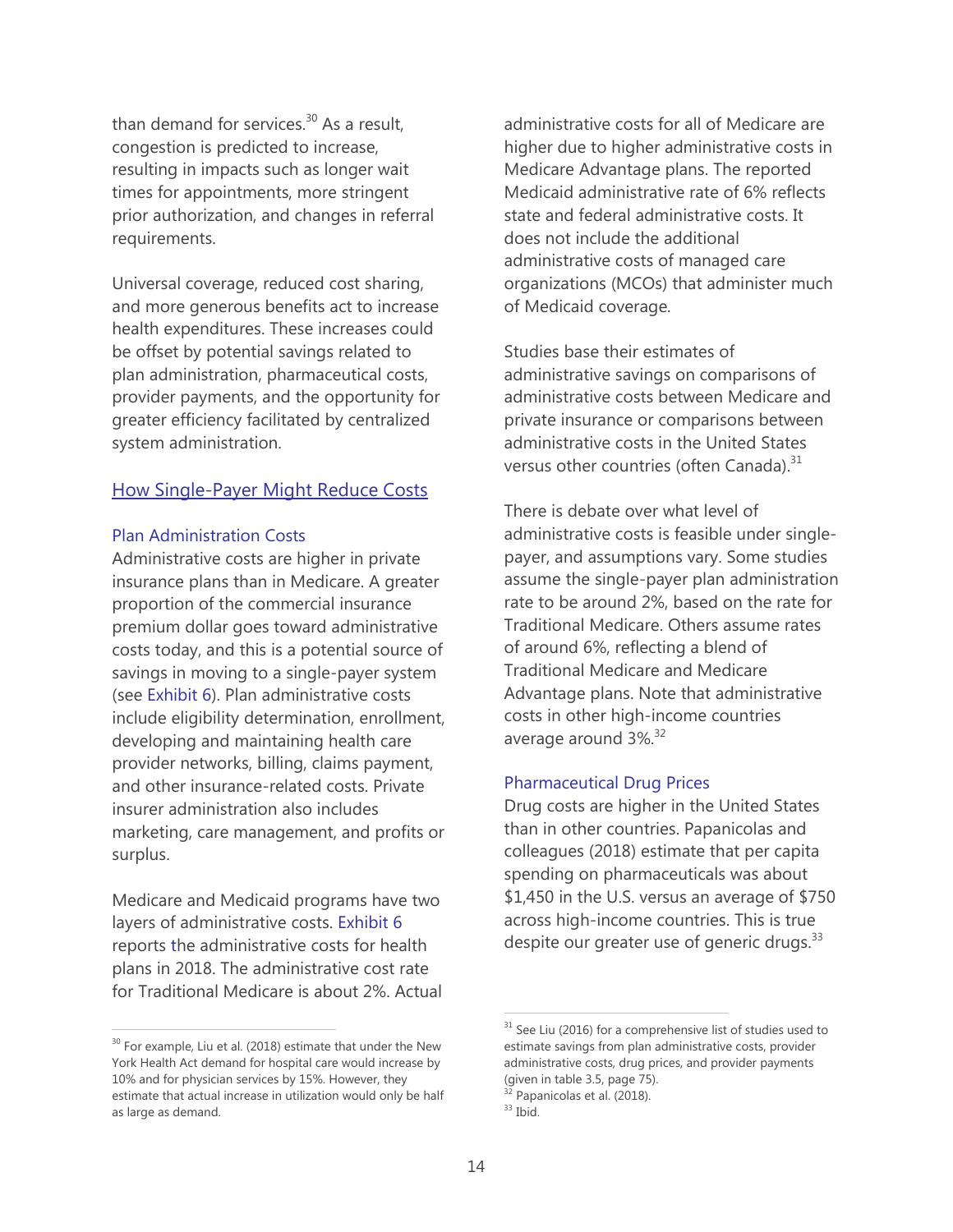#### **Exhibit 6**

#### Plan Administration Costs in 2018



#### Notes:

Source: Willis Towers Watson.

The administrative rate for Medicare (2%) corresponds to administrative costs in Traditional Medicare. Actual administrative costs for all of Medicare are higher than shown here due to higher administrative costs of Medicare Advantage plans.

The administrative rate for Medicaid (about 6%) corresponds to only the administrative costs for the sponsoring state and federal agencies. Total administrative costs would also include the administration provided by the MCOs, where applicable, which is not included here.

The employer administration rate (8%) includes both insured and self-insured plans. Self-insured plans tend to have lower administrative costs due to economies of scale and lower risk premiums.

Data sources: The Washington State Office of the Insurance Commissioner (OIC), additional data statement forms; Willis Towers Watson 2018 Financial Benchmarks Survey; Kaiser Family Foundation; MACPAC.gov.



#### **Exhibit 7** Health Expenditures by Service Category

Note:

Source: CMS 2014 Health Expenditures by State of Residence.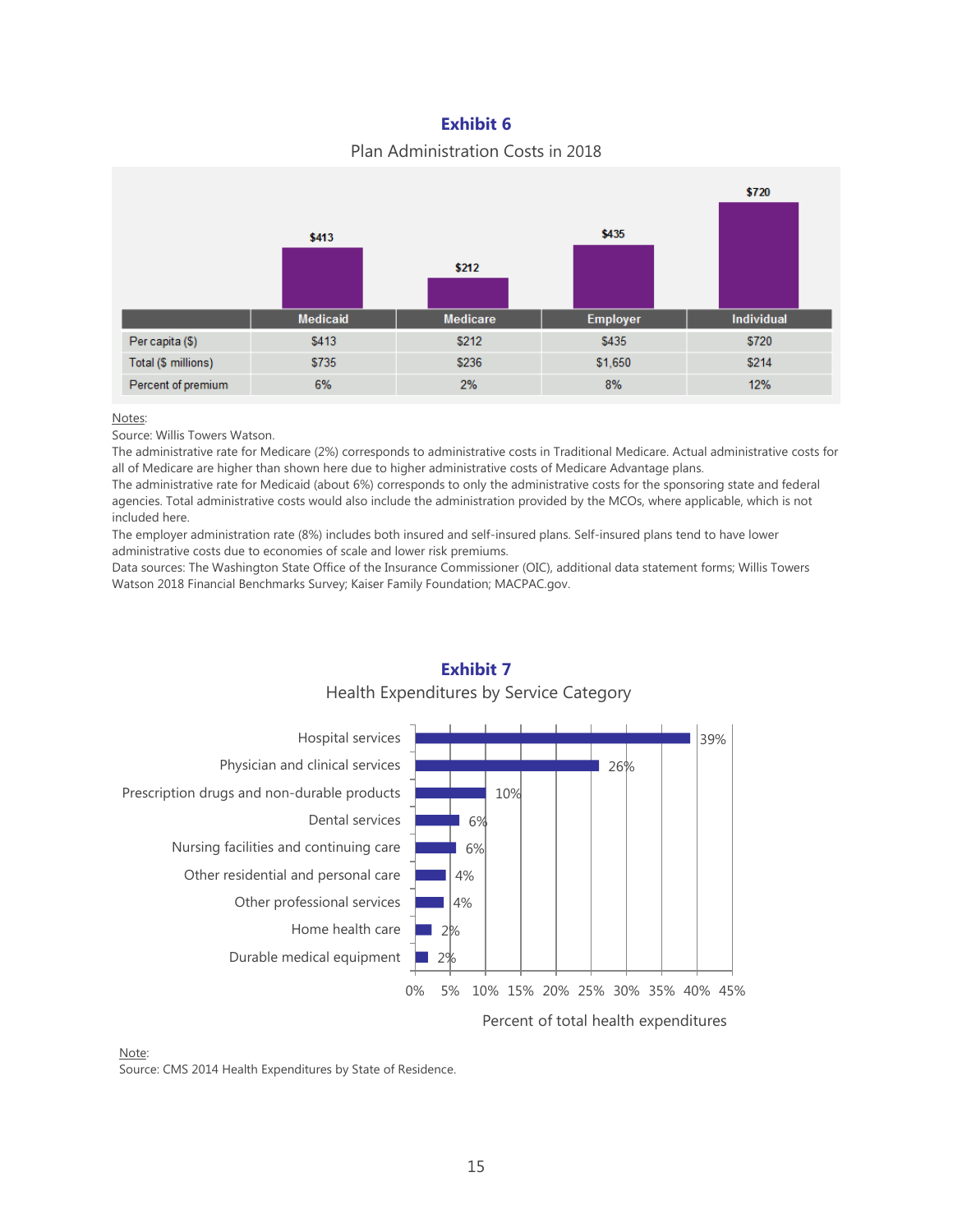Negotiated reductions in drug prices may be a potentially large source of system savings. In Washington State about 10% of total health care expenditures go toward retail sales of prescription drugs (see Exhibit 7). Note that this percentage does not include the drugs provided in hospital care or administered in a physician's office.

Some single-payer studies do not consider potential reductions in negotiated pharmaceutical prices. Others assume price reductions of 30% to 38%.

#### Provider Payments

Almost 40% of all health care expenditures go toward paying for services provided by hospitals (see Exhibit 7). This includes room and board for inpatient stays, ancillary services, resident physician care, inpatient pharmacy, and other services. Payments to hospitals cover the costs of employee salaries, supplies, equipment, facility costs for outpatient use of the hospital including emergency departments and surgical centers, and contribute to profits or margins.

The next largest expenditure category is services provided in offices and clinics operated by doctors. Physician and clinical services also include services rendered by doctors in hospitals, if the physician bills independently for those services. These payments cover salaries for doctors, clinical staff, and administrative staff and other practice expenses.

Provider payment rates vary substantially across payers in our current system. Private insurers pay providers at much higher rates than Medicare.<sup>34</sup> Medicare pays more than Medicaid. Medicaid rates can vary for facilities and professionals who see a disproportionate share of Medicaid (and Medicare) populations. One consequence of these rate differentials is that some Medicaid enrollees have less access to specialty services.<sup>35</sup>

Under a single-payer system, there would be a single set of payment rates. Some studies assume that single-payer payment rates would be set to a weighted average of current rates across payers: thus total payments to providers would not change. However, revenues would increase for providers who served patients formerly covered by Medicaid and decrease for those who primarily served patients with commercial coverage.

Other studies assume that provider payment rates would fall to somewhere between Medicare and commercial rates, and some assume provider payment rates would fall to the level of Medicare fee-forservice rates.<sup>36</sup> Providers would have to decide how to respond to lower payment rates by reducing staffing levels, compensation, and/or equipment.

Reduced administrative burden on providers is one rationale for lowering provider

<sup>&</sup>lt;sup>34</sup> For example, Ginsburg (2010) examined commercial payment rates to hospitals and physicians within eight local markets across the country. Average inpatient hospital rates of four large insurers ranged from 147% to 210% of Medicare. Average physician rates were within 20% of Medicare rates in most geographic areas. Ginsburg, P. (2010). *Wide variation in hospital and physician payment rates evidence of provider market power.* Research Brief No. 16, Center for Studying Health System Change.

<sup>&</sup>lt;sup>35</sup> Rosenbaum, S. (2014). Medicaid payments and access to care. *New England Journal of Medicine, 371*(2345-2347). <sup>36</sup> See, for example, Liu (2016), White et al. (2018), and Liu et al. (2018).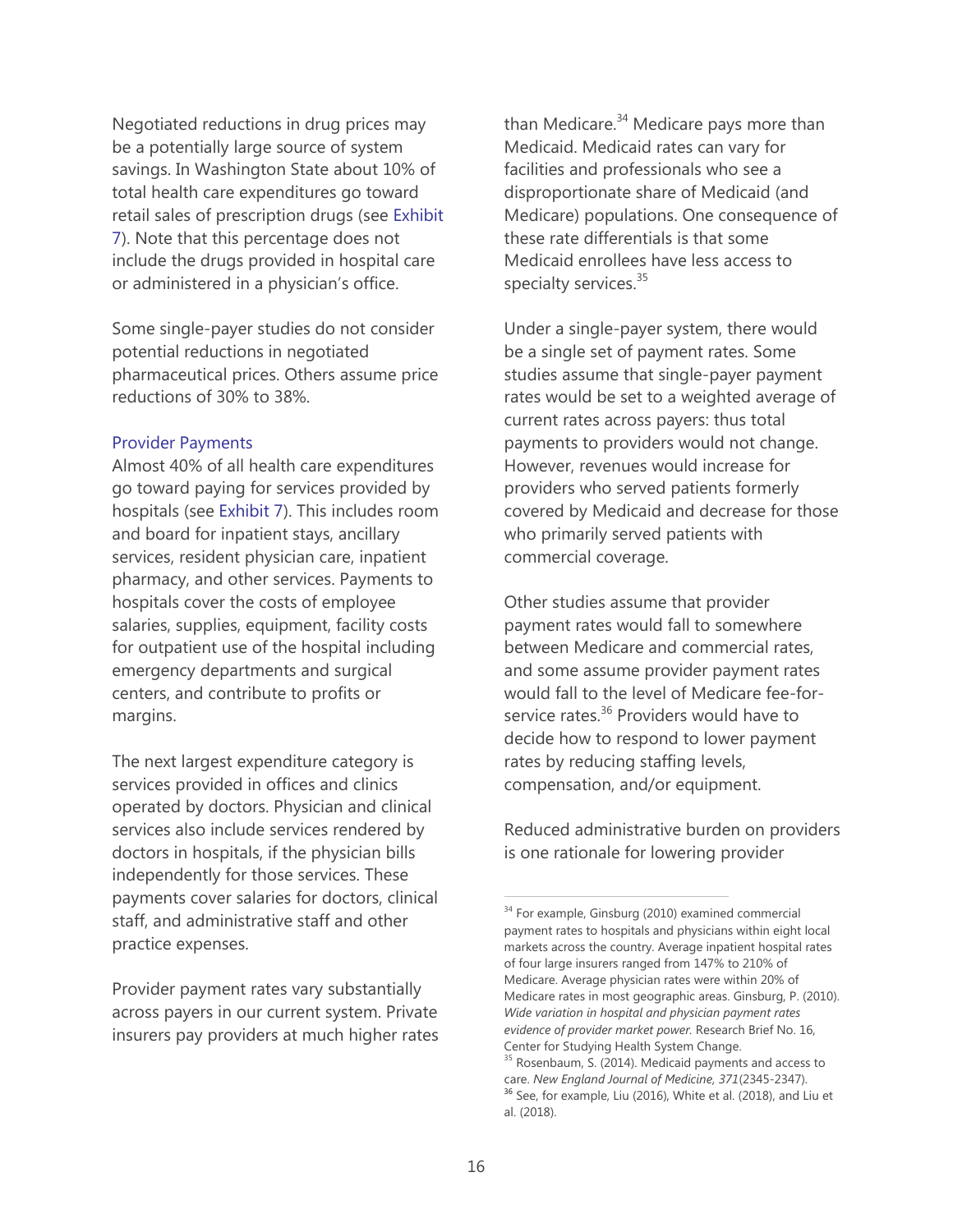payments. Under single-payer, the administrative burden on providers from dealing with multiple payers would be reduced. Provider administrative costs would decline, though the savings would come at the expense of lost administrative jobs in hospitals, clinics, and offices.

Administrative costs consume roughly 25% of hospital and physician group revenues; about a half of this cost is due to billing and insurance-related tasks. <sup>37</sup> Provider administrative costs are relatively high in the United States. Hospital administrative costs in Canada, for example, are half that of the  $U.S.<sup>38</sup>$ 

The majority of studies we reviewed include savings from reductions in administrative costs among providers. Assumptions vary, but estimates suggest potential savings of around 10% for payments to hospitals and physicians (see Appendix II).

Some studies also predict additional savings due to slower growth in health expenditures over time, reflecting growth rate differentials between public programs versus private insurance or between the United States and other countries  $39$ 

 $\overline{a}$ 

## Overall Single-Payer Effect on Health Care Costs

We examined studies of national singlepayer proposals and state proposals in California, New York, and Oregon. These studies reach different conclusions regarding the effect that single-payer plans would have on total health care costs, even when the studies address the same proposal (see Exhibit 8).

One study estimated that health care expenditures would increase by 15% under single-payer. However, most studies predict single-payer would reduce total costs. One cluster of studies estimates cost reductions of 1% to 5%. Another cluster of estimates are in the range of 10% to 15% reductions.

In Washington State, we currently spend around \$55.2 billion for health care annually (Exhibit 2). If we apply the range of estimates found in the studies we examined, the implications for health care spending in Washington could vary greatly. Consider the following:

- A 15% increase in total expenditures would represent an additional \$8 billion in spending.
- No change in total health expenditures (a 0% change), means that costs associated with insuring 400,000 additional residents and increased utilization among the insured would be offset by single-payer cost savings.
- A 3% reduction in total expenditures, given total health care costs in Washington, would save \$1.65 billion.
- A 15% reduction in total expenditures would save \$8 billion.

<sup>&</sup>lt;sup>37</sup> Himmelstein, D., Jun, M., Busse, R., Chevreul, K., Geissler, A., Jeurissen, P., . . . Woolhandler, S. (2014). A comparison of hospital administrative costs in eight nations: US costs exceed all others by far. *Health Affairs, 33*(9), 1586-94; Levitt, L. (2018). *The cost of administering health care.* Presentation to the California Assembly Select Committee on Health Care Delivery Systems and Universal Coverage. January 17, 2018. <sup>38</sup> Ibid.

<sup>&</sup>lt;sup>39</sup> See Liu et al. (2018) and Friedman (2013, 2015).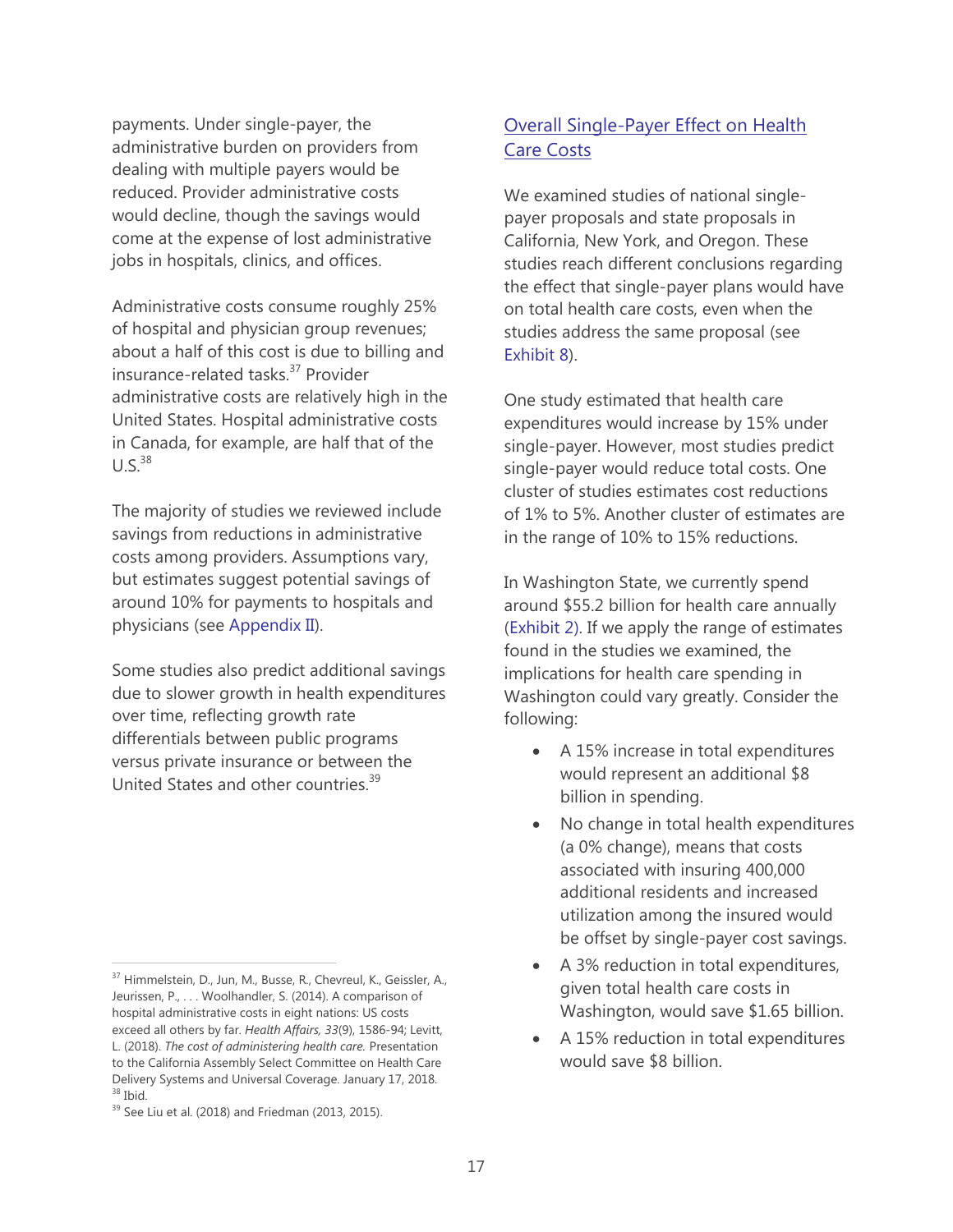The different estimates across studies are due to different assumptions regarding feasible cost savings under single-payer health care. To illustrate this point, consider the study by Liu and colleagues (2018) for the New York Health Act. The authors' baseline assumptions are that provider payments are set to the average of current rates across payers, the plan administration rate is 6%, and drug prices are 10% below Medicare rates. Using these assumptions, they predict a 3% decline in total expenditures by 2031. The authors also estimate a scenario with a 5% reduction in provider payment rates, 3% plan administration costs, and Medicaid drug prices (which are 34% lower than Medicare). In this scenario, health care costs would decline by 15%.<sup>40</sup>

In order to put these findings into perspective, we estimate that health care spending in the United States would have to fall by 30% in order to be in line with other countries that have GDP per capita over  $$50,000.<sup>41</sup>$  None of the studies we reviewed predict single-payer impacts that large.

#### **Exhibit 8**





# **Single-payer study**

#### **Percentage change in health system costs**

 $41$  This estimate is based on data reported by Papanicolas et al. (2018). The other three high GDP countries include Sweden, Switzerland, and Denmark.

<sup>40</sup> Liu et al. (2018).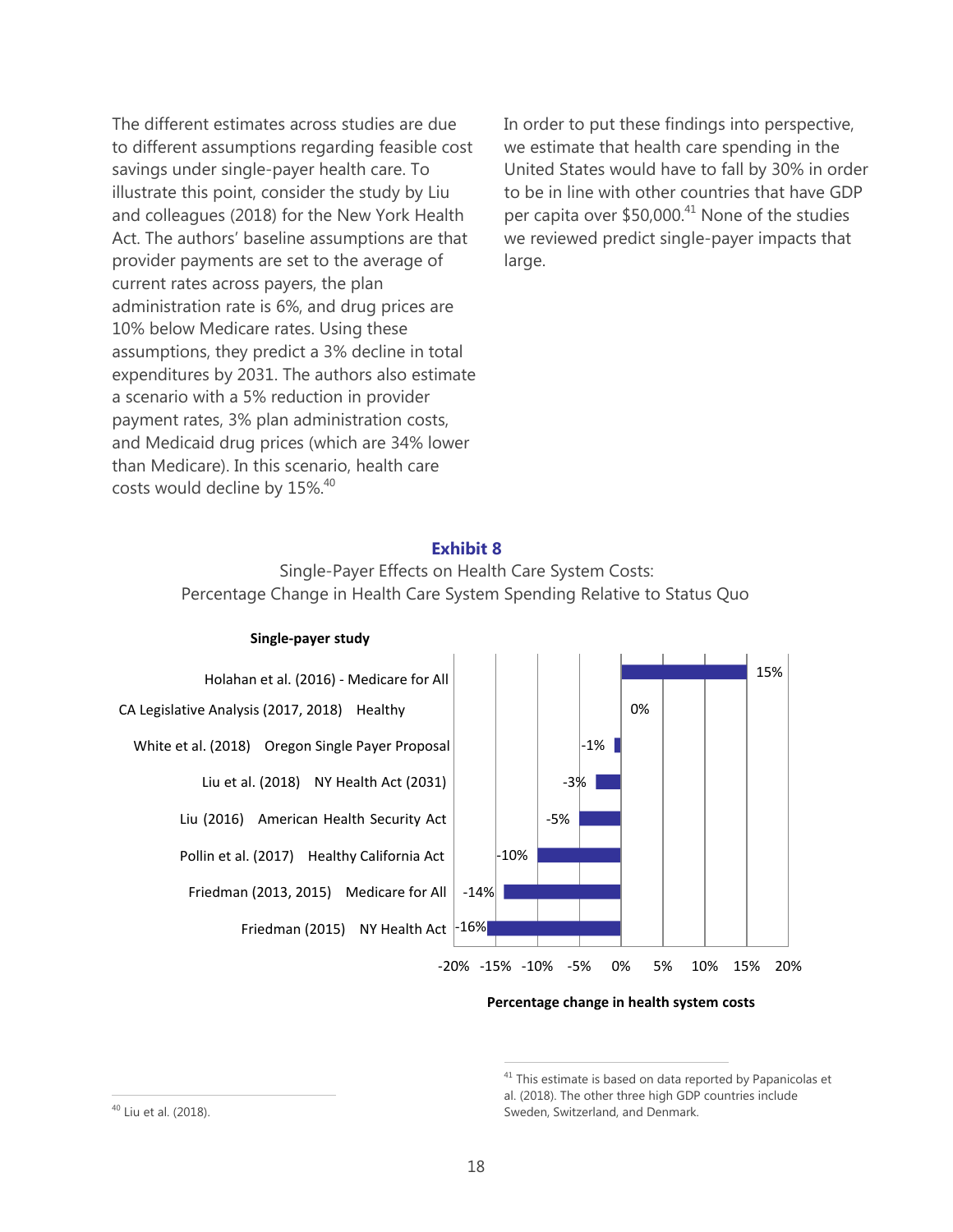### Critique of Single-Payer Studies

There is substantial uncertainty over the size of single-payer effects on health care costs, as evidenced by the wide range of estimates given above. Assumptions vary regarding feasible reductions in administrative costs, pharmaceutical prices, and provider payments.

Another source of uncertainty is that the potential effects of single-payer may be different in state versus national initiatives. An individual state may have less negotiating power with pharmaceutical and device manufacturers than the federal government. States may also be constrained by potential migration of providers, e.g., if provider payments were reduced under a state single-payer plan, affected providers may leave that state.

There is also uncertainty over the timing of these effects. The studies typically do not provide much insight concerning how long it would take to achieve substantial cost savings, if cost savings are predicted.

Finally, there is uncertainty regarding the size of potential single-payer effects not explicitly included in these studies.<sup>42</sup> Singlepayer plans may promote the use of costeffective medicine through more effective payment incentives, firmer budget constraints, or system-wide quality of care guidelines.

Utilization of some costly services is higher in the United States than other countries advanced imaging (MRIs and CTs), high rates of total knee replacements,

 $\overline{a}$ 

hysterectomies, cesarean deliveries, cataract surgery, coronary artery bypass, and coronary angioplasty. Moreover, the costs of these services are higher in the U.S. $43$ 

There have been efforts in Washington State to reduce utilization of some these services. The Health Technology Assessment (HTA) program at the Washington State Health Care Authority, for example, makes decisions regarding which medical devices, procedures, and tests to pay for with state health care dollars. Washington's BREE Collaborative, a partnership among public and private stakeholders, has developed guidelines for different surgical procedures, treatments, and end-of-life care. Singlepayer centralized administration may extend these decisions and guidelines more broadly across our health care system.

#### Single-Payer Financing

In order to fund state single-payer plans, proposals assume that federal and state health care spending would be pooled. These funds include:

- Federal funding for Medicaid, Marketplace subsidies, outlays for Medicare, health benefits for federal workers, veterans programs, and
- State funding for Medicaid.

Additional funds would be required to replace employer and household premium payments and out-of-pocket spending, less any attributed single-payer cost savings. Proposals specify a variety of taxes to provide these funds—payroll taxes, gross receipts tax on businesses, sales taxes, income taxes, and taxes on non-payroll

<sup>&</sup>lt;sup>42</sup> Only one study, Pollin et al. (2017), explicitly assumes savings from reduced system inefficiencies.

<sup>43</sup> Papanicolas et al. (2018) and Fuchs (2018). See Papanicolas et al. (2018) for additional citations.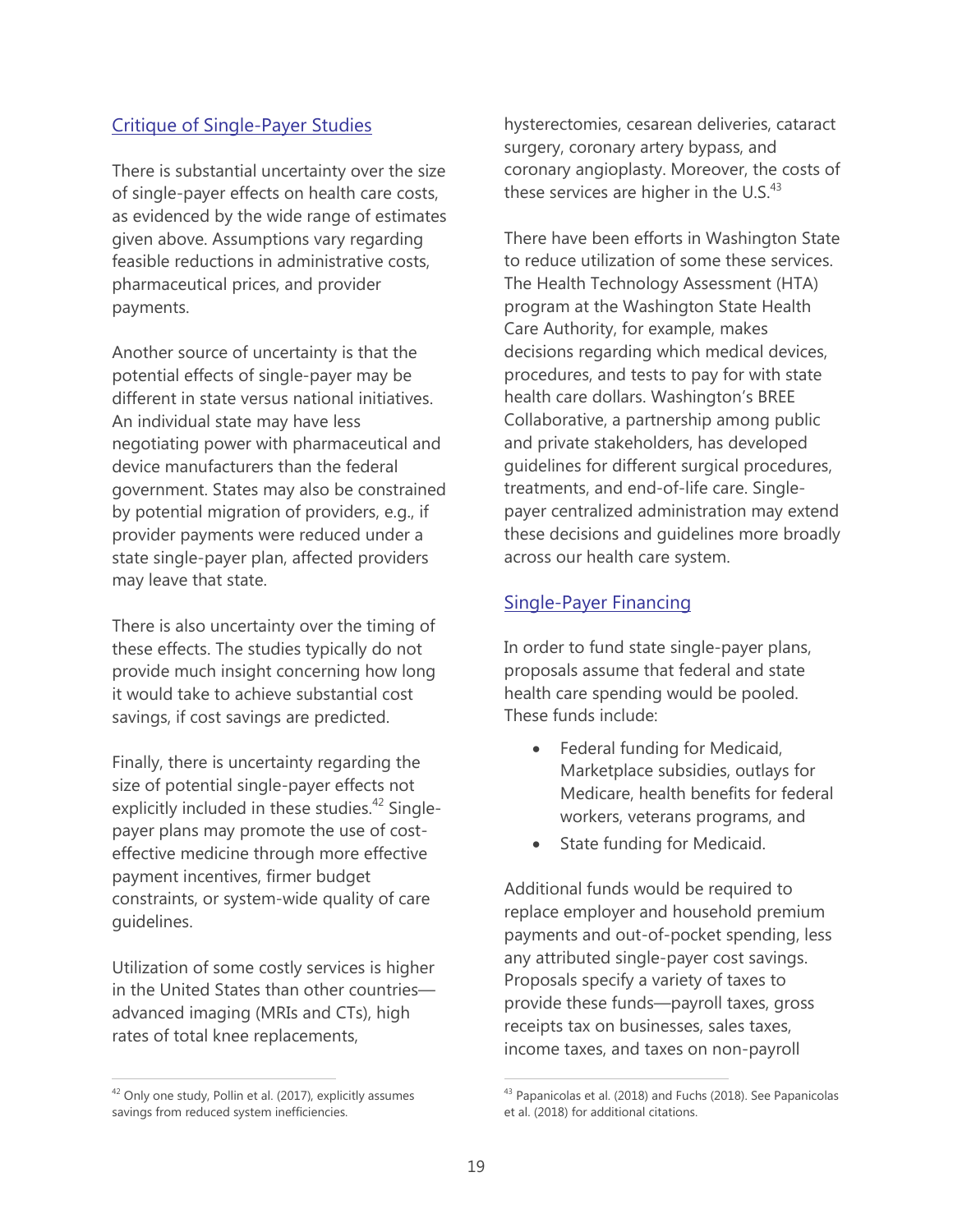income (dividends, interest, and capital gains). Under the current system, premium contributions and out-of-pocket spending are substantial. The required new tax revenues would also be substantial (Appendix III).

Economists have raised two points regarding this shift away from premiums to taxes. First, households ultimately pay for health care through taxes, premiums, outof-pocket expenses, and foregone earnings. The costs of "employer-sponsored insurance" ultimately fall to workers. In a competitive labor market, payments by employers for health benefits will be offset by reductions in average wages or other benefits. <sup>44</sup> The increasing cost of health care has been one factor contributing to relatively flat real wages for 30 years. $45$ 

Second, some proposals we reviewed call for financing through progressive taxes. In the studies which estimate total health care costs to decline, household payments also decline on average. However, due to proposed progressive tax rates, some studies predict relatively large reductions in health care costs among lower-income households and higher costs for the highest income households.<sup>46</sup>

 $\overline{a}$ 

<sup>&</sup>lt;sup>44</sup> White et al. (2017) and Baicker, K., & Chandra, A. (2008). Myths and misconceptions about U.S. health insurance. *Health Affairs, 27*(6), w533-w543.

<sup>&</sup>lt;sup>45</sup> Emanuel, E., & Fuchs, V. (2008). Who really pays for health care? The myth of 'shared responsibility'. *JAMA*. See Emanuel & Fuchs (2008) for citations on the health cost-wage tradeoff.

<sup>&</sup>lt;sup>46</sup> See, for example, Liu et al. (2018) and White et al. (2017).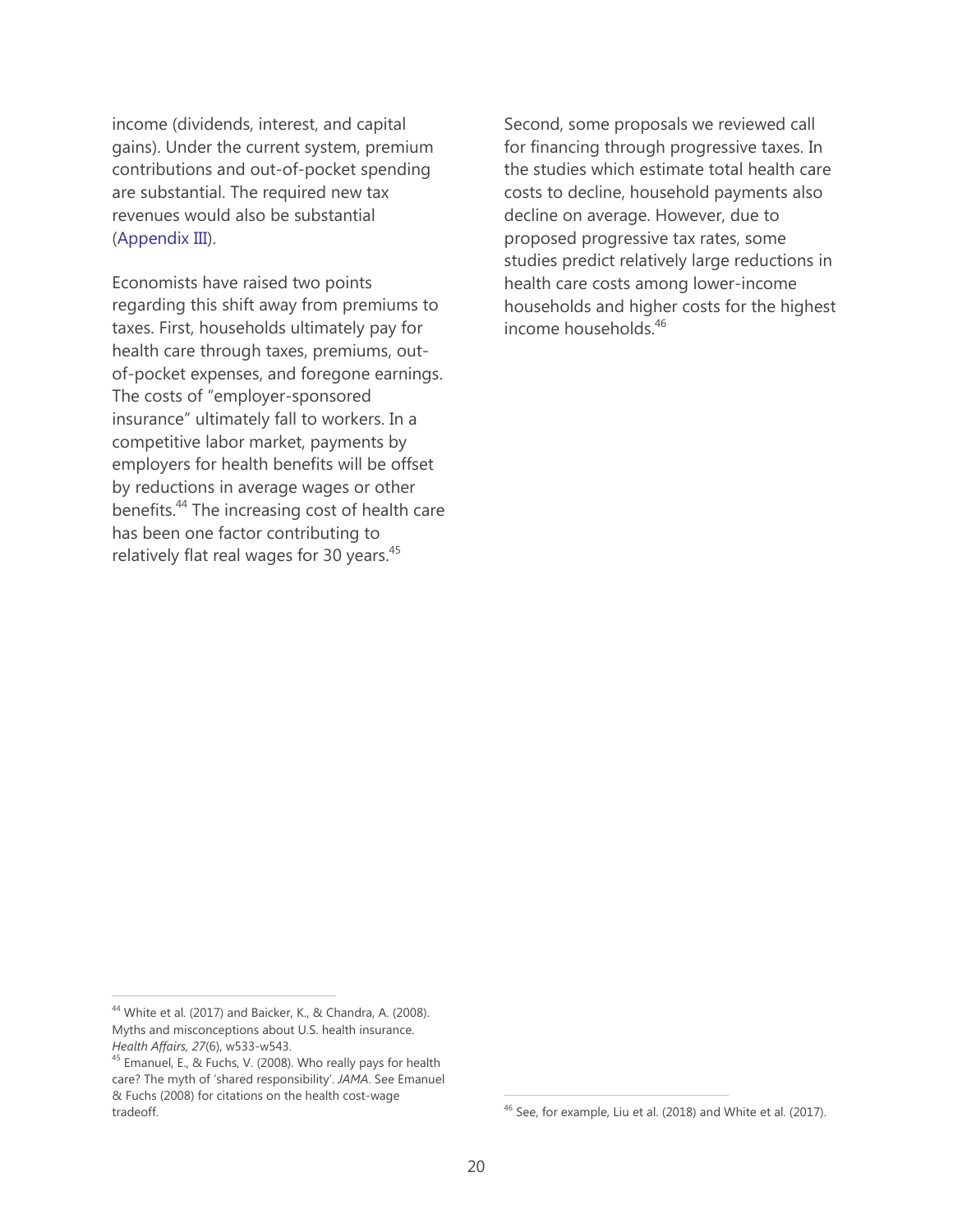# IV. Implementation Issues

Any state single-payer proposal will need to navigate existing federal legislation related to Medicaid, Medicare, and the Affordable Care Act (ACA). Another, perhaps lesser known law—the Employee Retirement Income Security Act of 1974 (ERISA)—is a critical factor in implementation of a singlepayer proposal.

Medicare, Medicaid, and the ACA have statutory waiver options that states could request in combination to pursue universal health care or design a single-payer system. These waivers could potentially allow states to pool federal ACA Marketplace subsidies, federal contributions to Medicaid and the Children's Health Insurance Program (CHIP),<sup>47</sup> and Medicare funds to help finance a singlepayer plan. When states are awarded these federal funds in full or in part, they are said to receive pass-through funding. Exhibit 9 summarizes these waivers, and a detailed overview of each is provided in Appendix I.

The process of applying for waivers, however, poses challenges. Applications can be long and resource intensive.<sup>48</sup> Ultimately, waivers are granted at the discretion of the Health and Human Services (HHS) Secretary. Further, each waiver is limited in scope and would need to be utilized in combination with other waivers to achieve a single-payer system.

 $\overline{a}$ 

The discussion that follows summarizes potential legal and financial barriers that any state proposing a single-payer system would face with respect to Medicaid, Medicare, the ACA, and ERISA. We also discuss potential ways to work around these barriers.

#### Medicaid & Medicare

As discussed in Section II, the current U.S. health care system is funded and administered through a wide array of both public and private insurers. A single-payer health care system, however, would offer just one comprehensive benefit plan to all residents. Beneficiaries of government programs, including Medicaid and Medicare, would not be distinguished from other beneficiaries. As displayed in Exhibit 1, approximately 39% of Washington residents receive coverage through a government program.

Many state single-payer proposals plan to redirect federal Medicaid and Medicare funds to a single state pool in order to finance expanded coverage (see Appendix III). This state fund would be administered by a new state authority or board authorized to spend health care funds. To achieve this, states will seek exemptions from federal regulations related to Medicaid and Medicare to the extent that they do not jeopardize access to those funds.

<sup>&</sup>lt;sup>47</sup> CHIP covers children whose families earn too much to qualify for Medicaid. See HealthCare.gov. [The Children's](https://www.healthcare.gov/medicaid-chip/childrens-health-insurance-program/)  [Health Insurance Program \(CHIP\).](https://www.healthcare.gov/medicaid-chip/childrens-health-insurance-program/)

 $48$  For example, 1332 waiver applications must contain actuarial analyses and certifications; economic analyses and associated data and assumptions; as well as ongoing implementation targets; among other requirements. See [Application, Review, and Reporting Process for Waivers for](https://www.gpo.gov/fdsys/pkg/FR-2012-02-27/pdf/2012-4395.pdf)  State Innovation [Final Rule, February 27, 2012.](https://www.gpo.gov/fdsys/pkg/FR-2012-02-27/pdf/2012-4395.pdf)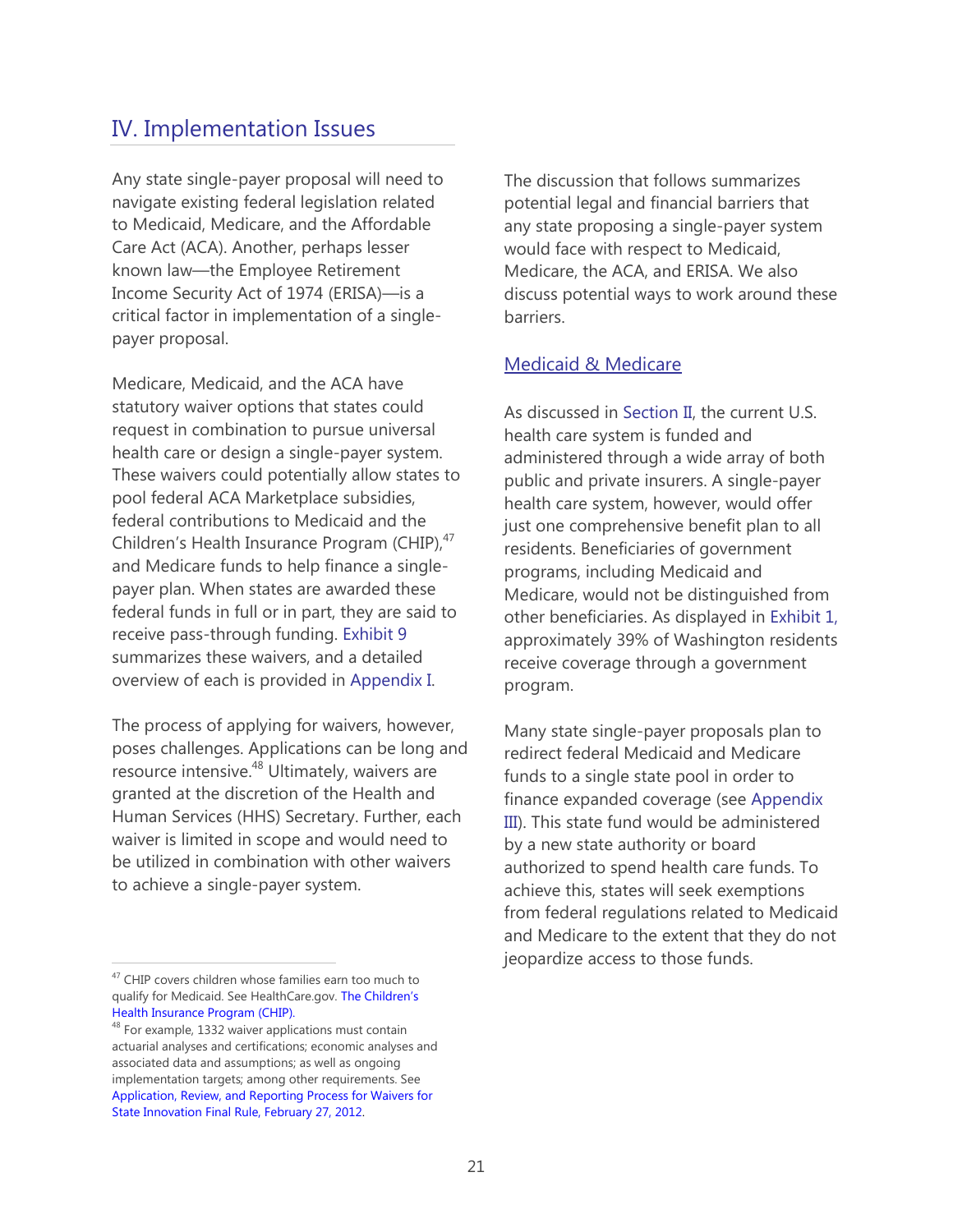#### **Exhibit 9** Overview of Relevant Federal Laws and Waivers

| <b>Legislation</b>                                                                                   | <b>Waiver or demonstration</b><br>authority                                            | <b>Summary</b>                                                                                                                                                                                                                               |  |
|------------------------------------------------------------------------------------------------------|----------------------------------------------------------------------------------------|----------------------------------------------------------------------------------------------------------------------------------------------------------------------------------------------------------------------------------------------|--|
| Patient Protection and<br>Affordable Care Act (2010),<br>Section 1332                                | State Innovation Waiver, aka<br>1332 Waiver or State Relief<br>and Empowerment Waiver* | Effective January 1, 2017, allows for waiver of ACA<br>requirements such as qualified health plans and<br>marketplace rules. Permits states to request subsidy pass-<br>through funding. Requires that four protective guardrails<br>be met. |  |
| Social Security Act,<br>Section 1115                                                                 | Medicaid Demonstration<br>Waiver, aka 1115 Waiver                                      | Allows for waiver of Medicaid Section 1902 provisions<br>while testing innovative ways to serve beneficiaries. Since<br>the 1990s, states have used such waivers for broad<br>purposes.                                                      |  |
| Social Security<br>Amendments<br>Medicare Waiver, aka 402(b)<br>of 1967,<br>Waiver<br>Section 402(b) |                                                                                        | Allows for departures from Medicare payment rules in<br>pursuit of improved efficiency of Medicare service<br>provision.                                                                                                                     |  |
| Social Security Act, Section<br>1115A                                                                | Center for Medicare and<br>Medicaid Innovation (CMMI)                                  | The 2010 ACA established the Center for Medicare and<br>Medicaid Innovation (CMMI) with the authority to test<br>innovative health care payment models that could lower<br>Medicare, Medicaid, and/ or CHIP funding.                         |  |
| Employee Retirement<br><b>Income Security Act</b>                                                    | No existing waiver                                                                     | Blocks states from regulating employer-sponsored health<br>care.                                                                                                                                                                             |  |

Notes:

\*In October 2018, the Centers for Medicare & Medicaid Services (CMS) and the U.S. Department of the Treasury released new guidance regarding 1332 waivers. In brief, the guidance aims to "loosen excessive restrictions" and provide "increased access to affordable private market coverage," among other initiatives. The guidance indicated that these waivers are now also referred to as State Relief and Empowerment Waivers. See th[e CMS Fact Sheet](https://www.cms.gov/CCIIO/Programs-and-Initiatives/State-Innovation-Waivers/Downloads/SRE-Waiver-Fact-Sheet.pdf) and Appendix I for additional detail.

ACA = Patient Protection and Affordable Care Act. CHIP = Children's Health Insurance Program.

#### Medicaid

 $\overline{a}$ 

States have the freedom through Section 1115 waivers to access federal Medicaid funding for innovative design, a feature many states have long utilized (see Exhibit 9 and Appendix I for additional detail).<sup>49</sup> Historically, states have used such waivers to expand eligibility, restructure the process of enrollment, establish long-term services and supports, or otherwise alter benefits and cost-sharing.<sup>50</sup>

It is questionable whether a Section 1115 waiver could be used to amend Medicaid financing rules such that federal expenditures would flow to a single state fund. Currently, federal Medicaid dollars are awarded as matching funds (FMAP rates) $51$ for approved state expenditures, a formula set in statute. States must track both Medicaid eligibility determination and expenditures in order to access these

<sup>&</sup>lt;sup>49</sup> For an overview of current waivers, see the Kaiser Family Foundation. (2018). *[Section 1115 Medicaid demonstration](https://www.kff.org/medicaid/issue-brief/section-1115-medicaid-demonstration-waivers-the-current-landscape-of-approved-and-pending-waivers/)  [waivers.](https://www.kff.org/medicaid/issue-brief/section-1115-medicaid-demonstration-waivers-the-current-landscape-of-approved-and-pending-waivers/)*

<sup>50</sup> The Commonwealth Fund. (2018). *[1115 Medicaid Waivers:](https://www.commonwealthfund.org/publications/explainer/2018/apr/1115-medicaid-waivers-care-delivery-innovations-work-requirements)  [From Care Delivery Innovations to Work Requirements.](https://www.commonwealthfund.org/publications/explainer/2018/apr/1115-medicaid-waivers-care-delivery-innovations-work-requirements)*

<sup>&</sup>lt;sup>51</sup> The Federal Medical Assistance Percentage (FMAP) is the federal government's share in state Medicaid expenditures. The remainder is covered by states. Nationally in FY2019, the FMAP ranged from 50% to 76.39% of state Medicaid expenditures. In Washington, between FY2014 and FY2019, the rate has consistently been 50%. See Mitchell, A. (2018). *[Medicaid's Federal Medical Assistance Percentage \(F](https://fas.org/sgp/crs/misc/R43847.pdf)MAP)*. Congressional Research Service, Washington: DC.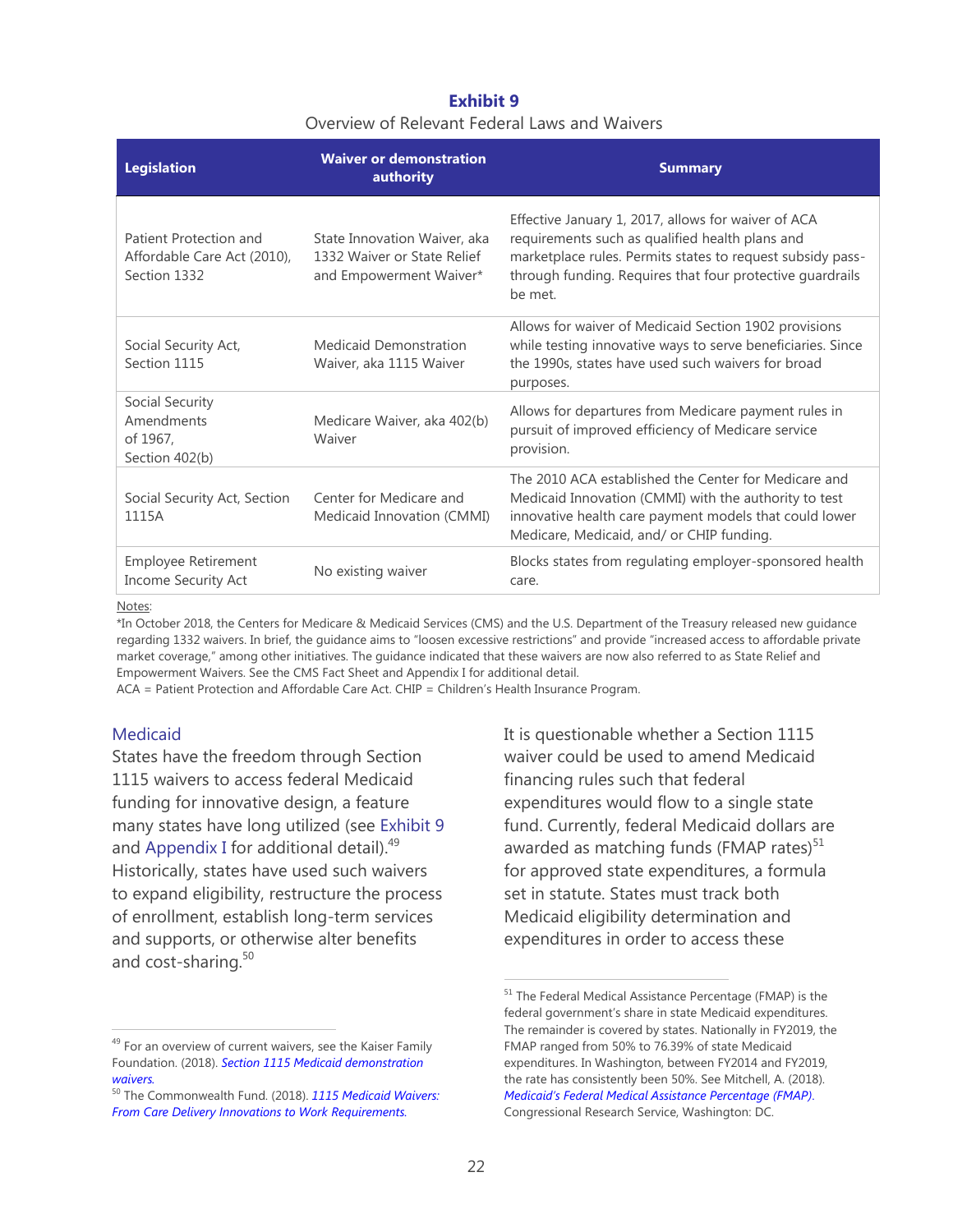federal funds. Redirecting those funds to a state pool would require a change to this funding formula. Because the funding formula is contained in a section of the Social Security Act that is outside the scope of the 1115 waivers,<sup>52</sup> decoupling Medicaid funding from the concept of federal matching funds would require a change to federal statute.<sup>53</sup>

However, a report by Manatt Health and the California Health Care Foundation suggests states could potentially use a Section 1115 waiver to move away from tracking expenditures on a per-enrollee basis so long as states continue to track state spending and contribute their share of Medicaid funding per the FMAP rules. States could instead negotiate capped funding with the Centers for Medicare & Medicaid Services (CMS).<sup>54</sup> In this scenario, HHS would set a per capita spending cap on federal Medicaid contributions.

States could also choose to preserve the matching payment structure as it currently exists by continuing to operate Medicaid in the background of a single-payer system.<sup>55</sup> In other words, a state could continue to track eligibility and expenditures for its Medicaid program in a purely administrative manner. This would allow the state to

<sup>52</sup> These waivers technically apply to only Section 1902 of the Social Security Act, which contains eligibility and benefits provisions. Under different administrations, CMS has broadened the provisions of federal Medicaid statute that can be waived. For an overview, see Kaiser Family Foundation. (2017, October 25). *[How Medicaid Section 1115](https://www.kff.org/medicaid/issue-brief/how-medicaid-section-1115-waivers-are-evolving-early-insights-about-what-to-watch/)  [Waivers are evolving: Early insights about what to](https://www.kff.org/medicaid/issue-brief/how-medicaid-section-1115-waivers-are-evolving-early-insights-about-what-to-watch/)* 

 $\overline{a}$ 

Finally, CMS will not approve any Section 1115 waivers that fail to ensure Medicaid beneficiaries will not experience a reduction in benefits or an increase in cost sharing.<sup>56</sup>

#### Medicare

As discussed, state single-payer proposals may seek to divert Medicare funding to a pooled state fund. Per Exhibit 8, there are two pathways for states to make changes to Medicare. Section 402(b) of the Social Security Amendments of 1967 authorizes the secretary of HHS to waive Medicare payment rules for demonstrations.<sup>57</sup> Alternatively, the Center for Medicare & Medicaid Innovation (CMMI) may also grant states authority to test innovative models within Medicare, Medicaid, and CHIP populations.

While states often make changes to their Medicaid programs, Medicare changes are infrequent. Only two states have received permission to involve Medicare in health care system changes.<sup>58</sup> Maryland received a Medicare waiver beginning in 1974, which allowed the state to create an all-payer hospital rate-setting system.<sup>59</sup> Vermont received permission from CMS to allow Medicare to participate in the state's all-

*[watch.](https://www.kff.org/medicaid/issue-brief/how-medicaid-section-1115-waivers-are-evolving-early-insights-about-what-to-watch/)*[press release]. <sup>53</sup> White et al. (2017).

<sup>54</sup> Manatt Health. (2018). *[Understanding the rules: Federal](https://www.manatt.com/getattachment/6c6ebd95-d8da-40be-9529-04cbbb7b8142/attachment.aspx)  [legal considerations for state-based approaches to expand](https://www.manatt.com/getattachment/6c6ebd95-d8da-40be-9529-04cbbb7b8142/attachment.aspx)  [coverage in California](https://www.manatt.com/getattachment/6c6ebd95-d8da-40be-9529-04cbbb7b8142/attachment.aspx)*.  $55$  Ibid.

continue to access federal Medicaid dollars while simplifying the waiver process.

<sup>&</sup>lt;sup>56</sup> Manatt Health (2018) and White et al. (2017).

<sup>57</sup> Social Security Amendments of 1967, Pub. L. No. 90-248, Section 402, 42 U.S.C. Section 1395b-1. See Appendix II for an overview of this demonstration authority.

<sup>58</sup> White et al. (2017).

<sup>&</sup>lt;sup>59</sup> In an all-payer system, each provider receives the same reimbursement per service regardless of the payer. Payers include private health insurance, employer-sponsored insurance (including self-insured), Medicare, Medicaid, and uninsured patients. See National Conference of State Legislators. (2018). *[Equalizing health provider rates: All-payer](http://www.ncsl.org/research/health/equalizing-health-provider-rates-all-payer-rate.aspx)  [rate setting.](http://www.ncsl.org/research/health/equalizing-health-provider-rates-all-payer-rate.aspx)* and Centers for Medicare & Medicaid Services. *[Maryland All-Payer Model.](https://innovation.cms.gov/initiatives/Maryland-All-Payer-Model/)*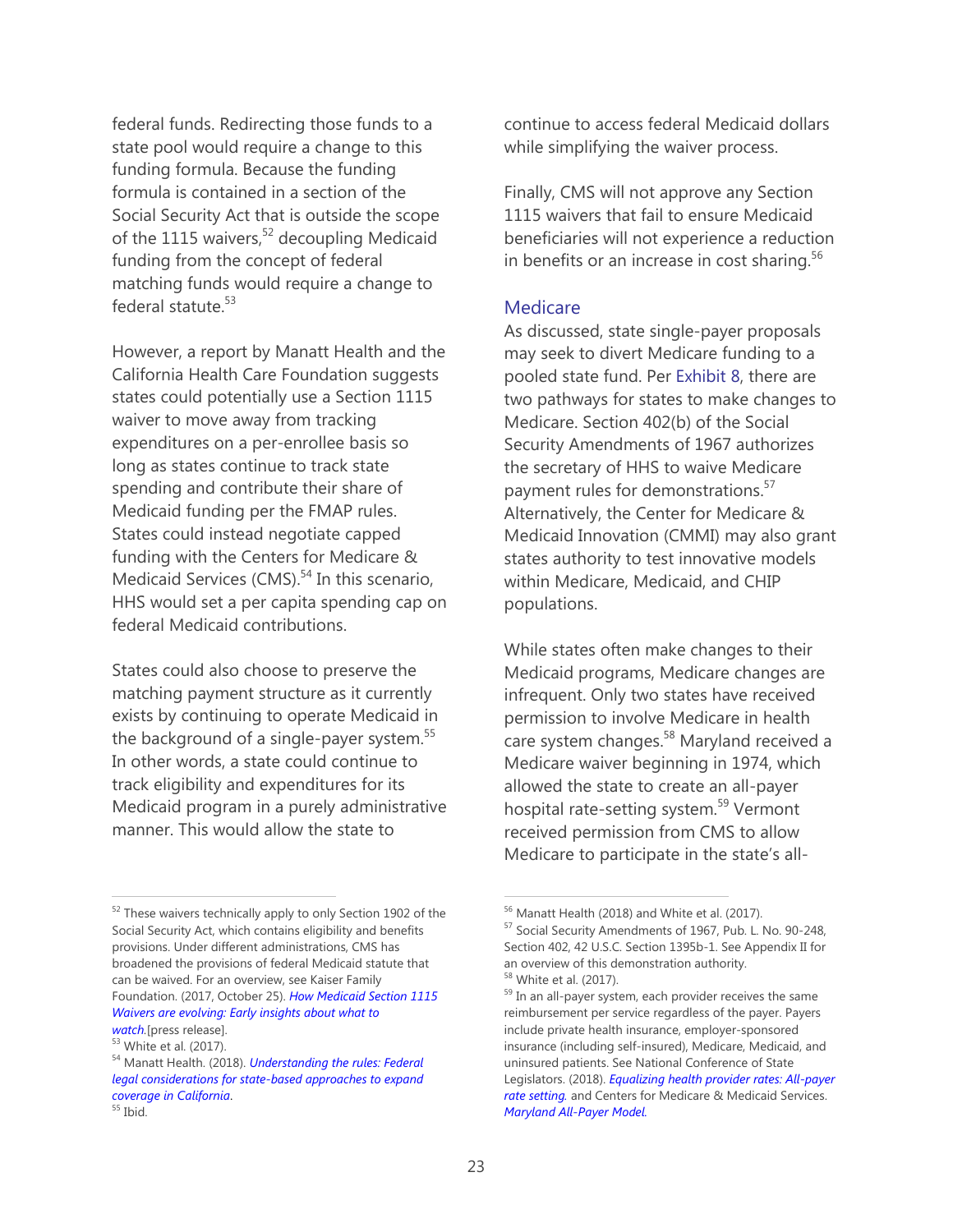payer system beginning in 2017.<sup>60</sup> In this arrangement, Vermont sets monthly fees that commercial insurers, Medicare, and Medicaid will pay to providers.

Both cases are limited to changes to provider payments. States were not authorized to control Medicare eligibility or determine benefits.<sup>61</sup> Neither state was awarded pass-through funding for Medicare enrollees, meaning they did not receive permission to route federal funds into a state health care program. Ultimately, the HHS Secretary does not have authority to redirect federal Medicare funding streams to states. $62$  The limited nature of these Medicare demonstrations suggests it would be difficult to make the broader changes to Medicare that single-payer would require. $63$ 

Similar to the Medicaid workaround, rather than attempting to route Medicare funds into a state health care program, states could pursue mandatory enrollment of eligible individuals into Medicare programs. 64

 $\overline{a}$ 

#### The Affordable Care Act (ACA)

A single-payer health system would alter components of the Affordable Care Act (ACA). The Section 1332 waiver (see Exhibit 8) permits some changes to the ACA, including the replacement of marketplaces with a single plan. States could use the same waiver to collect pass-through funding for ACA premium tax credits to low-income individuals and families purchasing insurance through health insurance exchanges.<sup>65</sup> In other words, states can opt to directly receive the total amount in federal funds that would have subsidized low-income individuals and families purchasing insurance through a marketplace. States could instead route these funds into a state health program.

The 1332 waiver allows these changes so long as states can ensure they continue to meet clear standards (commonly known as "the four guardrails") regarding comprehensiveness of benefits and beneficiaries, affordability, and budget neutrality.<sup>66</sup>

As of October 2018, eight states (Alaska, Hawaii, Maine, Maryland, Minnesota, New Jersey, Oregon, and Wisconsin) have received 1332 waivers.<sup>67</sup> However, all of these waivers concern federal pass-through funding for reinsurance programs, which aim to lower premiums by making high-risk individuals<sup>68</sup> less risky to insurers.<sup>69</sup> It

<sup>60</sup> Centers for Medicare & Medicaid Services. *[Vermont All-](https://innovation.cms.gov/initiatives/vermont-all-payer-aco-model/)[Payer ACO Model.](https://innovation.cms.gov/initiatives/vermont-all-payer-aco-model/)*

 $61$  White et al. (2017).

<sup>62</sup> Cubanski. (2018). *Presentation to California State Assembly Select Committee on Health Care Delivery Systems and Universal Coverage*.

 $63$  The ACA also included a demonstration program related to individuals who are dually eligible for both Medicare and Medicaid. Under the demonstration, a limited number of states were given the opportunity to share Medicare savings that resulted from implementation of programs designed specifically for this population. Washington State has participated in the demonstration and received Medicare shared savings funds (See Centers for Medicare and Medicaid Services. (2018, October 5). *[Financial Alignment](https://www.cms.gov/Medicare-Medicaid-Coordination/Medicare-and-Medicaid-Coordination/Medicare-Medicaid-Coordination-Office/FinancialAlignmentInitiative/FinancialModelstoSupportStatesEffortsinCareCoordination.html)  [Initiatie \(FAI\).](https://www.cms.gov/Medicare-Medicaid-Coordination/Medicare-and-Medicaid-Coordination/Medicare-Medicaid-Coordination-Office/FinancialAlignmentInitiative/FinancialModelstoSupportStatesEffortsinCareCoordination.html)*

<sup>&</sup>lt;sup>64</sup> Manatt Health (2018).

<sup>65</sup> Kaiser Family Foundation. (2018, August 23). *[Tracking](https://www.kff.org/health-reform/fact-sheet/tracking-section-1332-state-innovation-waivers/)  [Section 1332 State Innovation Waivers.](https://www.kff.org/health-reform/fact-sheet/tracking-section-1332-state-innovation-waivers/)*

<sup>&</sup>lt;sup>66</sup> See Appendix I.

<sup>67</sup> Kaiser Family Foundation. (2018, August 23). *[Tracking](https://www.kff.org/health-reform/fact-sheet/tracking-section-1332-state-innovation-waivers/)  [Section 1332 State Innovation Waivers.](https://www.kff.org/health-reform/fact-sheet/tracking-section-1332-state-innovation-waivers/)*

 $68$  For example, individuals with a pre-existing condition may be considered high-risk. See Healthcare.gov. *[High-Risk Pool](https://www.healthcare.gov/glossary/high-risk-pool-plan-state/)  [Plan \(State\).](https://www.healthcare.gov/glossary/high-risk-pool-plan-state/)*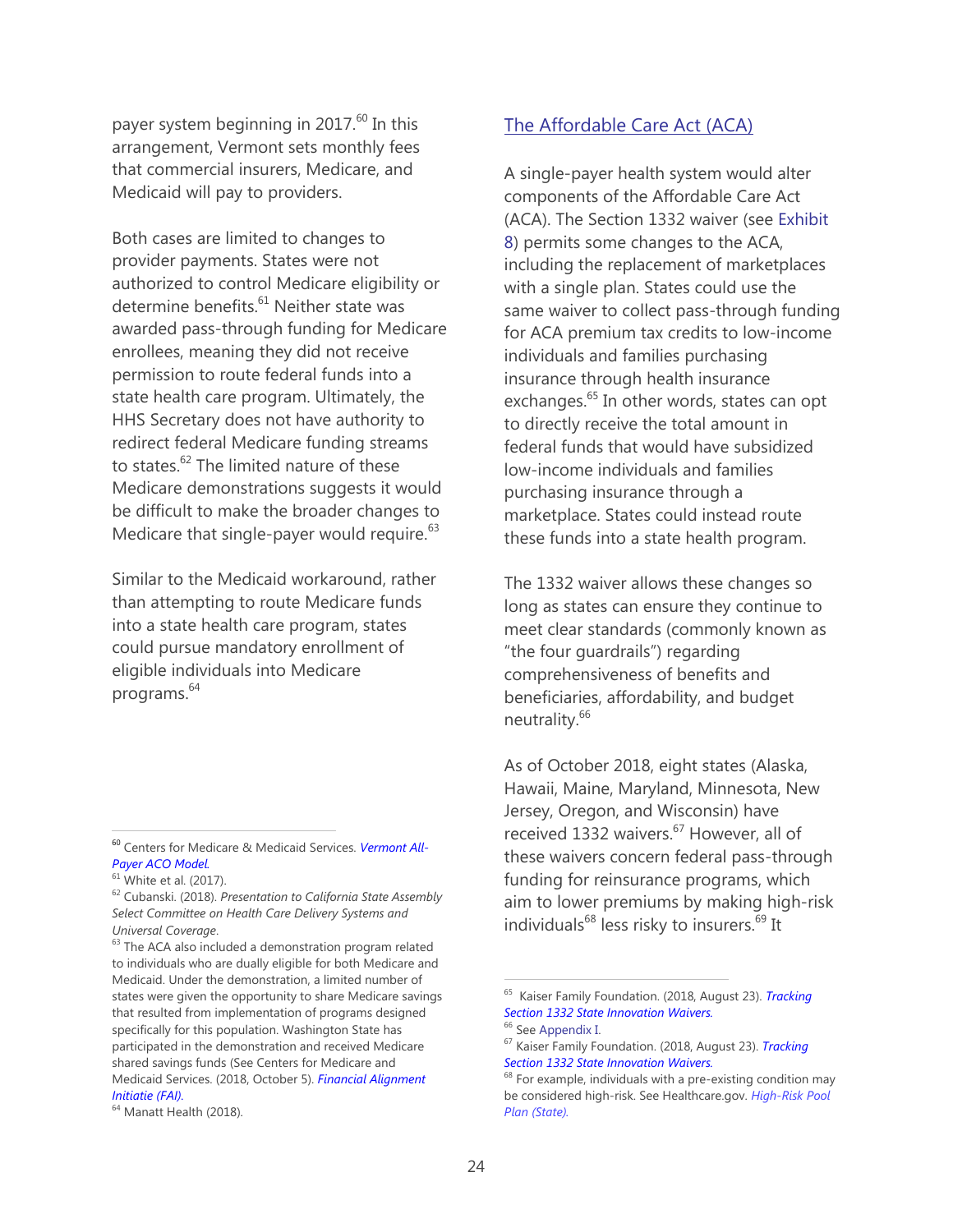remains to be seen whether CMS will approve pass-through funding for policies other than reinsurance. Further, 1332 waivers may come into conflict with ERISA, which is discussed below and in Appendix I.

In the preceding discussion, we point to the various waivers that could potentially be used to make exception to federal law. In addition to the issues already addressed, it has been suggested that establishing a single-payer or universal health-care system by relying on waivers or demonstrations represents a departure from the intent of those programs. In general, waivers seek to test time-limited, innovative ideas rather than institute permanent change.<sup>70</sup> Implementing a single-payer health care would involve a system-wide transformation.

### The State-Based Universal Health Care Act of 2018

There are efforts to change federal regulations in order to facilitate implementation of state universal health care systems. The State-Based Universal Health Care Act of 2018 (H.R. 6097), proposed by Congresswoman Pramila Jayapal would replace the ACA's 1332 State Innovation Waiver with a "Waiver for State universal health care." This single waiver would be approved at the discretion of the HHS Secretary and would give states authority to waive components of multiple

 $\overline{a}$ 

federal laws, including the ERISA preemption provision.<sup>71</sup>

The bill provides for federal pass-through funding from federal programs, stating that the Secretary "shall provide for an alternative means by which the aggregate amount of [Federal health funds] shall be paid to the State for purposes of implementing the State plan under the waiver."72

By streamlining changes to federal law and access to pass-through funding into a single waiver process, this bill addresses the legal and financial barriers to universal or singlepayer systems raised above. It leaves a great deal of discretion to states as to the design of health care systems, requiring only that 95% of the population of participating states have access to health care within five years. So long as they achieve universal coverage, states would have the option to establish single-payer systems, or to pursue other initiatives that may involve coordination with private entities.

## Employee Retirement Income Security Act of 1974 (ERISA)

The Employee Retirement Income Security Act of 1974 (ERISA) establishes regulatory standards for private-sector employee benefits, including health care.<sup>73</sup> ERISA has generally proved an obstacle to health reform because it bars states from

 $69$  Reinsurance programs waive the ACA requirement that all market enrollees be part of a single risk pool. They create state-operated programs that reinsure insurers for high-risk individuals, with the goal of lowering premiums and expanding coverage. See the National Conference of State Legislators. (2018, October 22). *[State roles using 1332 Health](http://www.ncsl.org/research/health/state-roles-using-1332-health-waivers.aspx)  [Waivers.](http://www.ncsl.org/research/health/state-roles-using-1332-health-waivers.aspx)*

<sup>70</sup> Cubanski (2018).

<sup>71</sup> Jayapal, P. (2018, June 11). *[In Seattle, Rep. Jayapal unveils](https://jayapal.house.gov/media/press-releases/seattle-rep-jayapal-unveils-state-based-universal-health-care-act)  [state-based universal health care act.](https://jayapal.house.gov/media/press-releases/seattle-rep-jayapal-unveils-state-based-universal-health-care-act)* [press release]. <sup>72</sup> The State-Based Universal Health Care Act of 2018 (H.R.

<sup>6097).</sup>

 $73$  The most current guidance on ERISA is available from the National Association of Insurance Commissioners (NAIC). While under revision, it is publicly available. NAIC. (2018). *[Health and welfare plans under the Employee Retirement](https://www.naic.org/documents/cmte_b_erisa_exposure_erisa_handbook_chair_draft_revisions_october_2018.pdf?9)  [Income Security Act.](https://www.naic.org/documents/cmte_b_erisa_exposure_erisa_handbook_chair_draft_revisions_october_2018.pdf?9)* Washington, DC.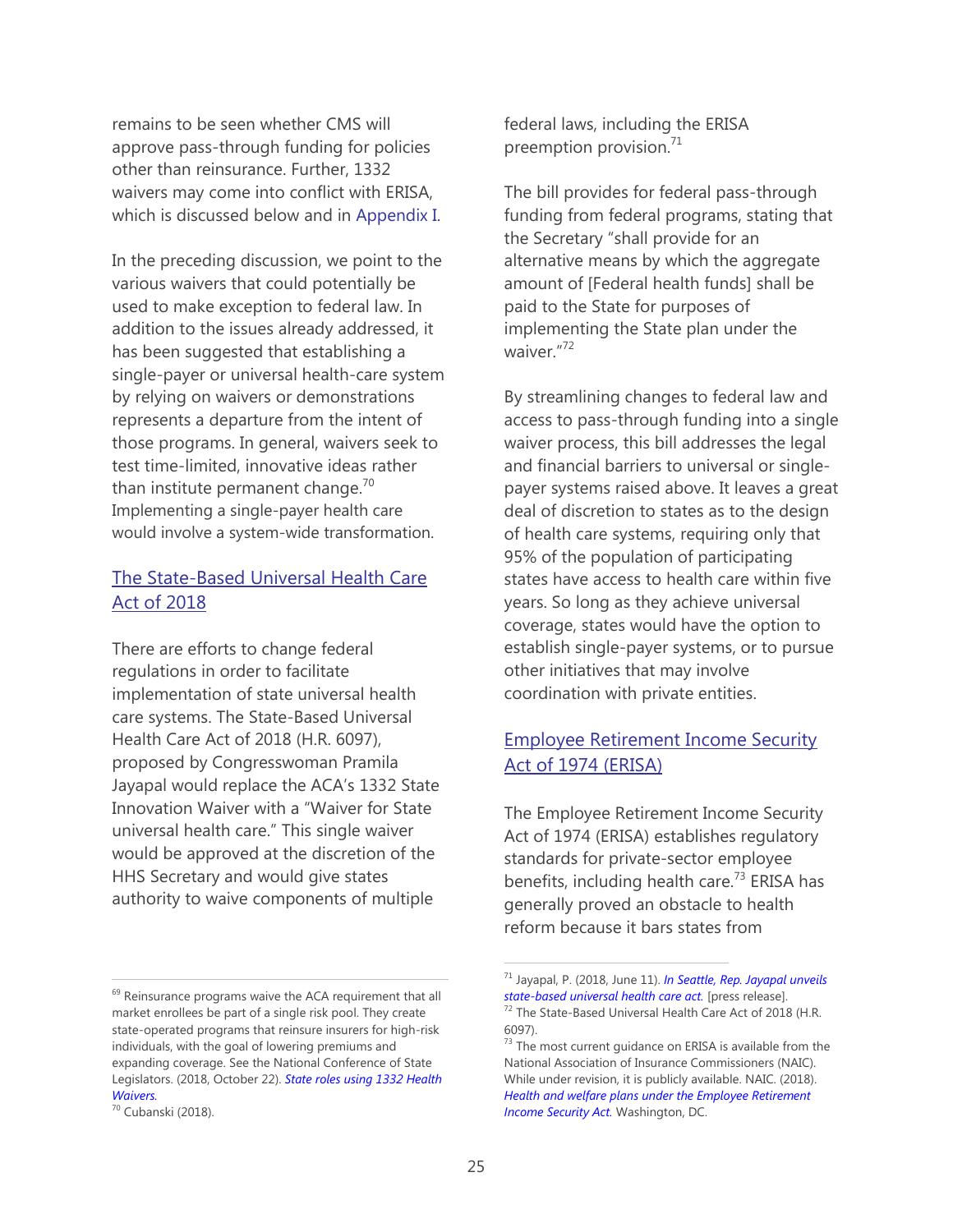regulating employer-sponsored plans (ERISA plans). In short, when states attempt to regulate employer group health care plans, state law is "preempted" or replaced by federal law.<sup>74</sup>

A distinction is made between self-insured ERISA plans and fully insured employer group health plans. States have authority to regulate the health insurance plans that are purchased by employers under the ERISA "savings clause."<sup>75</sup> However, ERISA plans that self-insure are exempt from state regulation.<sup>76</sup> In Washington State, about 70% of residents with employer-sponsored coverage (roughly 2.75 million Washington residents) are in self-insured plans (Section II).

Because the statutory guidance around ERISA health plans is brief, $77$  the law's scope has largely been established through case law. Due to ambiguity in this case law and changes in interpretation of ERISA by federal courts over time, there are likely to be ERISA-based challenges to state singlepayer plans.<sup>78</sup> (See Appendix II for a more detailed discussion of ERISA and case law.)

According to the National Academy for State Health Policy (NASHP), states have the authority to tax and regulate traditional insurers and the

 $\overline{a}$ 

products they sell to employers.<sup>79</sup> However, states cannot regulate or directly tax ERISA plans, mandate that employers sponsor insurance,<sup>80</sup> or indirectly impose substantial changes to such plans. States cannot force employers to discontinue self-insured plans. Many employers may choose to do so under a single-payer system but some could use ERISA to challenge a state single-payer initiative. In particular, challenges could arise due to payroll tax financing and multi-state employment.

If confronted with single-payer universal coverage and the need to increase payroll taxes to fund the coverage, self-insured employers may argue that they are forced to discontinue their health plans or modify them to a significant extent. This would open up singlepayer plans to challenges under ERISA.<sup>81</sup>

Employers may decide to discontinue selfinsured health care coverage under singlepayer. However, this would create challenges for firms with out-of-state employees. It may be more difficult for firms to continue offering coverage to these workers. For example, given a reduction in the size of their risk pools, firms may need to purchase fully insured plans for their out-of-state employees.<sup>82</sup>

There are no waivers for ERISA, and only one federal exemption has ever been issued—to Hawaii in 1983—with regards to a law that the state had passed just prior to the passage of ERISA.

 $74$  For a concise overview of ERISA in the context of health system transformation, see Center for Disease Control and Prevention. *[Public health law.](https://www.cdc.gov/phlp/docs/erisa-brief.pdf)*

<sup>&</sup>lt;sup>75</sup> See Appendix I for additional detail.

<sup>76</sup> 29 U.S.C. section 1144(b)(2)(B).

 $77$  In statute, ERISA explicitly requires only that employers disclose to employees information about the health plans and that employers uphold fiduciary responsibility in managing plans. See Francis, L. (2017, September 21). *[ERISA](http://blog.petrieflom.law.harvard.edu/2017/09/21/erisa-and-graham-cassidy-a-disaster-in-waiting-for-employee-health-benefits-and-for-dependents-under-26-on-their-parents-plans/)  [and Graham-Cassidy: A disaster in waiting for employee](http://blog.petrieflom.law.harvard.edu/2017/09/21/erisa-and-graham-cassidy-a-disaster-in-waiting-for-employee-health-benefits-and-for-dependents-under-26-on-their-parents-plans/)  he[alth benefits and for dependents under 26 on their parents'](http://blog.petrieflom.law.harvard.edu/2017/09/21/erisa-and-graham-cassidy-a-disaster-in-waiting-for-employee-health-benefits-and-for-dependents-under-26-on-their-parents-plans/)  [plans.](http://blog.petrieflom.law.harvard.edu/2017/09/21/erisa-and-graham-cassidy-a-disaster-in-waiting-for-employee-health-benefits-and-for-dependents-under-26-on-their-parents-plans/)* [blog post]. Petrie-Flom Center: Harvard Law School. <sup>78</sup> Liu et al. (2018).

<sup>79</sup> Butler, P.A. (2000). *[ERISA Preemption Manual for State](https://nashp.org/wp-content/uploads/sites/default/files/ERISA_Manual.pdf)  [Health Policymakers.](https://nashp.org/wp-content/uploads/sites/default/files/ERISA_Manual.pdf)* Washington (DC): Alpha Center. <sup>80</sup> Note that an employer mandate is permissible at the federal level. The ACA's employer shared responsibility provisions (aka "the employer mandate" or "the pay or play provisions") require large employers to meet minimum essential coverage or make a payment to the IRS.  $81$  White et al. (2017) and Liu et al. (2018).

<sup>82</sup> Liu et al. (2018).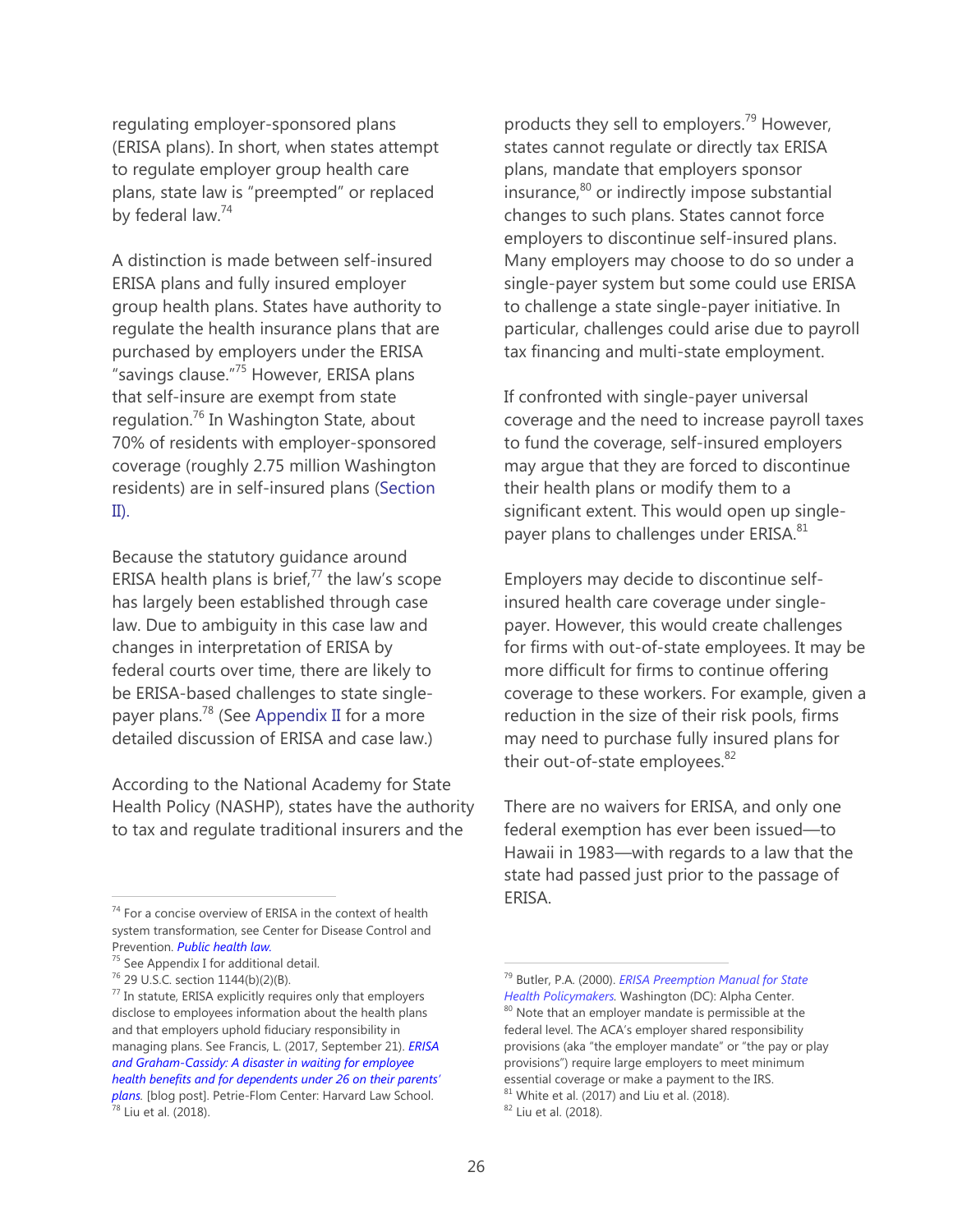# V. Single-Payer Proposals in the United States

No state has yet successfully implemented a single-payer system, but many proposals have been put forth. Published reviews have identified the following common characteristics among single-payer proposals in the United States.<sup>83</sup>

- Single-payer plans would provide comprehensive benefits.
- Plans would include little or no cost sharing.
- Patients would be free to choose providers, though in some cases choice is only for primary care physicians and referrals are required for specialty care.
- Private insurance would be limited to supplemental coverage for benefits not offered by the plan.
- Payment models vary, including feefor-service, capitation, and global budgets for total expenditures.
- Prescription drug formularies and thresholds for administrative costs are often included.

We summarize selected recent single-payer proposals below—Senator Bernie Sanders' "Medicare for All" at the federal level and state initiatives in California, Vermont, Oregon, and New York. Please see Appendix III for more detailed descriptions of proposal characteristics.

We also summarize estimates of the effects these proposals would have on health care costs by discussing some of the research described in Section III in more detail. The

 $\overline{a}$ 

studies are difficult to compare directly, as they all use different assumptions and different approaches to estimating changes in projected costs. Appendix II contains more detailed summaries of individual studies.

## Medicare for All

Senator Bernie Sanders proposed a national single-payer plan during his 2016 presidential campaign. The following discussion is based on that proposal and his more recent Medicare for All Act of 2017. Key plan characteristics<sup>84</sup> include:

- A single, federally administered plan would replace other existing coverage, except for Veterans Health Insurance and Indian Health Service.
- Coverage would be provided for all residents of the United States.<sup>85</sup>
- There would be no cost sharing.
- The plan would provide comprehensive benefits—hospital; ambulatory services; primary and preventive services; prescription drugs, medical devices, and biological products; mental health and substance abuse treatment; lab and diagnostics; comprehensive reproductive; maternity and newborn; pediatrics; and dental and vision.
- Long-term care for seniors and people with disabilities would

 $83$  Liu & Brook (2017) and Blewett (2014).

[Medicare for All: Leaving No One Behind](https://live-berniesanders-com.pantheonsite.io/issues/medicare-for-all/),) (Medicare for All Act of 2017[: Executive Summary.](https://www.sanders.senate.gov/download/medicare-for-all-act-of-2017-executive-summary?id=943E7DB5-FCCA-4EA4-B215-A92F6642BA2C&download=1&inline=file)

<sup>85</sup> The proposal does not explicitly address undocumented immigrants, but it does extend coverage to "all residents."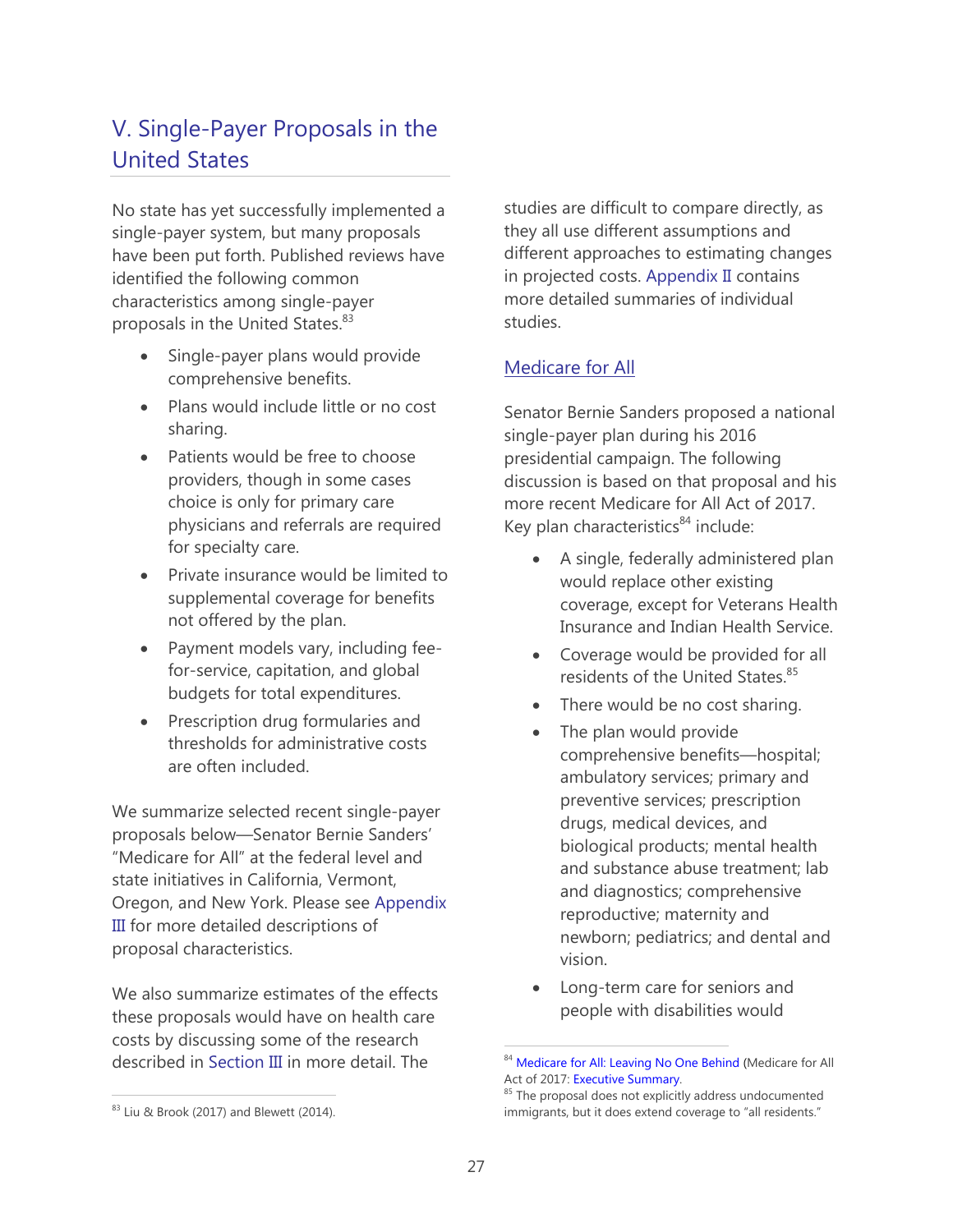continue as it is currently covered by Medicaid.

• Patients would be able to choose a health care provider.

The findings from studies projecting the long-term cost impact of Medicare for All vary more than for any other proposal.

Friedman (2013, 2015) estimated that the Sanders plan would extend coverage to 29 million residents, remove all cost sharing, and reduce health care expenditures by 14% relative to the current system between 2017 and 2026.<sup>86</sup> However, under a different set of assumptions, Holahan and colleagues (2016) estimated that the plan would increase total system costs by 15% over the same period. Holahan and colleagues predict larger cost increases from covering those without insurance and eliminating cost sharing. They also assume lower savings from reduced pharmaceutical prices, provider payments, and expenditure growth over time.<sup>87</sup>

Liu (2016) analyzed another national proposal, the American Health Security Act (S. 1782, 113<sup>th</sup> Congress). This proposal is similar to Medicare for All, but it does not extend coverage to undocumented immigrants. The study estimates that the Act would increase coverage by 16 million people and reduce health care costs by 5%. Liu estimates expenditures to increase by about 18% due to increased coverage and lower cost sharing. These cost increases would be more than offset by savings associated with plan and provider administrative cost reductions, lower drug costs, and reduced provider payments.<sup>88</sup>

 $\overline{a}$ 

#### New York Health Act

The New York Health Act of 2018, under consideration by the New York State Legislature, would create a single-payer health care system in the state. Key plan characteristics<sup>89</sup> include:

- A state sponsored single-payer plan would replace other types of coverage (conditional on federal waivers).
- All residents, including undocumented immigrants, would be covered.
- Benefits would include those covered by Medicare, Medicaid, and the ACA essential health benefits.
- There would be no cost sharing.
- Enrollees would have a care coordinator.
- Long-term care would not be covered initially, though it could be considered later.
- The payment method would be feefor-service; other methods could be considered.
- Payment rates would be set to ensure "adequate and accessible supply" of services.
- Private insurance cannot offer the same benefits covered under the state plan.

Two studies of the New York Health Act came to somewhat different conclusions.

Friedman (2015) estimated that coverage would be extended to 1.3 million residents,

<sup>86</sup> Friedman (2013, 2015).

<sup>87</sup> Holahan et al. (2016).

<sup>88</sup> Liu (2016).

<sup>89</sup> New York Assembly Bill A5062A, An act to amend the public health law and the state finance law, in relation to enacting the "New York health act" and to establishing New York Health.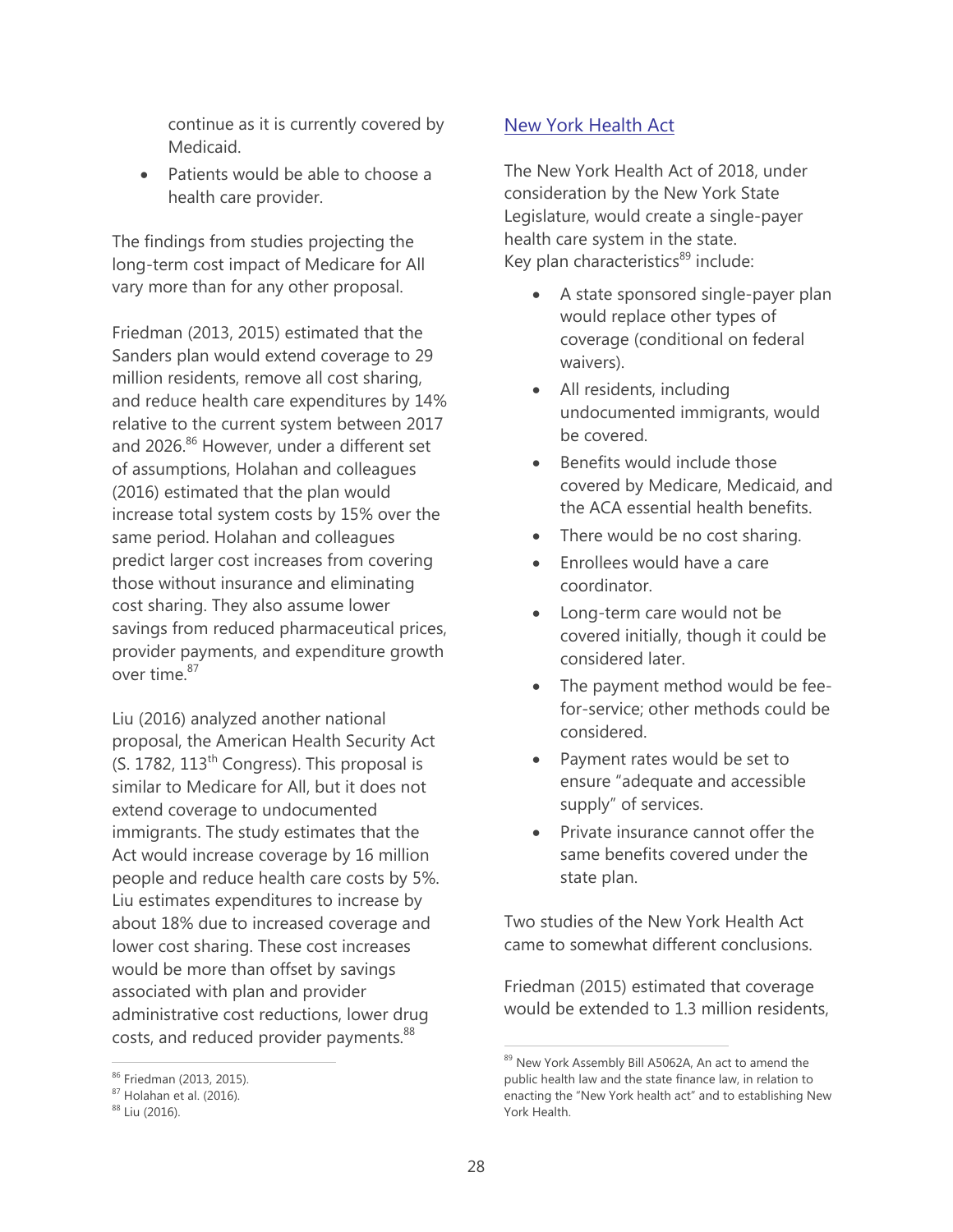and total health care system spending would be reduced by 16% relative to the status quo, due to significant reductions in provider and plan administrative costs and prescription drug costs.<sup>90</sup> Liu and colleagues (2018) assumed smaller reductions in administrative costs and drug prices and estimated that annual total health care spending would be reduced by 1% in 2022. Liu and colleagues also projected that cost savings would increase over time, and annual spending would be 3% lower by 2031.91

#### Healthy California Act

The California Senate approved the Healthy California Act (Senate Bill 562) in June of 2017. The act, which would have established a single-payer system in California, did not receive a vote in the state Assembly. Key plan characteristics $92$  include:

- Coverage is extended to all California residents.
- Benefits include inpatient and outpatient care, dental and vision care, mental health and substance abuse treatment, and prescription drugs. Members are entitled to "all medical care determined to be medically appropriate by the member's health care provider."
- Long-term care would not be covered initially but would be considered at a later date.
- There would be no cost sharing.
- Any licensed provider who is legally allowed to practice in California can participate in the program.

- Members are allowed to receive services from any participating provider of their choice. They are not required to seek referrals before visiting a participating provider.
- Care coordination services must be provided to members.
- Private insurers are prohibited from providing coverage for services already covered in the statutory plan.
- Private insurers are permitted to offer complementary coverage, which would provide benefits that are excluded in the statutory plan.
- Plan representatives will engage in "good faith negotiations" to establish "reasonable rates" for health care services and prescription and non-prescription drugs.
- Payment rates would be set to ensure "adequate and accessible supply" of services.
- Utilize a fee-for-service payment method "unless and until" the board decides to implement a different policy.
- Some entities, such as group practices or other types of integrated delivery systems, can elect to receive a capitated or noncapitated operating budget.
- Prohibit payments to for-profit providers to compensate for profits, return on investments, or tax payments.
- Prohibit balance billing.
- Authorize funding for retraining of workers in the health insurance industry who would no longer be employed under the Healthy California Act.

<sup>&</sup>lt;sup>90</sup> Friedman (2015).

<sup>&</sup>lt;sup>91</sup> Liu et al. (2018).

<sup>92</sup> The Healthy California Act 2017 SB-562.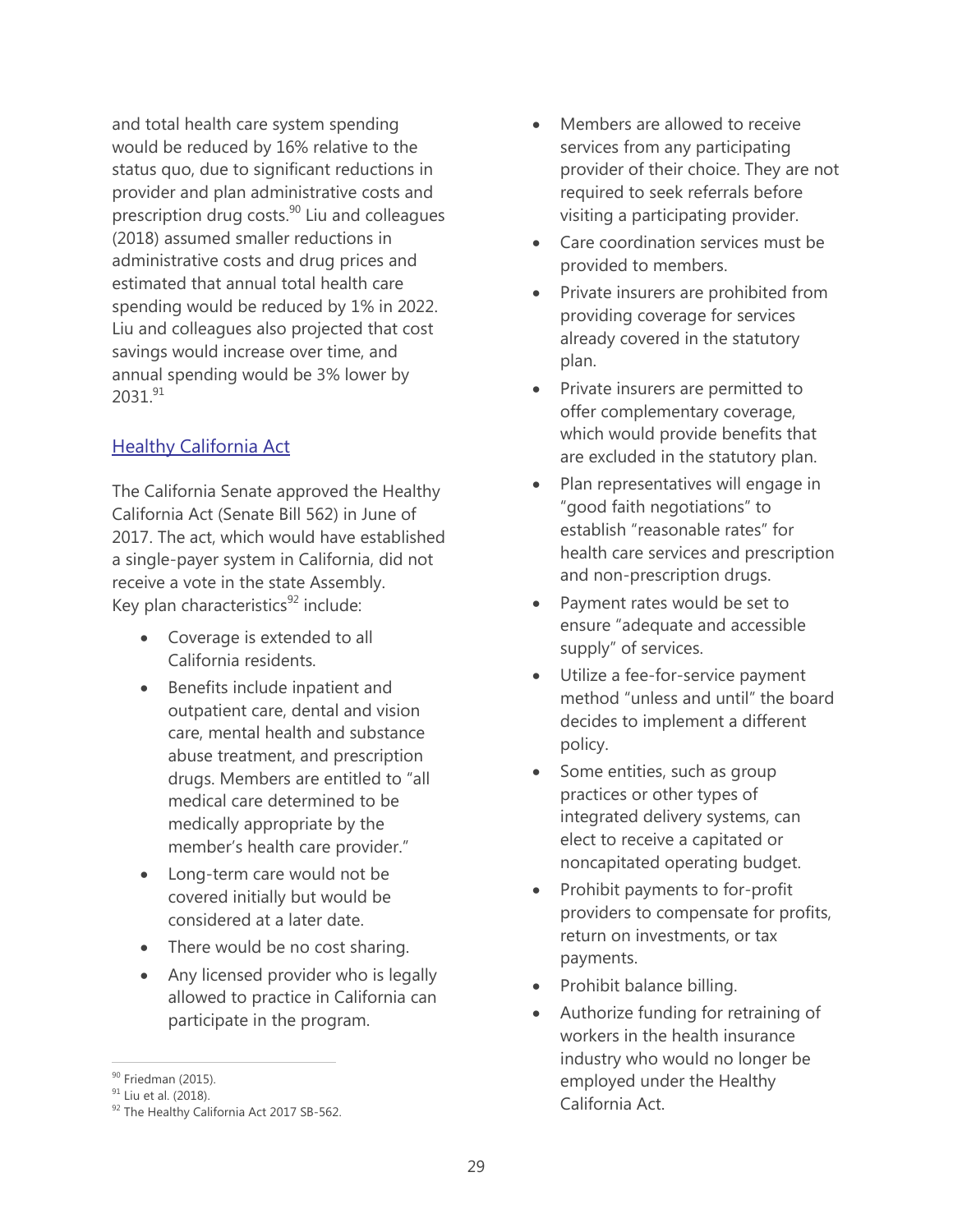Two studies of the Healthy California Act reached somewhat different conclusions.

California legislative staff estimated that coverage would be extended to three million California residents. The analysis concluded that cost savings from administrative efficiencies and reduced provider payments would be largely offset by the increased cost of covering those without insurance and increased utilization. $93$  Pollin and colleagues (2017) estimated that total health costs would be reduced by 10%, driven by larger assumed reductions in plan and provider administrative costs, pharmaceutical costs, and provider payments. In addition, Pollin and colleagues assumed reductions in system inefficiencies, such as unnecessary services, inefficient service delivery, and missed opportunities for prevention.<sup>94</sup>

#### Oregon Single-Payer

The Oregon legislature asked researchers at the RAND Corporation to examine options for health care financing reforms. One option was to establish a single-payer system in the state. Key plan characteristics<sup>95</sup> include:

- A single, state-administered plan would cover all residents of Oregon, including undocumented immigrants.
- The plan would cover the ACA essential health benefits for all and Medicaid Early and Periodic Screening, Diagnosis, and Treatment (EPSDT) services for children.

 $\overline{a}$ 

- The plan would not cover institutional long-term care.
- Cost sharing would be low; no cost sharing for residents with incomes under 250% federal poverty level and 4% for those above this threshold.
- There would be no premiums.
- Employers that currently provide health benefits would be required to pass back any savings in the form of increased wages.

The RAND researchers found that the proposed plan would slightly reduce total health system costs. White and colleagues (2017) estimated that coverage would increase by 215,000 people. Due to offsets from reductions in plan administrative costs and reduced provider payments, the authors estimated that total health care system spending would decrease by 1%. The authors did not assume any reductions in drug costs.<sup>96</sup>

 $\overline{a}$ <sup>96</sup> Ibid.

<sup>93</sup> California Senate Committee on Appropriations (2017);

Legislative Analyst's Office (2018).

<sup>&</sup>lt;sup>94</sup> Pollin et al. (2017).

<sup>&</sup>lt;sup>95</sup> White et al. (2017).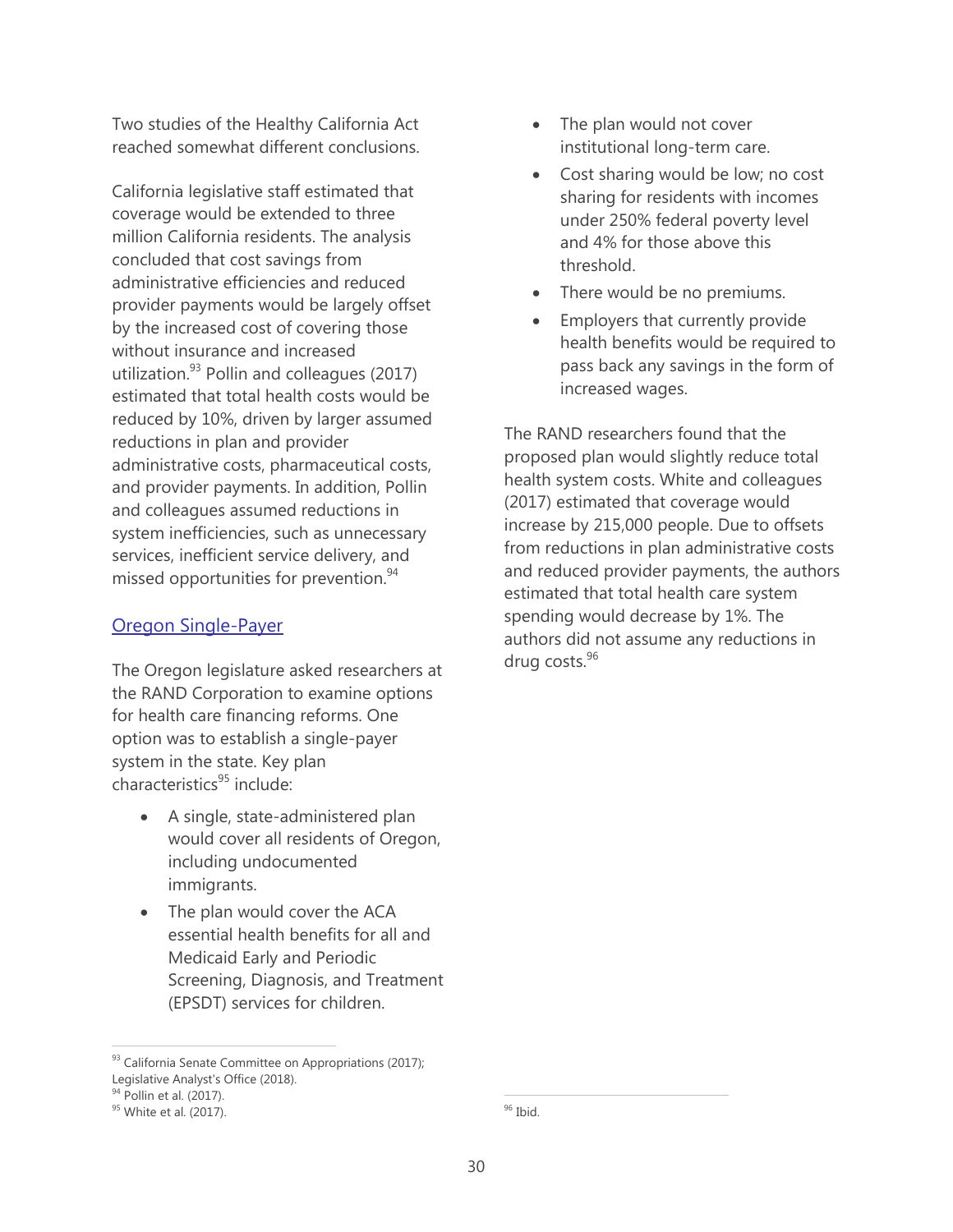#### Vermont Green Mountain Care

The Vermont Legislature enacted singlepayer legislation (Act 24, Green Mountain Care) in 2011. The initial legislation did not propose how the plan would be financed but directed that a plan be developed. Initial estimates suggested substantial cost savings from the plan. Subsequent studies predicted lower savings. Financial plans were also revised to reflect lower than expected available federal funds and larger proposed reductions in cost sharing. Ultimately, state agency analysis estimated the plan would require raising payroll taxes by 11.5% and income taxes by up to 9%. In December 2014, Vermont Governor Peter Shumlin decided not to continue with the plan.<sup>97</sup> Key plan characteristics<sup>98</sup> included:

- Undocumented immigrants would not be allowed to participate.
- Cost sharing was to be moderate. The plan was to have an actuarial value of at least 87%.<sup>99</sup>
- Comprehensive benefits, offering at least the federally required ten ACA essential health benefits and could expand to include dental, vision, hearing, and long-term coverage in the future.
- No restrictions on health care provider participation.
- Members could choose their primary care provider.

- Members are not required to terminate any forms of existing coverage and may choose to keep any existing supplemental insurance.
- Payments should "be consistent with efficiency, economy, and quality of care" and allow health care professionals to provide "effective and efficient health services that are in the public interest."
- Payments should also eliminate cost shifting and ensure residents have access to services and that services are distributed equally.
- If appropriate, the board may decide to pay health care professionals on a fee-for-service basis. However the board could invoke other payment methods including, but not limited to, global payments, global budgets, risk-adjusted capitated payments, bundled payments, or setting costcontainment targets.
- Other cost-containment mechanisms include using drug formularies, administration simplification, and malpractice reform.

<sup>97</sup> Weiner, J., Rosenquist, R., & Hartman, E. (2018). *State efforts to close the health coverage gap. Issue Brief 2*.-2018. Leonard Davis Institute of Health Economics, University of Pennsylvania; Troy, T. (2017). *A move to single-payer health care? Implications for Employer-Sponsored Care.* American Health Policy Institute.

<sup>98</sup> Vermont General Assembly, Vermont Health Reform Law of 2011, Act 48.

 $99$  Ultimately the plan's actuarial value increased to 94%. Troy (2017).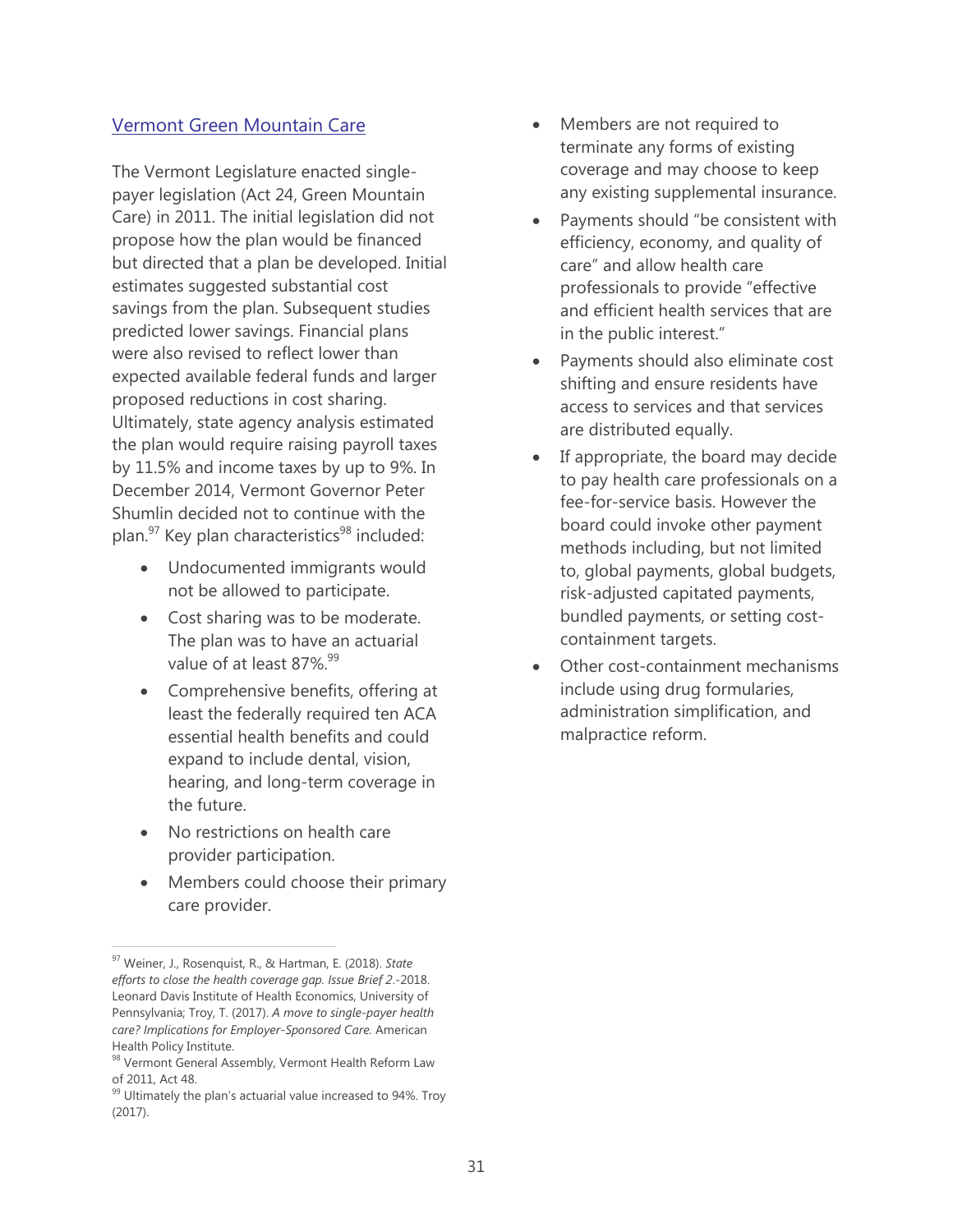Three studies of the Green Mountain Care plan found that the plan would reduce health care costs to varying degrees. Hsiao and colleagues (2011) estimated that the plan would achieve 8% to 12% cost savings in the short term and 25% savings in the long term (2015-2024).<sup>100</sup> Unlike other estimates we have discussed in this section, these are gross savings and do not net out the increased cost of covering people without insurance and reducing cost sharing.

Two other studies came to very similar conclusions. One, by the University of Massachusetts Medical School and Wakely Consulting Group (2013), estimated cost savings of 1.5% between 2017 and 2019.<sup>101</sup> The other, an analysis by the State of Vermont (2014) estimated cost savings of 1.6% over five years. $102$ 

 $\overline{a}$ 

<sup>100</sup> Hsiao, W., Knight, A., Kappel, S., Done, N. (2015). What other states can learn from Vermont's bold experiment: embracing a single-payer health care financing system. *Health Affairs. 30*(7), 1232-1241; McDonough, J. (2015). The demise of Vermont's single-payer plan. *New England Journal of Medicine, 372*(17), 1584-1585.

<sup>&</sup>lt;sup>101</sup> University of Massachusetts Medical School and Wakely Consulting Group. 2013. State of Vermont Health Care Financing Plan Beginning Calendar Year 2017 Analysis. Report prepared for the Vermont Agency on Administration. <sup>102</sup> Cited in McDonough (2015).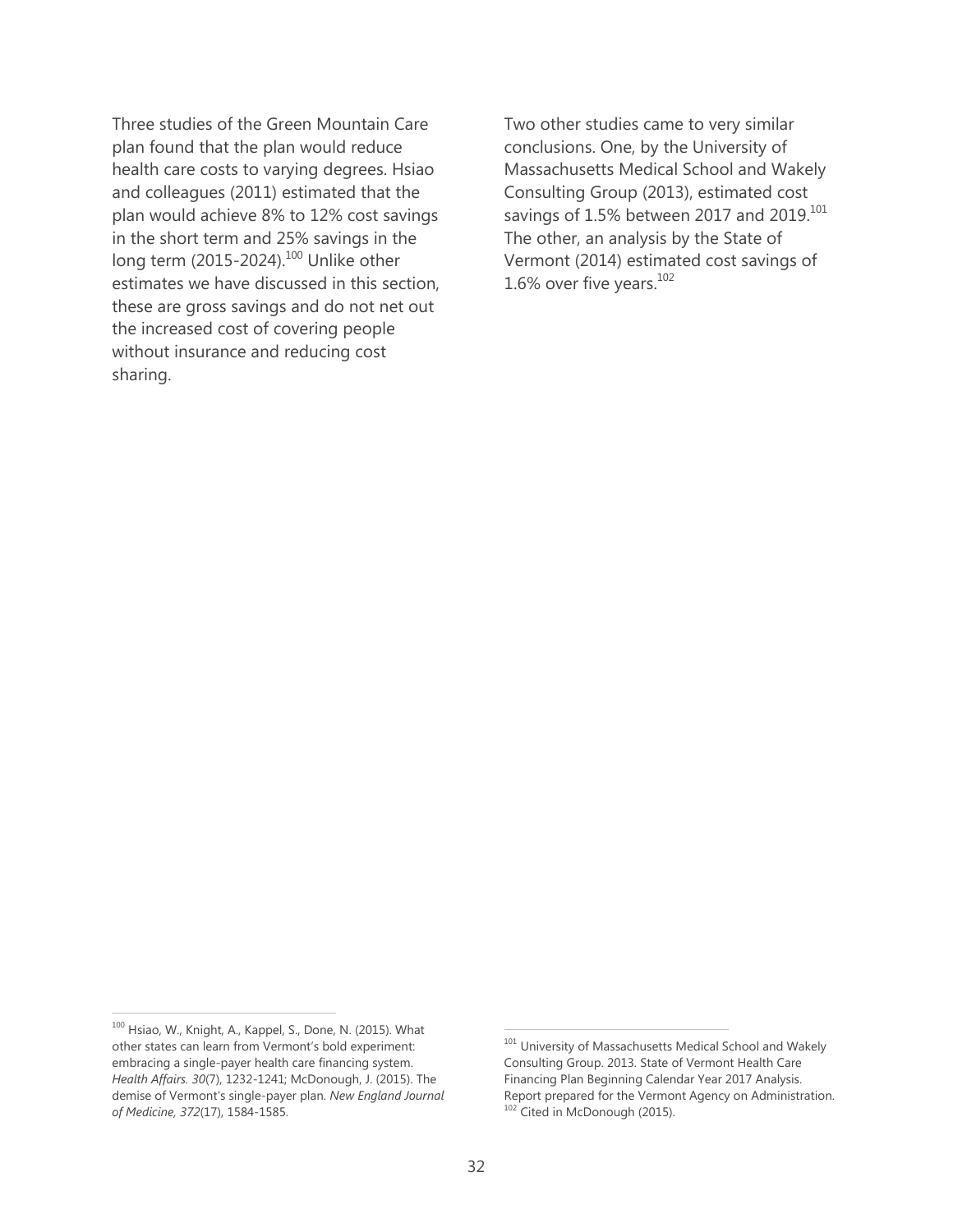## VI. Summary

Universal health care is a system where all people can use the necessary services to enhance their health without putting themselves through substantial financial hardship.

The uninsured rate in Washington State is under 6% and about 400,000 Washington residents remain uninsured. <sup>103</sup> In order to promote universal coverage, some states have considered insurance mandates, extending Medicaid and Marketplace coverage to undocumented immigrants, state-funded subsidies to lower the cost of coverage in the individual market, and a public plan for individuals and small groups.

Single-payer health care systems achieve universal coverage by design. All residents are automatically enrolled in a single, publicly financed insurance plan that provides comprehensive health care. Under single-payer plans, individuals with Medicaid, Medicare, employer-sponsored insurance, individual coverage, and those without insurance would all be enrolled in a single public plan. These other types of public and private insurance would cease to exist.

Advocates cite potential advantages of single-payer health care systems including more equal and universal provision of health care, cost savings through reducing plan and provider administrative costs, and greater bargaining power in negotiations with drug and device manufacturers, hospitals, and physicians.

 $\overline{a}$ 

Critics point out potential disadvantages, including public concerns over higher taxes, government control, excessive rationing of care; implementation challenges; significant disruption to employment in the insurance market and lost jobs among administrative staff in hospitals and clinics; possible underfunding by the government; and adverse effects on medical and pharmaceutical innovation.

Among the potential benefits, controlling costs has received the most attention. Proponents predict substantial cost savings for adopting single-payer health care. Opponents argue these savings are overstated and would be difficult to realize.

Adopting a single-payer system would increase health expenditures by extending coverage to the previously uninsured, reducing cost-sharing among enrollees, and providing more comprehensive benefits.

On the other hand, a single-payer system could decrease health expenditures by reducing plan and provider administrative costs, negotiating reductions in the prices of pharmaceuticals and medical devices, reducing payments to providers, and realizing other potential cost reductions facilitated by single plan administration.

Assumptions regarding the relative magnitudes of these effects vary, as do estimates for the overall effect of singlepayer plans on total health care expenditures. Some studies predict total costs to rise and others estimate substantial cost savings.

<sup>103</sup> Estimate based on the uninsured rate from Yen & Mounts (2018) and the state population estimate from the Washington State Office of Financial Management*.* (2018, July)*[. State of Washington Population Trends](https://www.ofm.wa.gov/sites/default/files/public/dataresearch/pop/april1/ofm_april1_poptrends.pdf)*.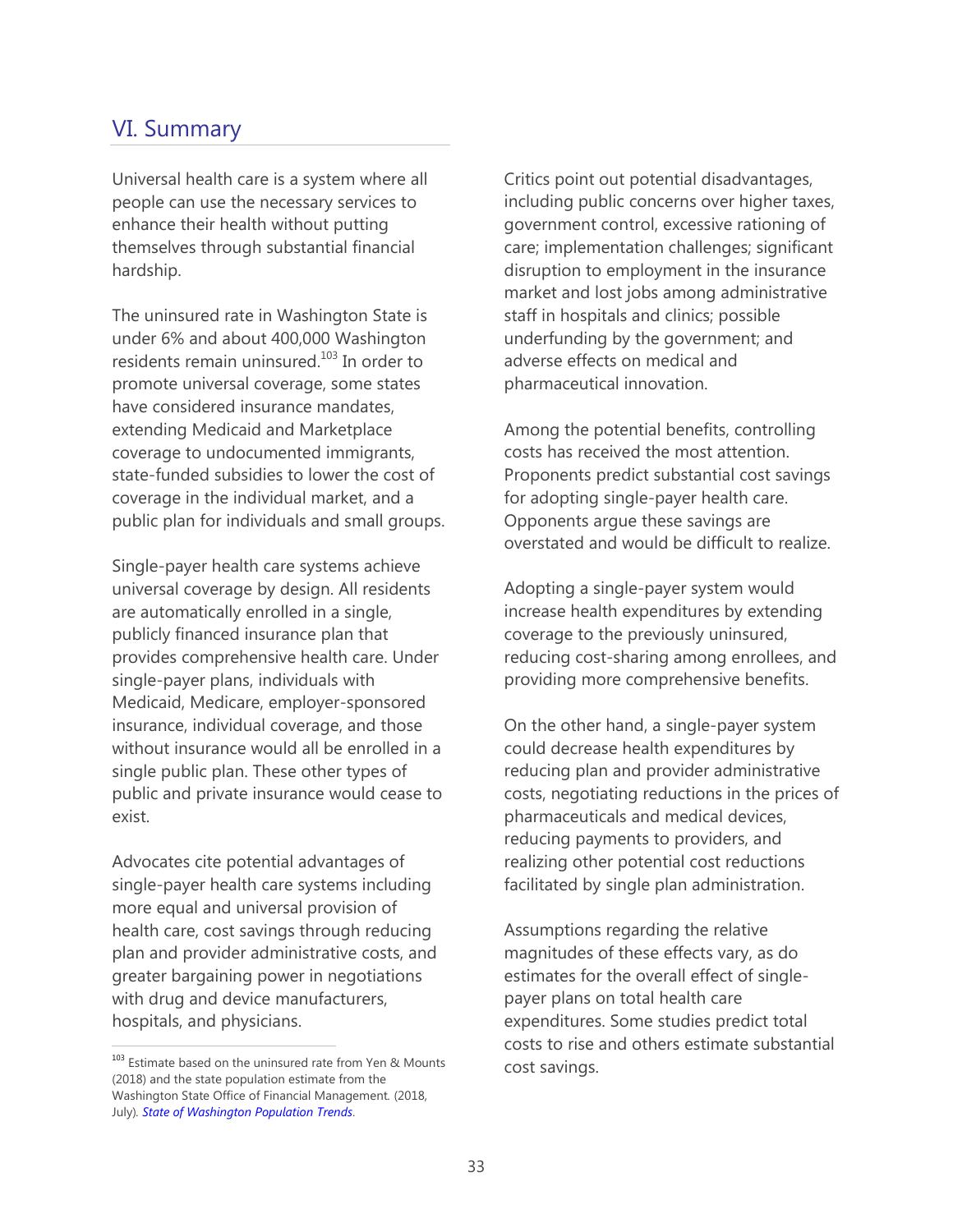Single-payer proposals also differ in regard to implementation details related to controlling costs, such as how provider payment rates are to be set. So, there is substantial uncertainty over how large single-payer effects on health care costs would be. There is also uncertainty over the timing of these effects.

Among the studies we reviewed, estimates ranged from a total expenditure increase of 15% to an expenditure decrease of 16%. Most studies predict single-payer plans would reduce total costs. One cluster of studies estimates cost reductions of 1% to 5%. Another cluster of estimates are in the range of 10% to 15% reductions.

Single-payer funding proposals rely on pooling federal health care spending to help pay for state plans. Gaining federal approval to do so would be a major challenge. State single-payer initiatives could also face challenges under the federal law regulating employee benefits (ERISA).

Additional funds would be required to replace employer and household premium payments and out-of-pocket spending, less any attributed single-payer cost savings. Proposals specify a variety of taxes to provide these funds—payroll taxes, gross receipts tax on businesses, sales taxes, income taxes, and taxes on non-payroll income (dividends, interest, and capital gains).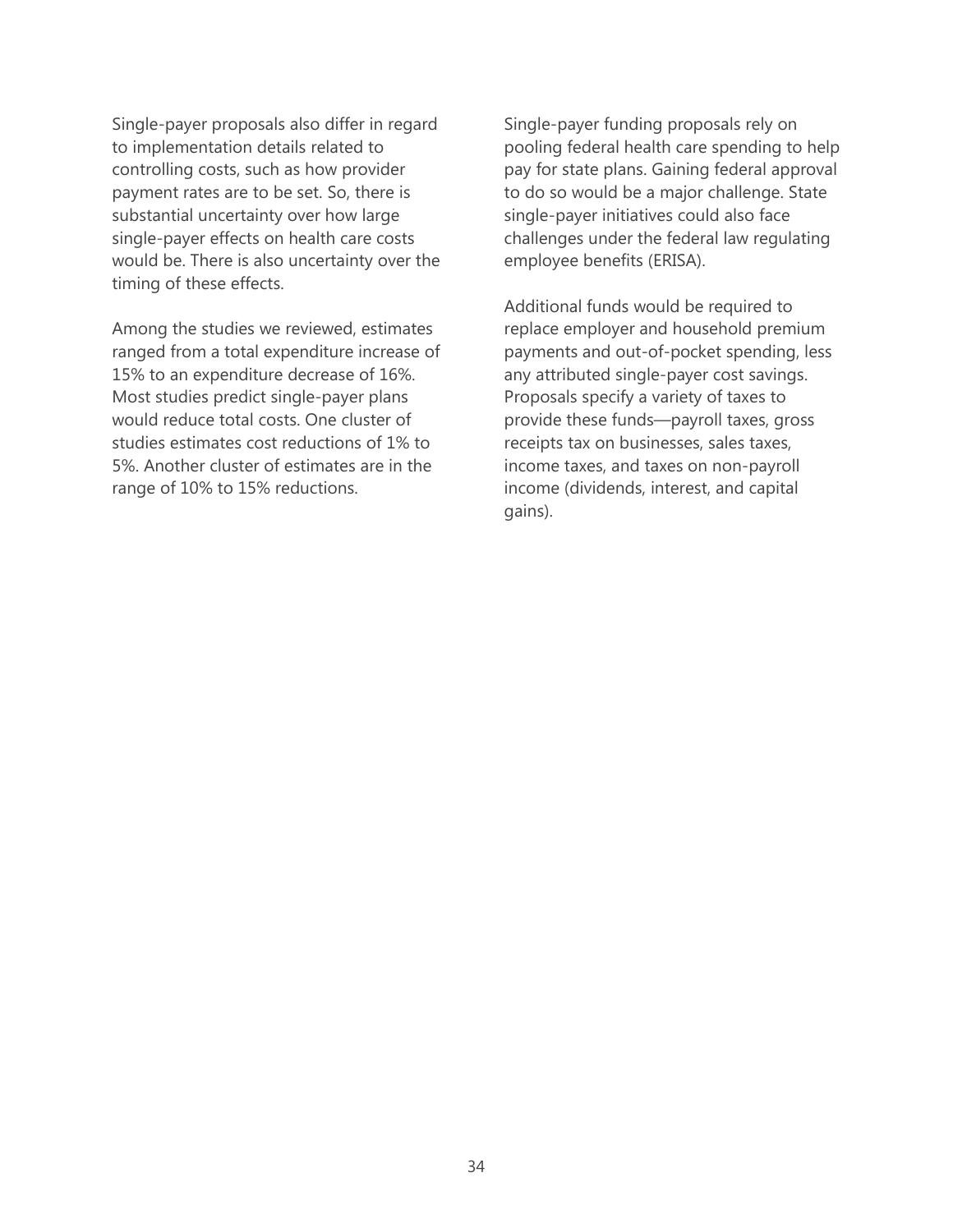# VI. Next Steps

The forthcoming final report will provide additional commentary on U.S. initiatives, describe universal coverage and singlepayer systems in other countries, and summarize the evidence regarding differences across high-income countries in health care costs, utilization of services, quality of care, access, and equity.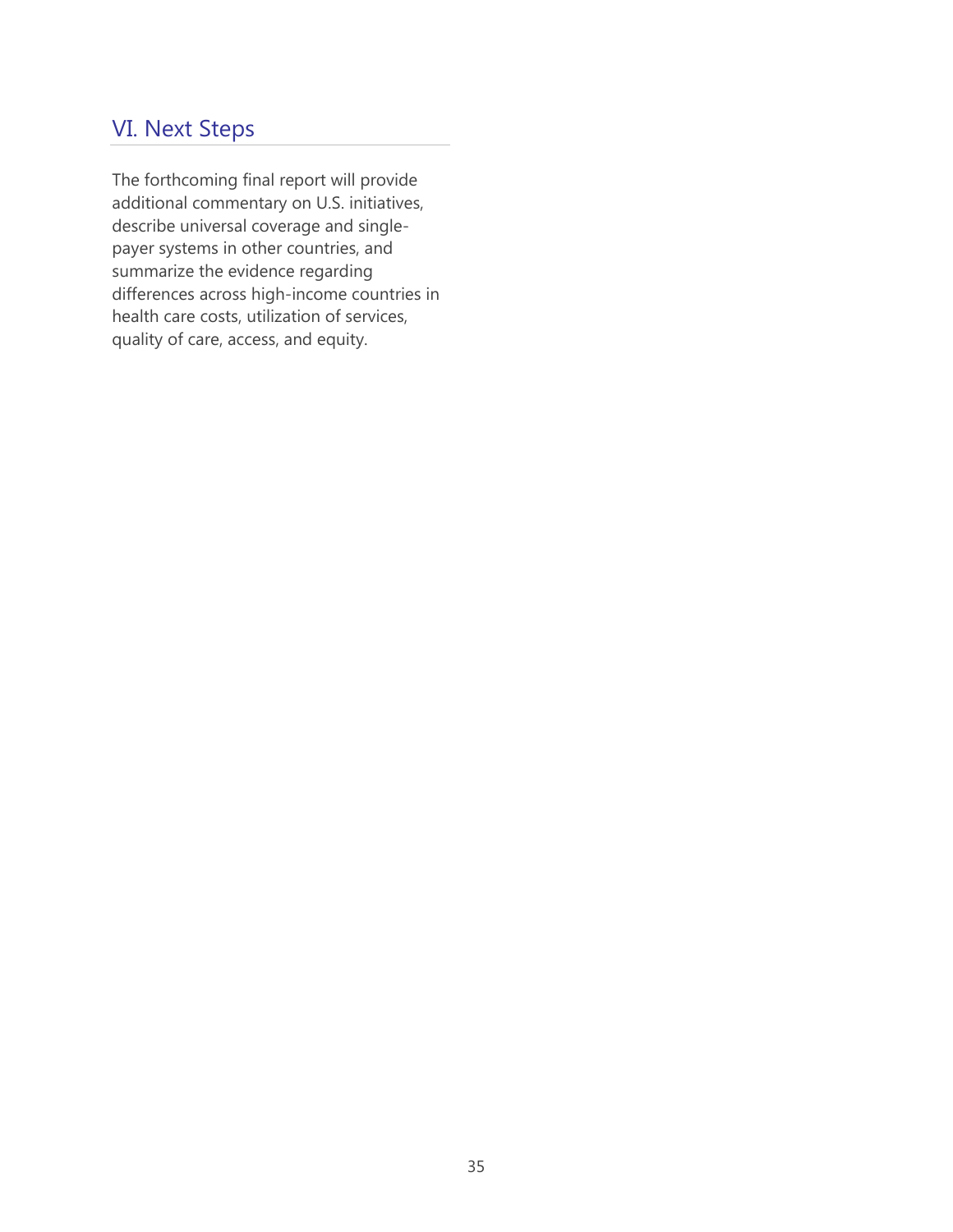# References for Section III. Single-Payer Effects on Health Care Costs

- Blumberg, L., Holahan, J., Clemans-Cope, L., & Buettgens, M. (2016). *Response to criticisms of our analysis of the Sanders Health Care Reform Report*. Urban Institute.
- Friedman, G. (January 17, 2016). *United States Can Afford Single Payer Health Care Program*. Memorandum to Warren Gunnels, policy director to Senator Bernie Sanders.
- Friedman, G. (2015). *Economic analysis of the New York Health Act*. University of Massachusetts at Amherst.
- Friedman, G. (2013). *Funding HR 676: The expanded and improved Medicare for All Act: How we can afford a national single-payer health plan*. University of Massachusetts at Amherst.
- Holahan, J., Blumberg, L., Buettgens, M., Clemans-Cope, L. Favreault, M., & Ndwandwe, S. (2016). *The Sanders Single-Payer Health Care Plan: The effect on national health expenditures and federal and private spending*. Urban Institute.
- Legislative Analyst's Office. (2018). Financing considerations for potential state healthcare policy changes.
- Liu, J., White, C., Nowak, S., Wilks, A., Ryan, J., & Eibner, C. (2018). *An assessment of the New York Health Act: A single-payer option for New York State*. Santa Monica, Calif: RAND Corporation, RR-2424- NYSHF.
- Liu, J. (2016). *Exploring single-payer alternatives for health care reform*. Pardee RAND Graduate School.
- Pollin, R., Heintz, J., Arno, P., & Wicks-Lim, J. (2017). *Economic analysis of the Healthy California Single-Payer Health Care Proposal (SB-562)*. Political Economy Research Institute, University of Massachusetts Amherst.
- Senate Committee on Appropriations. (2017). *Analysis of Senate Bill 562 – The Healthy California Act*.

Thorpe, K. (2016). *An analysis of Senator Sanders single payer plan*. Emory University.

White, C., Eibner, C., Liu, J., Price, C., Leibowitz, N., Morley, G., & Meyer, J. (2017). *A Comprehensive assessment of four options for financing health care delivery in Oregon* RR-1662-OHA.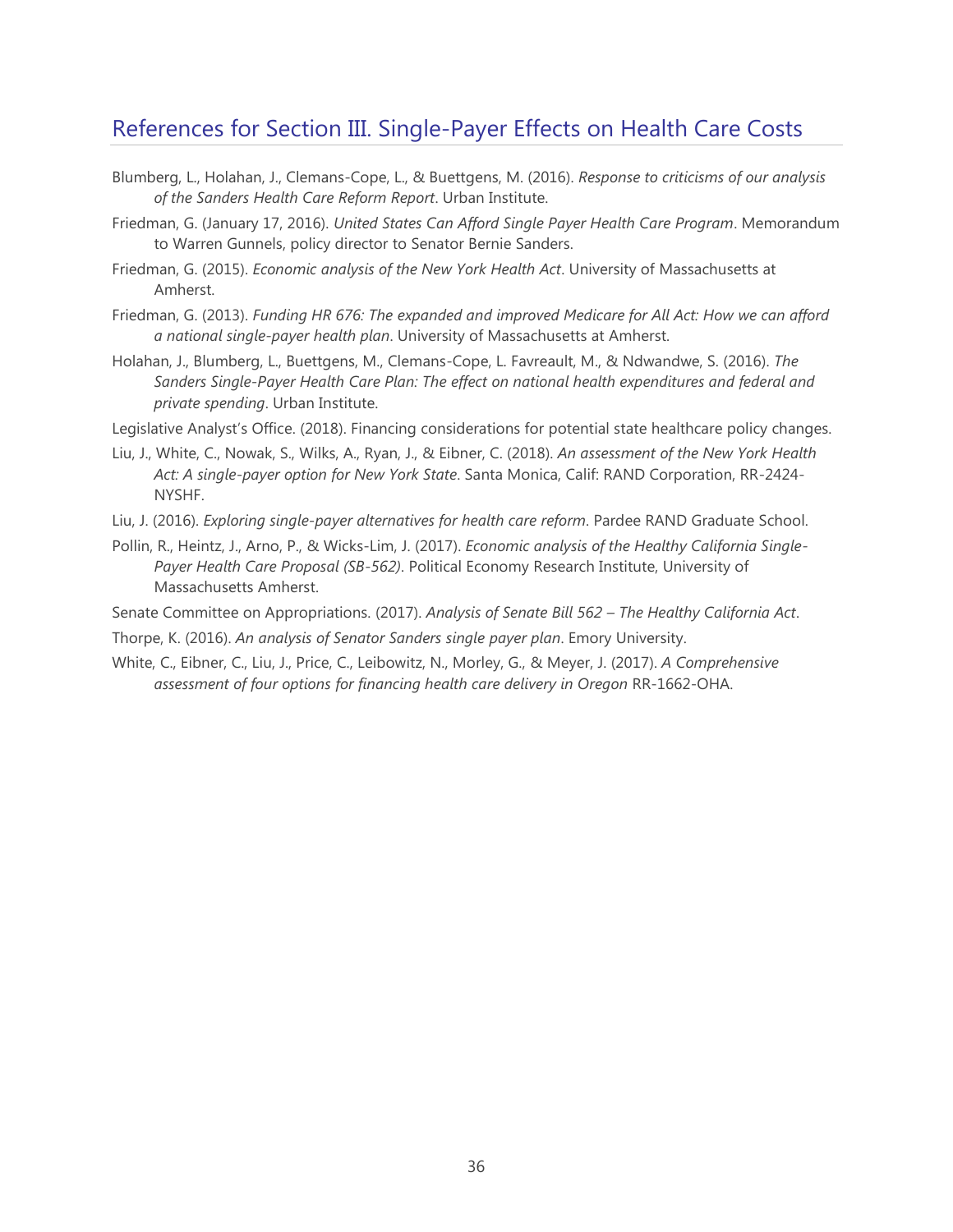# Appendices

Single-Payer and Universal Coverage Health Systems: *Interim Report*

#### Appendices

 $\overline{a}$ 

| $\mathbf{I}$    |  |
|-----------------|--|
| $\mathbb{II}$ . |  |
| III.            |  |
|                 |  |

# I. Overview of Relevant Laws and ERISA

#### Overview of Relevant Laws and Waivers

Creating a legal pathway to implementing a state-based single-payer system would require the use of multiple waivers in conjunction to navigate federal law related to Medicaid, Medicare, and the Affordable Care Act (ACA). The various waivers as well as ERISA are briefly summarized below.

#### State Innovation Waivers (Affordable Care Act Section 1332)

Section 1332 of the ACA permits states to apply for a State Innovation Waiver (1332 waiver) of ACA provisions in pursuit of alternatives to standard marketplace coverage. The waivers became available January 1, 2017 and are valid for a period of five years. The Secretary of Health and Human Services (HHS) and the Secretary of the Treasury approve waiver proposals at their discretion. ACA requirements eligible to be waived include qualified health plans (QHBs); essential health benefits (EHBs); rules around cost sharing and premium tax credits for marketplace plans; metal tiers of coverage; and standards for health insurance marketplaces. States may use this waiver to request subsidy pass-through funding, equivalent to the sum of premium tax credits and cost-sharing reductions states would otherwise be eligible to receive in federal funding.<sup>104</sup>

Requirements related to Medicaid and Medicare cannot be waived with a 1332 waiver. Any application for a 1332 waiver must meet four guardrails designed to protect beneficiaries from any negative impacts resulting from a change in coverage. Compared to default coverage under the ACA, waivers must (1) cover at least as many state residents, (2) be at least as affordable in terms of premiums and cost sharing (e.g., deductibles and co-pays), and (3) provide benefits that are at least as comprehensive as the state's essential health benefits benchmark plan.<sup>105</sup> Waivers also  $(4)$  must not increase the federal deficit.

In response to a 2017 executive order,<sup>106</sup> the Centers for Medicare & Medicaid Services (CMS) and the Department of the Treasury released new guidance regarding 1332 waivers in October 2018.<sup>107</sup> Reflecting new changes, this guidance indicated that these waivers are now also referred to as "State Relief and

<sup>104</sup> Section 1332(b)(1) of the ACA, codified at 42 U.S.C. Section 18052(b)(1).

<sup>&</sup>lt;sup>105</sup> The ACA requires plans in the individual and small group markets to meet a set of minimum requirements across ten categories. States designate one plan to be a benchmark plan, from which essential benefits are derived (all individual and small group plans in the state must offer at least the benchmark's benefits). In Washington State, the benchmark plan is Regence BlueShield Regence Direct Gold+ for the 2017-19 biennium. See Kaiser Family Foundation. (2018). *[Essential Health Benefit \(EHB\) Benchmark Plans, 2017-2019](https://www.kff.org/health-reform/state-indicator/ehb-benchmark-plans/?currentTimeframe=0&selectedRows=%7B%22states%22:%7B%22washington%22:%7B%7D%7D%7D&sortModel=%7B%22colId%22:%22Location%22,%22sort%22:%22asc%22%7D.)*. 106 In October 2017, President Trump issued Executive Order 13813, "Promoting Healthcare Choice and Competition Across the United

States." <sup>107</sup> To view the guidance, see Department of the Treasury & Department of Health and Human Services. (2018, October, 24). *[State relief](https://www.federalregister.gov/documents/2018/10/24/2018-23182/state-relief-and-empowerment-waivers.)  [and Empowerment Waivers.](https://www.federalregister.gov/documents/2018/10/24/2018-23182/state-relief-and-empowerment-waivers.)*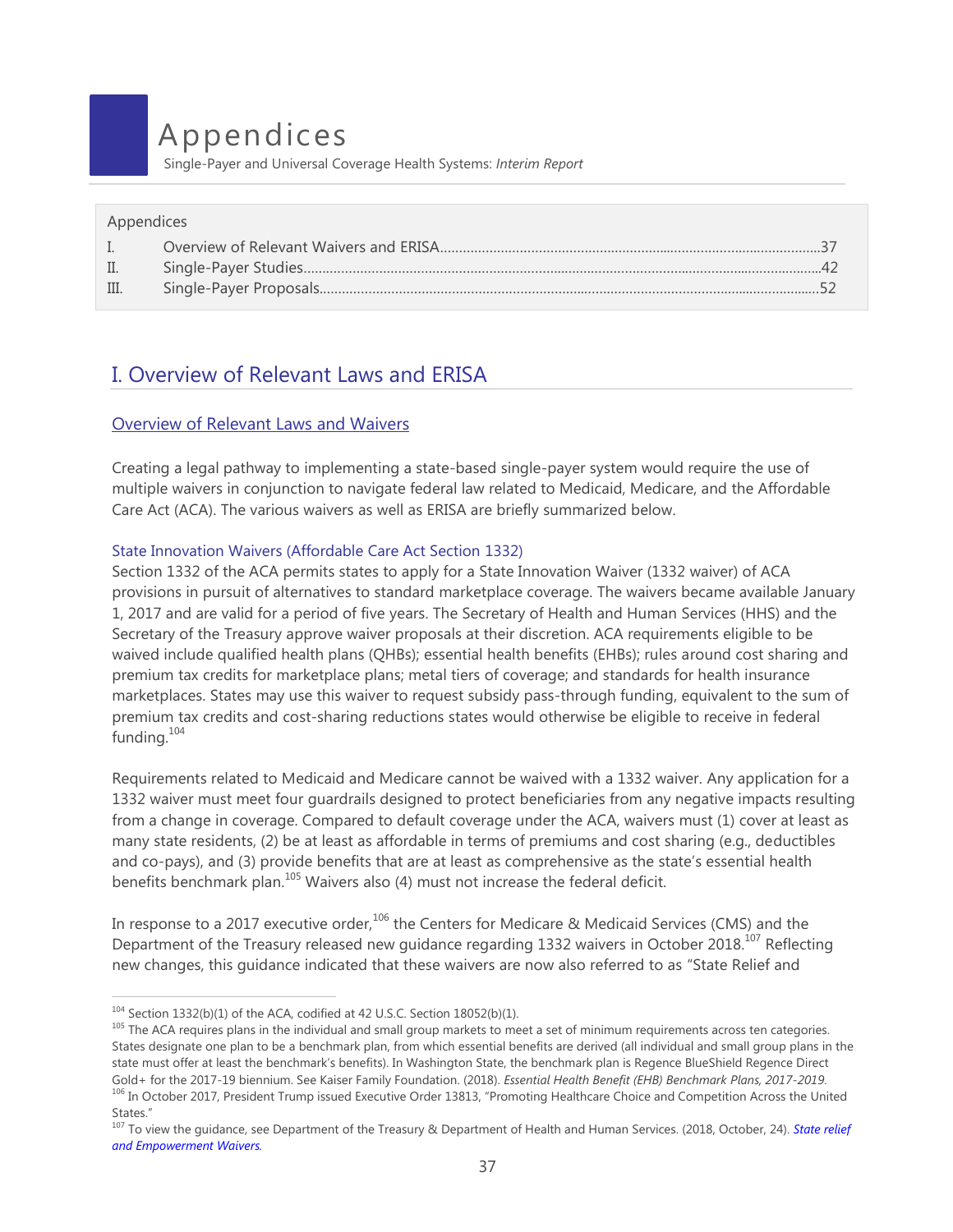Empowerment Waivers." The guidance gives new interpretation on how states can meet the four guardrails discussed previously. In brief, states will have more opportunity to satisfy the four guardrails due to a shift in emphasis from ensuring coverage to ensuring *access* to coverage. This frees up states to seek waivers that would result in less comprehensive or less affordable coverage relative to the ACA.<sup>108</sup>

The guidance also addresses the fact that previously, 1332 waivers were effectively limited to state reinsurance programs. To achieve new flexibility, the guidance identifies five principles that the Secretaries will consider favorably in reviewing applications.

These five principles include:

- 1) Increasing access to competitive private market coverage over public coverage through the use of Association Health Plans (AHPs)<sup>109</sup> and short-term, limited-duration insurance (STLDIs);<sup>110</sup>
- 2) Encouraging sustainable spending growth by offering cost-effective coverage through actions such as reducing state-level regulation that reduces market choice and competition;
- 3) Fostering state innovation;
- 4) Empowering low-income individuals to purchase private coverage by providing financial assistance; and
- 5) Promoting consumer-driven health care through the provision of resources and information that facilitates the purchase of private insurance coverage.

#### Medicaid Waivers (Social Security Act Section 1115)

Section 1115 of the Social Security Act permits the HHS Secretary to waive certain provisions of the federal Medicaid statute so that states may test innovative ways to serve beneficiaries. Historically, states have used such waivers to expand eligibility, restructure the process of enrollment, establish long-term services and supports, or otherwise alter benefits and cost-sharing.<sup>111</sup> In general, waivers must be budget neutral. Washington State currently has an 1115 waiver in place—the Medicaid Transformation Waiver.<sup>112</sup>

#### Medicare Waivers (Social Security Amendments of 1967, Section 402(b))

The HHS Secretary has the authority to grant demonstration waivers under Section 402(b) of the social Security Amendments of 1967. These waivers allow for departures from Medicare payment rules in pursuit of improved efficiency of Medicare service provision.

#### Center for Medicare & Medicaid Innovation Demonstration Projects

The Affordable Care Act established Section 1115A of the Social Security Act, creating the Center for Medicare & Medicaid Innovation (CMMI) or Innovation Center. CMMI's directive is to test "innovative payment and service delivery models to reduce program expenditures… while preserving or enhancing the quality of care."<sup>113</sup> Examples of Medicare models include medical homes, bundled payment models, and accountable care organizations (ACOs). All 50 states have at least one of these models.<sup>114</sup> CMMI is also authorized to directly award state agencies or other organizations with grants to develop innovative models.

<sup>108</sup> For an overview of the changes in interpretation and implications, see Keith, K. (2018, October 23). *[Feds dramatically relax Section](https://www.healthaffairs.org/do/10.1377/hblog20181023.512033/full/)  [1332 Waiver guardrails.](https://www.healthaffairs.org/do/10.1377/hblog20181023.512033/full/)* [Blog post]. Health Affairs.

<sup>109</sup> AHPs allow employers to band together to purchase health coverage. See [Keith \(2018, October 23\).](https://www.healthaffairs.org/do/10.1377/hblog20181023.512033/full/)

<sup>110</sup> See Internal Revenue Service, Employee Benefits Security Administration, & Department of Health and Human Services. (2018, October, 2). *[Short-Term, Limited-Duration Insurance.](file://///wsippfloly001.ssv.wa.lcl/WSIPP_Common/Reports%20In%20Progress/Health%20care%20related/Universal%20healthcare%20&%20single-payer/Report%20Materials/Draft%20Report/Short-Term,%20Limited-Duration%20Insurance..)*

<sup>111</sup> The Commonwealth Fund. (2018). *[1115 Medicaid Waivers: From Care Delivery Innovations to Work Requirements.](https://www.commonwealthfund.org/publications/explainer/2018/apr/1115-medicaid-waivers-care-delivery-innovations-work-requirements)*

<sup>112</sup> Washington State Health Care Authority. *[Medicaid transformation.](https://www.hca.wa.gov/about-hca/healthier-washington/medicaid-transformation)*

<sup>113</sup> [Centers](https://innovation.cms.gov/About/index.html) for Medicare & Medicaid Services. *[About the CMS Innovation Center.](https://innovation.cms.gov/About/index.html)*

<sup>114</sup> For an overview, see Kaiser Family Foundation. (2018, February 27). *["What is CMMI?" and 11 other FAQs about the CMS Innovation](https://www.kff.org/medicare/fact-sheet/what-is-cmmi-and-11-other-faqs-about-the-cms-innovation-center/)  [Center.](https://www.kff.org/medicare/fact-sheet/what-is-cmmi-and-11-other-faqs-about-the-cms-innovation-center/)*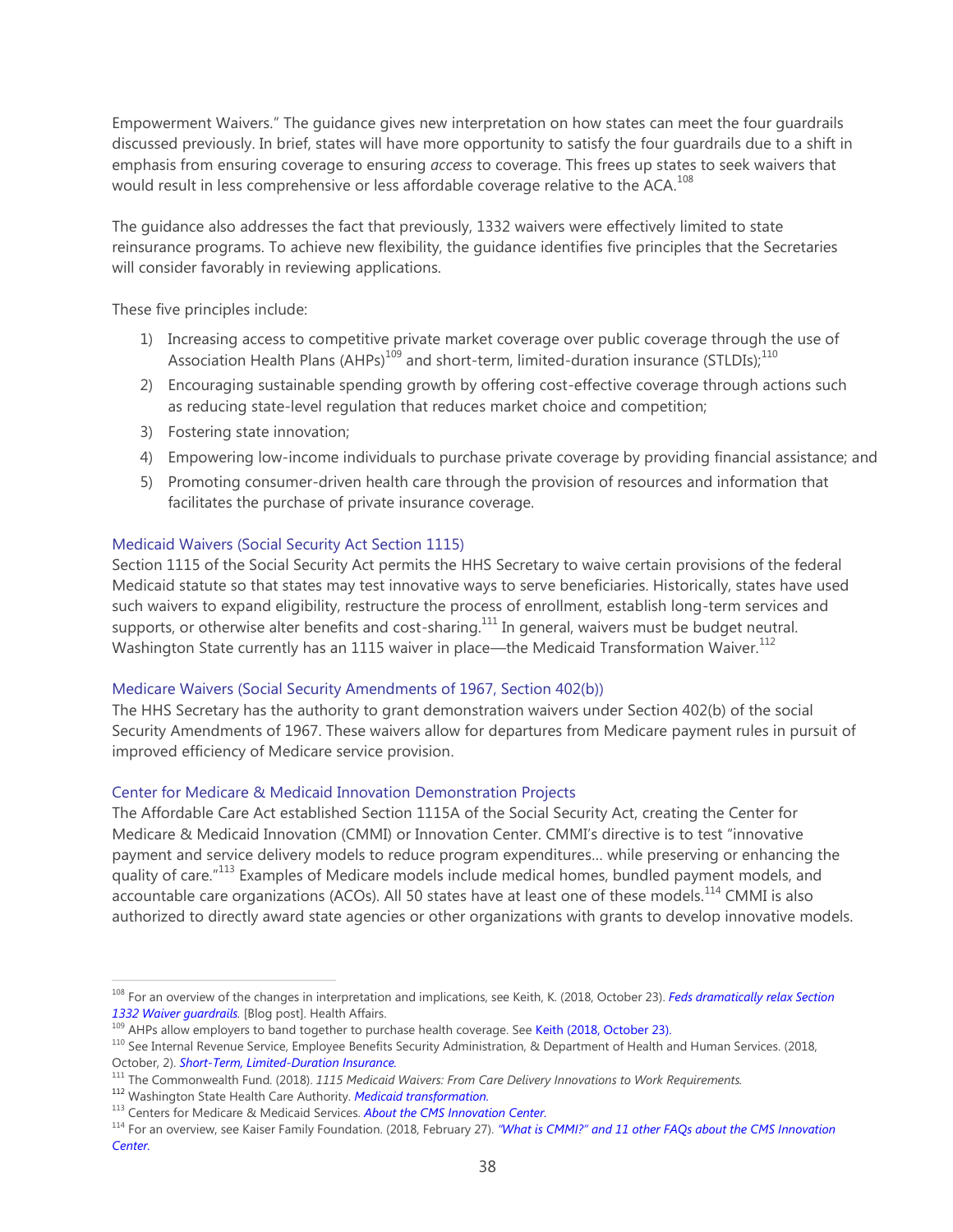The HHS Secretary has the authority to expand CMMI demonstration projects directly to Medicaid, Medicare, and CHIP, so long as they satisfy two criteria: reducing spending while preserving or improving quality.

#### The Employee Retirement Income Security Act of 1974 (ERISA)

ERISA establishes regulatory standards for private-sector employee benefits, including health care. Because the statutory quidance around ERISA health plans is brief,<sup>115</sup> the law's scope has largely been established through case law. Three clauses in particular establish the extent of ERISA's authority.

#### Preemption Clause

ERISA's preemption clause states that the regulation of employer-sponsored health care plans is the exclusive domain of federal law and not subject to state regulations.<sup>116</sup> The goal of ERISA preemption, according to court interpretation, "was to avoid a multiplicity of regulation in order to permit nationally uniform administration of employee benefit plans."<sup>117</sup>

#### Savings Clause

ERISA recognized the historic role of states in the regulation of their insurance markets through the savings clause.<sup>118</sup> This clause reserves to the states the right to regulate health insurance plans sold in their state. The Supreme Court has stated that ERISA is not meant to "displace general healthcare regulation."<sup>119</sup> State laws regulating insurance, banking, or securities are not subject to federal preemption (and are thus "saved"). Generally, states can set minimum standards for health plan benefits, financial solvency, and consumer protections and mandate coverage of certain services. $120$ 

#### Deemer Clause

 $\overline{a}$ 

Despite the authority afforded states in the savings clause, there is one major caveat. ERISA plans that selfinsure are completely exempt from state regulation.<sup>121</sup> The deemer clause creates a distinction between selfinsured ERISA plans, which states cannot regulate, and fully insured health plans, over which states can exercise traditional regulatory authority. There is, however, one exception to the deemer clause. A 1983 amendment to ERISA (the Erlenborn-Burton Amendment) gives states full authority to regulate self-funded association health plans (AHPs). Recently issued federal AHP rules affirmed the state's authority.<sup>122</sup>

<sup>&</sup>lt;sup>115</sup> In statute, ERISA explicitly requires that employers disclose to employees information about the health plans, and that employers uphold fiduciary responsibility in managing plans. See Francis, L. (2017, September 21). *[ERISA and Graham-Cassidy: A disaster in waiting](http://blog.petrieflom.law.harvard.edu/2017/09/21/erisa-and-graham-cassidy-a-disaster-in-waiting-for-employee-health-benefits-and-for-dependents-under-26-on-their-parents-plans/)  [for employee health benefits and for dependents un](http://blog.petrieflom.law.harvard.edu/2017/09/21/erisa-and-graham-cassidy-a-disaster-in-waiting-for-employee-health-benefits-and-for-dependents-under-26-on-their-parents-plans/)der 26 on their parents' plans.* [blog post]. Petrie-Flom Center: Harvard Law School.

<sup>&</sup>lt;sup>116</sup> ERISA's preemption clause states: "the provisions of [ERISA] shall supersede any and all State laws insofar as they may now or hereafter relate to any employee benefit plan." See 29 U.S.C. section 1144(a).

<sup>117</sup> New York State Conference of Blue Cross & Blue Shield Plans v. Travelers Ins. Co., 514 U.S. 657 (1995) ("Travelers").

<sup>118</sup> ERISA § 514(b)(2)(A), 29 U.S.C. § 1144(b)(2)(A).

<sup>119</sup> *Travelers*, 514 U.S. at 658.

<sup>120</sup> For a concise overview of ERISA in the context of health system transformation, see Center for Disease Control and Prevention. *[Public](https://www.cdc.gov/phlp/docs/erisa-brief.pdf)  [health law.](https://www.cdc.gov/phlp/docs/erisa-brief.pdf)*

<sup>121</sup> 29 U.S.C. section 1144(b)(2)(B).

<sup>122</sup> In October 2017, President Trump issued Executive Order 13813, "Promoting Healthcare Choice and Competition Across the United States." This Order directed the Secretary of Labor to consider expanding the definition of "employer" under ERISA section 3(5) and also to consider ways to expand access to health care by broadening the availability of association health plans (AHPs). In AHPs, multiple employers band together to purchase insurance. In June of 2018, the Department of Labor issued a new rule with guidance around AHPs. For a summary, see Cousart, C. (2018, June 26). *[The new association health plan rule: What are the issues and options for](https://nashp.org/the-new-association-health-plan-rule-what-are-the-issues-and-options-for-states/) states*  [blog post]*.* National Academy for State Health Policy.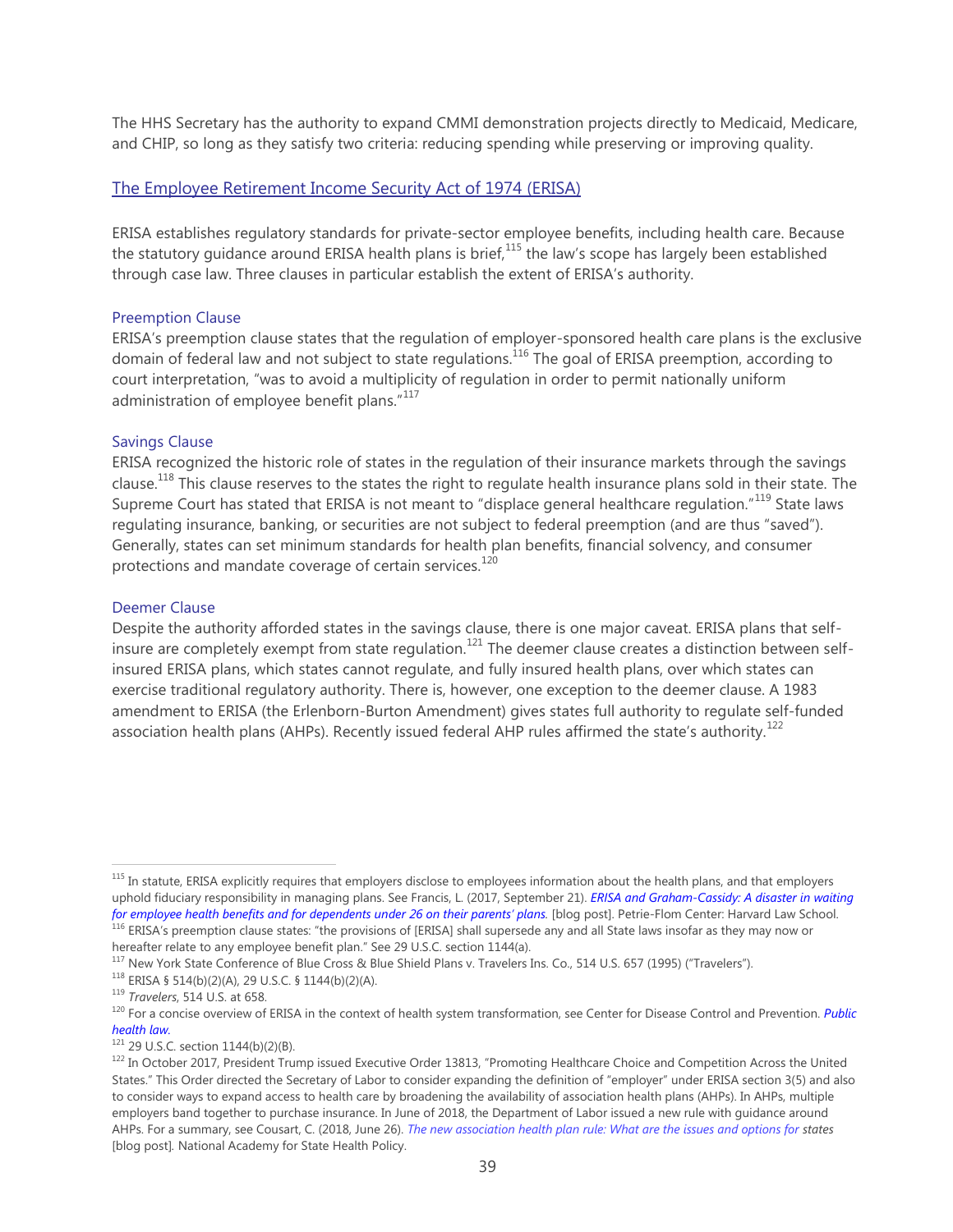Historically, courts have determined state laws to be preempted by ERISA, if they "refer" to ERISA plans or "relate" to plans by causing structural or administrative impacts on them. According to the National Academy for State Health Policy (NASHP)<sup>123</sup> states generally do have the authority to perform the following activities:

- Tax and regulate traditional insurers and the products they sell to employers,
- Engage in hospital rate-setting (regulate the rates hospitals charge insurers), and
- Potentially tax health care providers.

By contrast, it is suggested that states cannot mandate that employers sponsor insurance<sup>124</sup> or indirectly impose substantial changes to such plans.

However, courts have not always been consistent in their interpretation of ERISA preemption, and there is ambiguity around what qualifies for preemption.<sup>125</sup> The viability of some health reform initiatives against ERISA remain unclear, or would need to be considered on an individual basis. Examples include pay-or-play laws or imposing employer tax credits for health coverage.<sup>126</sup> Stop-loss insurance policies might expand the pool of employers with self-funded ERISA plans, which states cannot regulate. Pay-or-play laws are discussed below.

#### ERISA and Single-Payer

In reviewing a challenge to a single-payer proposal, consideration would be given to the extent that an employer has any real choice in whether to continue to offer benefits and the extent to which the operation and substance of their group health plan is affected.

#### Pay-or-Play Schemes and Payroll Taxes

States could attempt to sidestep ERISA by partially funding single-payer through a payroll tax, or establishing a pseudo-single-payer system with a pay-or-play system.

In pay-or-play, employers failing to meet minimum benefit requirements<sup>127</sup> must contribute towards coverage in the form of a tax. In the ERISA context, a pay-or-play scheme arguably falls within a state's authority to tax and regulate insurance. However, if "paying" represents a substantial enough cost to effectively incentivize employers to modify their benefit plans, the scheme could be deemed in violation of ERISA.<sup>128</sup> A payroll tax could be challenged on the same grounds. If faced with contributing to employee

 $123$  Ibid.

<sup>&</sup>lt;sup>124</sup> Note that an employer mandate is permissible at the federal level. The ACA's employer shared responsibility provisions (a.k.a "the employer mandate" or "the pay or play provisions") require large employers to meet minimum essential coverage or make a payment to the IRS.

<sup>&</sup>lt;sup>125</sup> For example, while the Fourth Circuit court held that a Maryland pay-or-play law was preempted, the Ninth Circuit held that a similar San Francisco law was not preempted. The differing results were likely due to the fact that the Maryland law applied to just one employer, while the San Francisco law applied to multiple. See Butler, P.A. (2006). ERISA Implications for State Health Care Access Initiatives: Impact of the Maryland" Fair Share Act" Court Decision. *AcademyHealth*; Jacobson, P.D. (2009). [The role of ERISA preemption](https://scholarship.law.georgetown.edu/cgi/viewcontent.cgi?referer=https://scholar.google.com/)  [in health reform: Opportunities and limits: Executive summary.](https://scholarship.law.georgetown.edu/cgi/viewcontent.cgi?referer=https://scholar.google.com/) *The Journal of Law, Medicine & Ethics, 37*(2\_suppl), 86-100.

<sup>&</sup>lt;sup>126</sup> Self-funded employer plans purchase stop-loss policies to protect themselves from catastrophic loss. Under such arrangements, employers do not assume complete liability for losses; rather, the insurance company becomes liable after a specified threshold. In 2017, the House passed a bill, H.R.1304 - Self-Insurance Protection Act, which if enacted would exclude stop-loss policies from ERISA preemption. This legislation would prevent smaller employers from creating self-insured policies with supplemental stop-loss insurance in order to attain ERISA preemption protection (see [Gluck, A.R., Hoffman, A.K., & Jacobsen, P.D. \(2017\). ERISA: A bipartisan problem for](https://www.healthaffairs.org/do/10.1377/hblog20170602.060391/full/)  [the ACA and the AHCA.](https://www.healthaffairs.org/do/10.1377/hblog20170602.060391/full/) *Health Affairs Blog*). In April 2017, the bill was received in the Senate and referred to the Committee on Health, Education, Labor, and Pensions.

<sup>&</sup>lt;sup>127</sup> Minimum benefits could be defined in a variety of ways. They might consist of required benefits or cost sharing standards, an actuarial value for benefit, or a percentage of compensation, such as through a payroll tax. Kaiser Family Foundation. (2009 May). *Explaining health ca[re reform: What is an employer "Pay](https://kaiserfamilyfoundation.files.wordpress.com/2013/01/7907.pdf)-or-Play" requirement?* [issue brief].  $128$  Hsiao et al. (2011).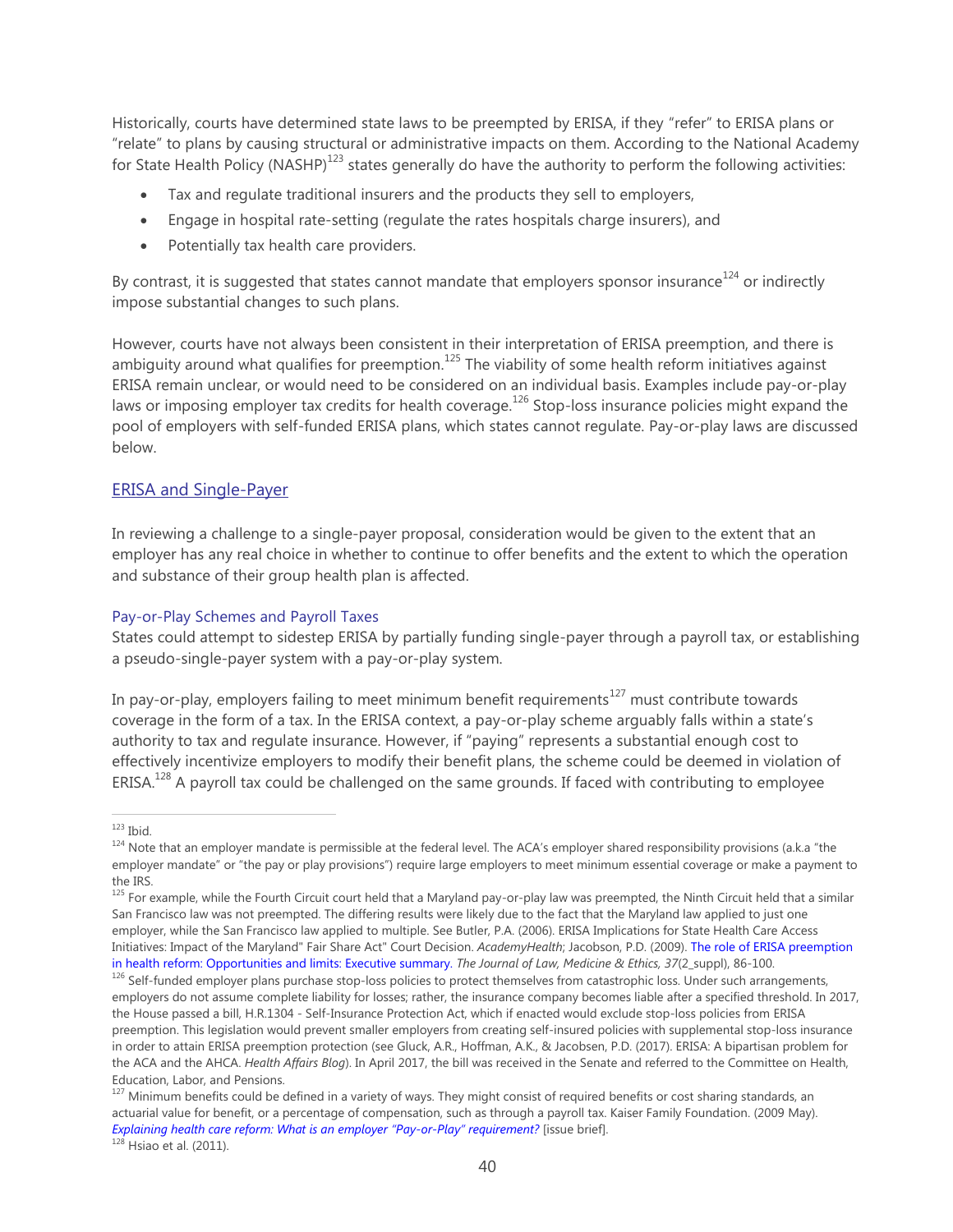benefit plans and paying a tax to fund public benefits, employers are likely to abandon their ERISA plans or be forced to modify them to such an extent that interferes with uniform national administration.<sup>129</sup>

These issues were illustrated by a federal district court's 2006 striking down of Maryland's Fair Share Act, which would have required large employers to spend a minimum of 8% of payroll on employee health care or pay the difference to the state's Medicaid fund.<sup>130</sup> Calculations indicated the law would have affected just one employer: Wal-Mart. The court ruled that because it would be in Wal-Mart's best interest to restructure its health benefits<sup>131</sup> rather than pay into Medicaid, it was preempted on the basis of disrupting uniform national administration.<sup>132</sup> The legality of payroll taxes or pay-or-play schemes will likely depend on the size of the imposed assessment.<sup>133</sup>

#### ERISA and 1332 Waivers

ERISA preemption challenges would also come into play for a state attempting to use a 1332 State Innovation Waiver (1332 waiver) to implement a single-payer system. These waivers must establish coverage that meets four guardrails of the ACA, including offering coverage as least as comprehensive as that available under the ACA. To ensure compliance with this guardrail, states would likely need to regulate ERISA plans. However, self-insured plans cannot be forced by states to alter their benefits, administration, or structure.<sup>134</sup>

The recent guidance<sup>135</sup> on 1332 waivers issued by CMS, the Department of Health and Human Services, and the Department of the Treasury may avoid this issue. The guidance (discussed above) effectively makes it easier for states to meet the ACA guardrails by expanding what qualifies as affordable and comprehensive coverage. For example, under the new guidance states no longer need to ensure residents will at least have the equivalent of "minimum essential coverage" under the ACA. Instead, broader forms of health insurance can satisfy the coverage requirement. $136$ 

 $129$  Ibid.

<sup>130</sup> Butler (2006).

<sup>&</sup>lt;sup>131</sup> The court noted Wal-Mart would be forced to "segregate a separate pool of expenditures for its Maryland employees and structure its contributions – and employees; deductibles and co-pays – with an eye to how this will affect the Act's 8% spending requirement." See [Retail Industry Leaders Association v. James D. Fielder, Jr., No. 06-1840, United States Court of Appeals for the Fourth Circuit.](https://www.americanbenefitscouncil.org/pub/?id=e61030e0-e6c5-c7bf-84ea-374283396f46)  $132$  Ibid.

<sup>133</sup> For an overview of state health plans challenged by ERISA, see National Conference of State Legislatures. (2008 July). *[Healthy San](http://www.ncsl.org/research/health/state-health-plans-challenged-by-erisa.aspx)  [Francisco Health Plan challenged under ERISA guidelines.](http://www.ncsl.org/research/health/state-health-plans-challenged-by-erisa.aspx)*

<sup>134</sup>Tumber (2015). The ACA's 2017 State Innovation Waiver: Is ERISA a roadblock to meaningful healthcare reform. *U Mass Law Review, 10*, 388.

<sup>135</sup> See Department of the Treasury[. State Relief and Empowerment Waivers.](https://s3.amazonaws.com/public-inspection.federalregister.gov/2018-23182.pdf?utm_campaign=pi%20subscription%20mailing%20list&utm_source=federalregister.gov&utm_medium=email)

<sup>136</sup> [Keith \(2018, October 23\).](https://www.healthaffairs.org/do/10.1377/hblog20181023.512033/full/)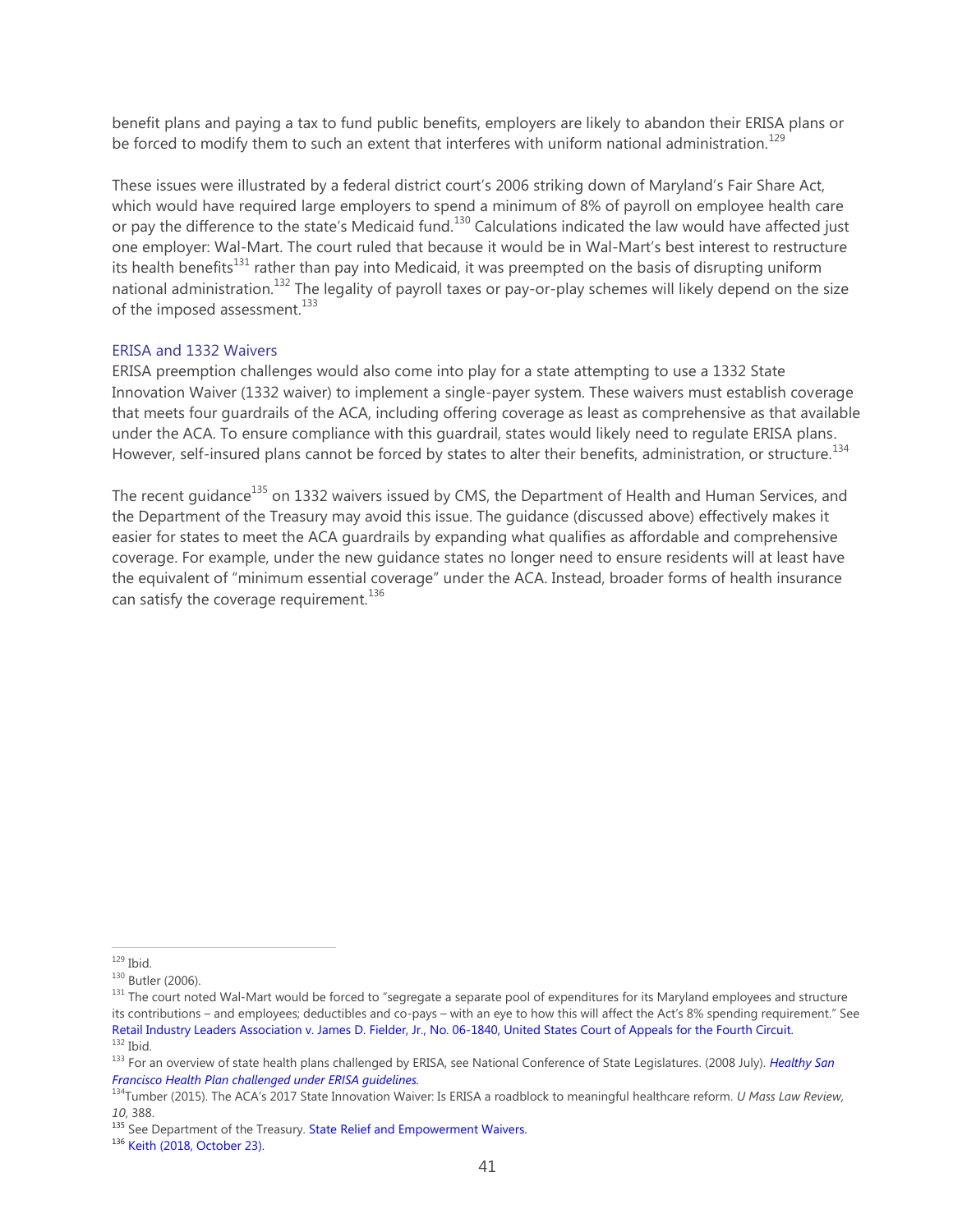# II. Single-Payer Studies

## National Proposals

#### **Exhibit A1**

American Health Security Act

| Liu (2016)—American Health Security Act (S. 1782, 113 <sup>th</sup> Congress)                           |                                                                                                                                                                                                              |  |  |
|---------------------------------------------------------------------------------------------------------|--------------------------------------------------------------------------------------------------------------------------------------------------------------------------------------------------------------|--|--|
| Time frame                                                                                              | 2017                                                                                                                                                                                                         |  |  |
| Status quo                                                                                              | Coverage and total system costs under the current system (ACA).                                                                                                                                              |  |  |
| Increase in coverage                                                                                    | 16 million                                                                                                                                                                                                   |  |  |
| Status quo rate of uninsured                                                                            | 9%                                                                                                                                                                                                           |  |  |
| Single-payer uninsured rate*                                                                            | 4%                                                                                                                                                                                                           |  |  |
| <b>Total percent change in spending</b>                                                                 |                                                                                                                                                                                                              |  |  |
| Percent change in total spending:<br>Base scenario<br>(actuarial value 98%)                             | $-5.0%$                                                                                                                                                                                                      |  |  |
| Percent change in total spending:<br>Higher cost sharing scenario<br>(actuarial value of 78%)           | $-30.1%$                                                                                                                                                                                                     |  |  |
| <b>Components of change in spending</b>                                                                 |                                                                                                                                                                                                              |  |  |
| Percent change in total spending due to<br>increased coverage and lower cost sharing<br>(base scenario) | 17.8%                                                                                                                                                                                                        |  |  |
| Assumptions                                                                                             | All citizens and legal residents are enrolled in plan; undocumented<br>immigrants are not covered.<br>Base scenario assumes minimal cost sharing.                                                            |  |  |
| Percent change in total spending due to<br>lower plan and provider administrative costs                 | $-13.7%$                                                                                                                                                                                                     |  |  |
| Assumption                                                                                              | Administrative savings are based on the median estimate from available<br>studies. Declines in administrative costs are 70% for insurers, 36% for<br>hospitals, and 30% for physicians.                      |  |  |
| Percent change in total spending from<br>reduced pharmaceutical costs                                   | $-6.8%$                                                                                                                                                                                                      |  |  |
| Assumption                                                                                              | Drug costs are reduced 38%.                                                                                                                                                                                  |  |  |
| Percent change in total spending from<br>reduced provider payments                                      | $-5.2%$                                                                                                                                                                                                      |  |  |
| Assumption                                                                                              | Provider payments are reduced 7%.                                                                                                                                                                            |  |  |
| Financing                                                                                               | Pool existing federal and state health care funding; graduated income tax<br>from 2.2% to 5.2%, plus 5.4% surcharge on high earners; 6.7% payroll tax<br>paid by employers; 0.2% securities transaction tax. |  |  |
| Additional assumptions                                                                                  | Total single-payer expenditures also include \$28 billion for start-up costs<br>and \$43 billion for transition costs.                                                                                       |  |  |

Notes:

Total spending refers to total system costs, which include both health care expenditures and administrative costs.

<sup>\*</sup> The American Health Security Act (S. 1782, 113th Congress) is similar but not identical to Senator Sanders' Medicare for All plan—

undocumented immigrants are not covered.

The high cost sharing scenario has an actuarial value (78%) similar to Traditional Medicare.

The model forecasts an increase in wages of \$1,420 per worker from wage pass through as employers reduce spending on health benefits. The incidence of the employer payroll tax is assumed to fall on employees in impact analysis.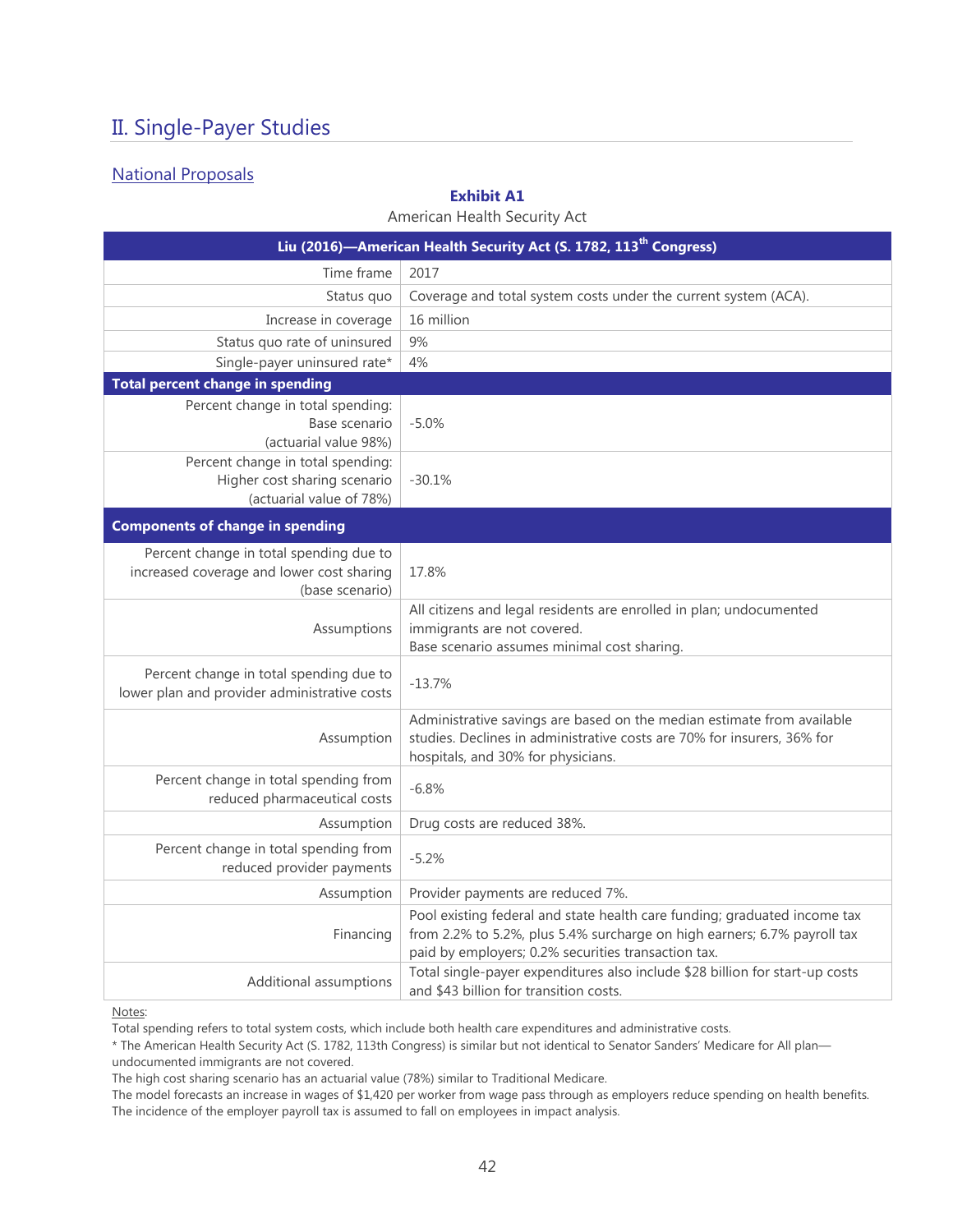|                                          | Friedman (2013, 2015)-"Medicare for All"                                                                                                                                                                                                                                    |  |  |
|------------------------------------------|-----------------------------------------------------------------------------------------------------------------------------------------------------------------------------------------------------------------------------------------------------------------------------|--|--|
| Time frame                               | 2017-2026                                                                                                                                                                                                                                                                   |  |  |
| Status quo                               | Coverage and total system costs under the current system (ACA).                                                                                                                                                                                                             |  |  |
| Increase in coverage                     | 29 million (2017)                                                                                                                                                                                                                                                           |  |  |
| Percent change in total spending         |                                                                                                                                                                                                                                                                             |  |  |
| 2017                                     | $-8.0%$                                                                                                                                                                                                                                                                     |  |  |
| 2017-2026                                | $-14.0%$                                                                                                                                                                                                                                                                    |  |  |
| <b>Note</b>                              | Cost savings increase over time, from 8% in 2017 to 18% in 2026.                                                                                                                                                                                                            |  |  |
|                                          | Percent change in total spending due to increased coverage, lower cost sharing, and Medicaid rate parity                                                                                                                                                                    |  |  |
| Percent change                           | 12%                                                                                                                                                                                                                                                                         |  |  |
|                                          | Assumes people without insurance currently spend 55% as much on health care as do<br>the insured; spending increases to only 80% of the average after gaining coverage due<br>to younger age distribution of people without insurance.                                      |  |  |
| Assumptions                              | Removing cost sharing is assumed to increase utilization of personal health expenditures<br>by 5%.                                                                                                                                                                          |  |  |
|                                          | Estimates include additional expenditures from increasing Medicaid provider payment<br>rates.                                                                                                                                                                               |  |  |
|                                          | Estimates also include transition costs (e.g., retraining for displaced workers).                                                                                                                                                                                           |  |  |
|                                          | Plan actuarial value of 98%                                                                                                                                                                                                                                                 |  |  |
| and slower growth in health expenditures | Percent change in total spending due to lower plan and provider administrative costs, lower drug costs,                                                                                                                                                                     |  |  |
| Percent change                           | -20% (2017 approximate)                                                                                                                                                                                                                                                     |  |  |
|                                          | Single-payer plan administration cost is 2% (slightly above Traditional Medicare). This<br>generates savings of 6% of total national health expenditures.                                                                                                                   |  |  |
|                                          | Provider administrative costs are reduced to Canadian levels; generating cost savings<br>equal to 7% of national health expenditures (9.4% savings for hospital care and 10.7%<br>for physician and clinical services).                                                     |  |  |
| Assumptions                              | Reduces U.S. drug prices to average for Organization for Economic Co-operation and<br>Development (OECD) countries and pharmaceutical spending declines by 37.5%.                                                                                                           |  |  |
|                                          | Spending after 2017 is assumed to increase by less 1.1% less than CMS projects. This<br>reflects the difference between health care inflation for private insurance and Medicare.<br>It also reflects the differential in health care inflation between Canada and the U.S. |  |  |
| Financing                                | Financing per Senator Sanders' "Medicare for All: Leaving No One Behind" proposal<br>includes: 6.2% income-based health care premium paid by employers; 2.2 % income-<br>based premium paid by households; progressive income tax; and capital gains tax.                   |  |  |

#### **Exhibit A2** "Medicare for All"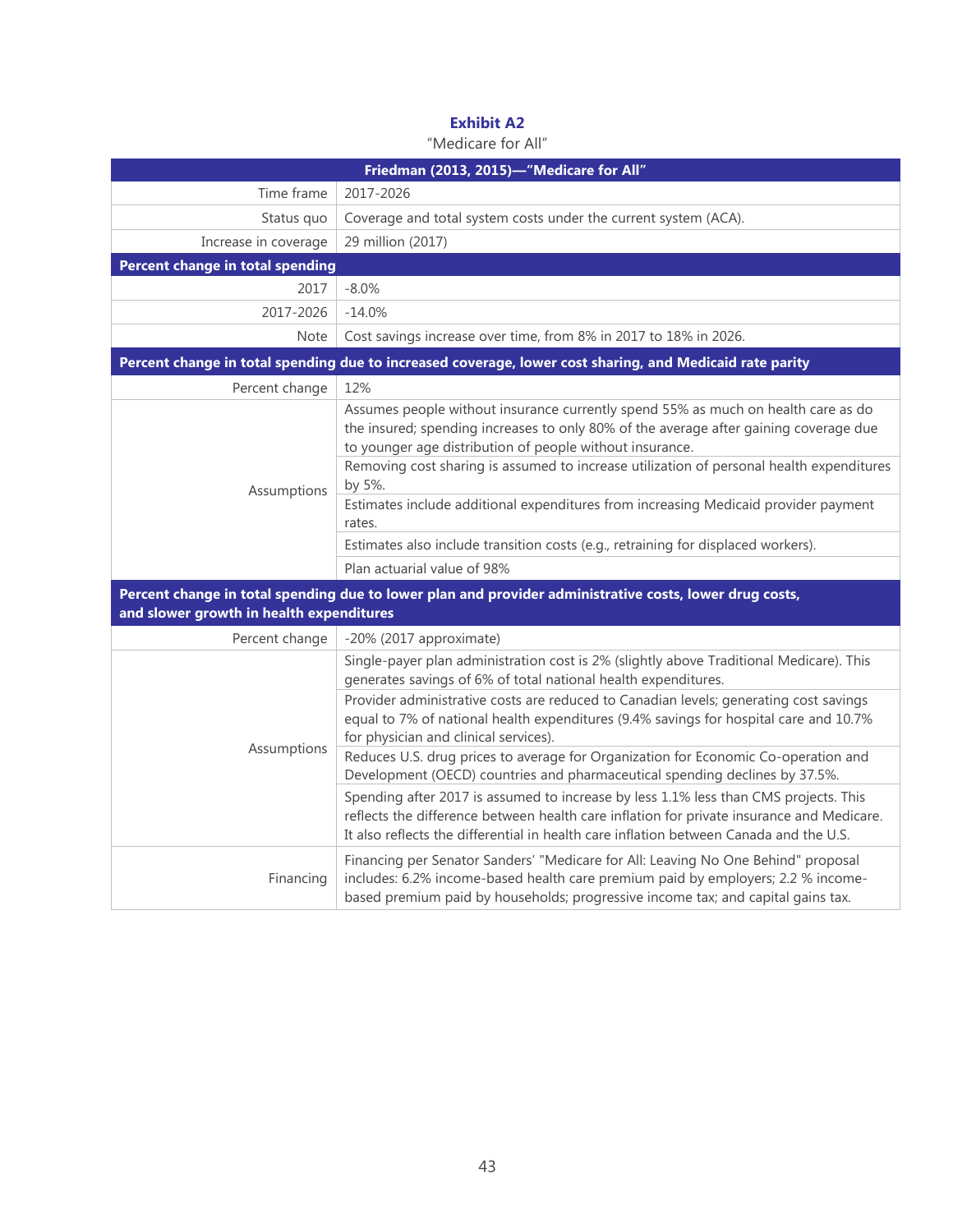| Holahan et al. (2016)-Sanders "Medicare for All" |                                                                                                                                                                                                                                                      |  |  |  |
|--------------------------------------------------|------------------------------------------------------------------------------------------------------------------------------------------------------------------------------------------------------------------------------------------------------|--|--|--|
| Time frame                                       | Estimates for 2017 and ten-year period (2017-2026)                                                                                                                                                                                                   |  |  |  |
| Status quo                                       | Coverage and total system costs under the current system (ACA).                                                                                                                                                                                      |  |  |  |
| Increase in coverage                             | 28.3 million (2017)                                                                                                                                                                                                                                  |  |  |  |
| Status quo rate of uninsured                     | 10.4%                                                                                                                                                                                                                                                |  |  |  |
| Percent change in total health care spending     |                                                                                                                                                                                                                                                      |  |  |  |
| 2017                                             | 15.9%                                                                                                                                                                                                                                                |  |  |  |
| 2017-2026                                        | 15.0%                                                                                                                                                                                                                                                |  |  |  |
| <b>Note</b>                                      | Holahan et al. (2016) included costs of long-term services and supports (LTSS) in their<br>estimates. LTSS coverage is not included in the more recent Medicare for All Act of<br>2017, and these costs are excluded in the estimates reported here. |  |  |  |
|                                                  | Percent change in total spending on acute care for the nonelderly                                                                                                                                                                                    |  |  |  |
| 2017                                             | 22.9%                                                                                                                                                                                                                                                |  |  |  |
| 2017-2026                                        | 22.1%                                                                                                                                                                                                                                                |  |  |  |
|                                                  | Additional spending on the nonelderly are due to expansion in coverage, elimination in<br>cost sharing, and more comprehensive benefits (e.g., dental, vision).                                                                                      |  |  |  |
|                                                  | There is no cost sharing (actuarial value of plan 100%).                                                                                                                                                                                             |  |  |  |
|                                                  | Providers are paid at Medicare rates, except for hospital care which is paid at 100% of<br>costs.                                                                                                                                                    |  |  |  |
|                                                  | Pharmaceutical payments are reduced to 25% below Medicare drug payment rates.                                                                                                                                                                        |  |  |  |
|                                                  | Assumes lower growth rate in health expenditures (0.5% age points below current CMS<br>estimates) due to stronger negotiating power of single purchaser; reflects difference<br>between spending growth in U.S. versus other OECD countries.         |  |  |  |
| Assumptions                                      | Assumes plan administrative costs of 6% of claims, based on CMS measure for the<br>entire Medicare program (Traditional and Medicare Advantage).                                                                                                     |  |  |  |
|                                                  | Does not incorporate potential provider administrative savings into estimates but study<br>does reduce provider payments to Medicare rates.                                                                                                          |  |  |  |
|                                                  | Assumes that not all the increased demand for services can be met in the short run due<br>to supply constraints.                                                                                                                                     |  |  |  |
|                                                  | Spending for those insured under current law are expected to rise from \$1,705 billion<br>to \$1,970 billion (a 16% increase).                                                                                                                       |  |  |  |
|                                                  | Spending for the uninsured rises from \$61.6 billion to \$166 billion (a 169% increase).                                                                                                                                                             |  |  |  |
|                                                  | Spending for undocumented immigrants increases from \$34.4 billion to \$77 billion (a<br>124% increase).                                                                                                                                             |  |  |  |
|                                                  | Percent change in total spending on acute care for those otherwise enrolled in Medicare                                                                                                                                                              |  |  |  |
| 2017                                             | 3.8%                                                                                                                                                                                                                                                 |  |  |  |
| 2017-2026                                        | 3.6%                                                                                                                                                                                                                                                 |  |  |  |
| Assumptions                                      | Expenditures increase due to induced utilization from elimination of cost sharing, more<br>comprehensive benefit package, and increased hospital payment rates (Medicare rates<br>estimated to cover only 89% of hospital costs).                    |  |  |  |

#### **Exhibit A3** "Medicare for All"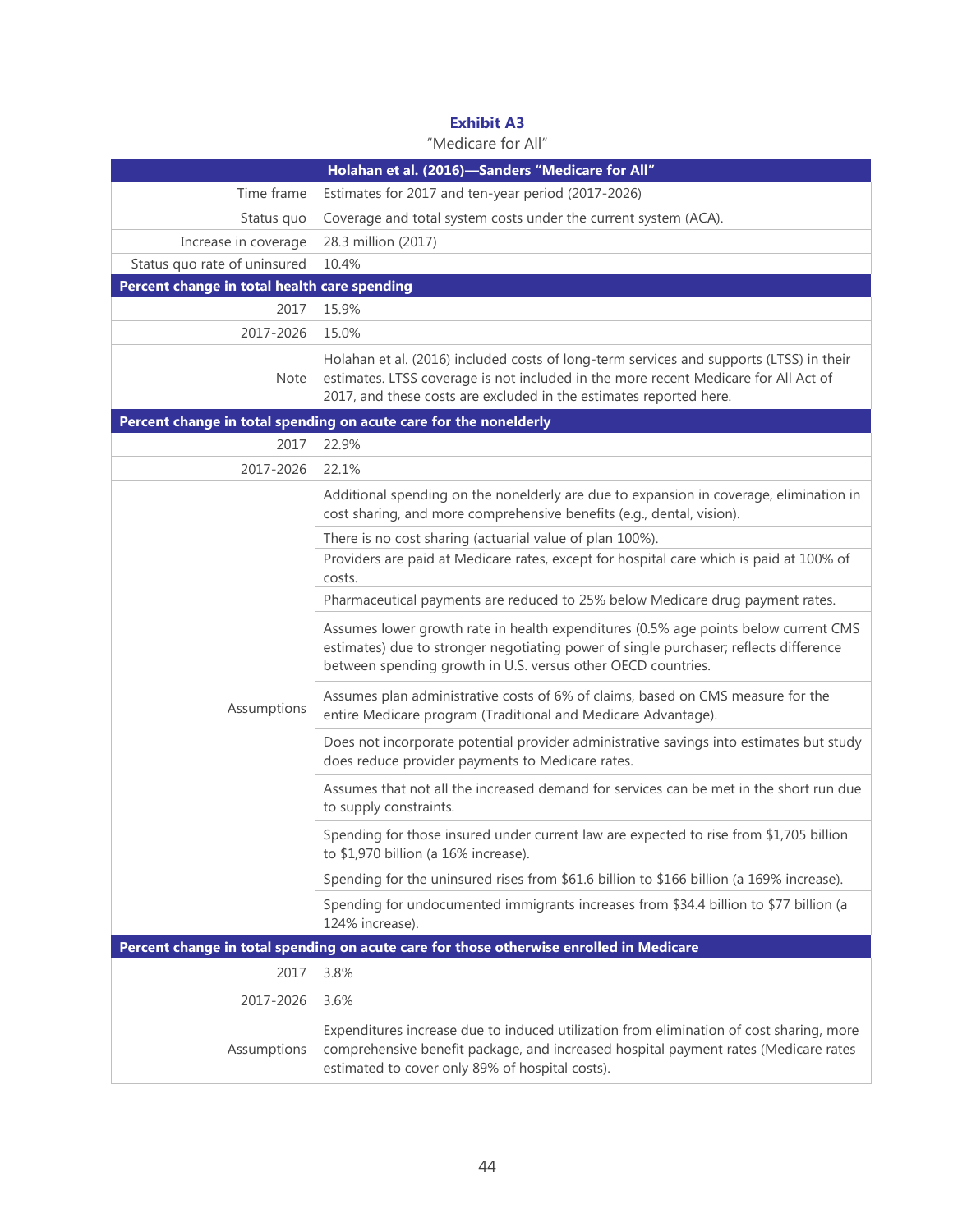|                 | Additional spending on those otherwise enrolled in Medicare is the net effect of:                                                                                                                             |  |  |
|-----------------|---------------------------------------------------------------------------------------------------------------------------------------------------------------------------------------------------------------|--|--|
|                 | • A \$24.9 billion decrease in Medicare prescription drug spending,<br>• An offsetting increase in Medicare drug spending of \$17 billion due spending<br>for those that do not currently have drug coverage, |  |  |
|                 | • Additional hospital spending of \$25.3 billion from rate adjustment, and                                                                                                                                    |  |  |
|                 | • Additional spending of \$21.1 billion due to removal of cost sharing under the<br>status quo.                                                                                                               |  |  |
| Additional note | Study conducted by team at the Urban Institute.                                                                                                                                                               |  |  |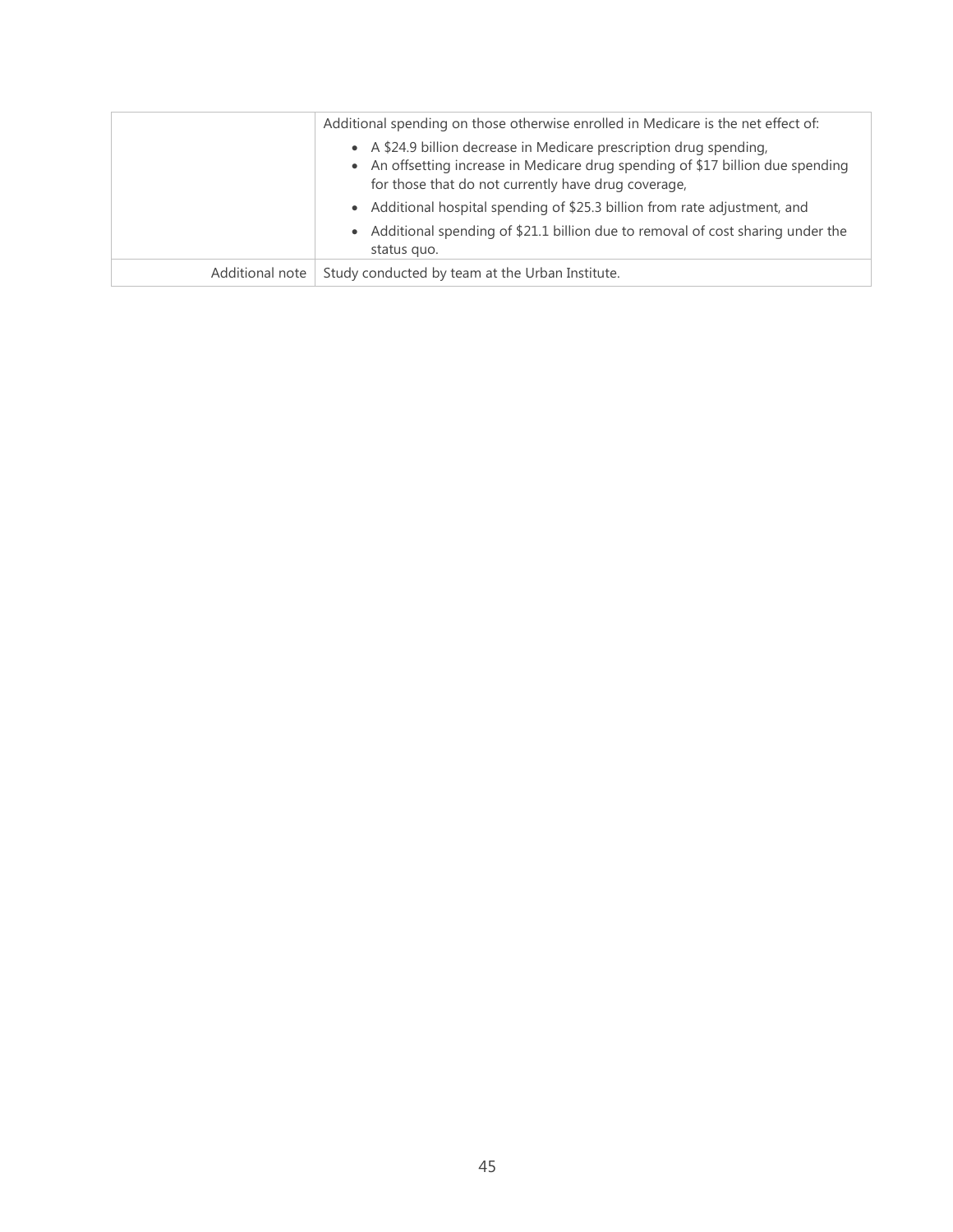## State Proposals

#### **Exhibit A4** Oregon

| White et al. (2017)-Oregon Single-Payer proposal                                                           |                                                                                                                                                                                                                     |  |  |  |
|------------------------------------------------------------------------------------------------------------|---------------------------------------------------------------------------------------------------------------------------------------------------------------------------------------------------------------------|--|--|--|
| Time frame                                                                                                 | 2020                                                                                                                                                                                                                |  |  |  |
| Status quo                                                                                                 | Coverage and total system costs under the current system (ACA).                                                                                                                                                     |  |  |  |
| Increase in coverage                                                                                       | 215,000                                                                                                                                                                                                             |  |  |  |
| Status quo rate of uninsured                                                                               | 5%                                                                                                                                                                                                                  |  |  |  |
| Percentage change in total spending                                                                        |                                                                                                                                                                                                                     |  |  |  |
| Percent change                                                                                             | $-0.8%$                                                                                                                                                                                                             |  |  |  |
| Increases in spending due to single-payer                                                                  |                                                                                                                                                                                                                     |  |  |  |
| Percent change in total<br>spending due to increased<br>coverage and lower cost<br>sharing (base scenario) | 5% to 6%                                                                                                                                                                                                            |  |  |  |
|                                                                                                            | Coverage is extended to all permanent Oregon residents, including undocumented<br>immigrants.                                                                                                                       |  |  |  |
|                                                                                                            | Model estimates that adding coverage for undocumented immigrants adds roughly<br>\$800 million to total costs (2.2 % of total system costs).                                                                        |  |  |  |
| Assumptions                                                                                                | No cost sharing for residents with incomes under 250% of FPL; 4% cost sharing for<br>those above 250% (actuarial value 96%).                                                                                        |  |  |  |
|                                                                                                            | Increased coverage and reduced cost sharing would increase health expenditures by<br>12%. However, modelling assumes that the full increase in demand is not met due to<br>supply constraints in short run.         |  |  |  |
| Decreases in spending due to single-payer                                                                  |                                                                                                                                                                                                                     |  |  |  |
| Percent change in total<br>spending due to lower plan<br>administrative costs                              | $-1.7%$                                                                                                                                                                                                             |  |  |  |
| Assumption                                                                                                 | Insurer administrative costs are reduced by 22% due to moving enrollees from private to<br>public management.                                                                                                       |  |  |  |
| Percent change in total<br>spending from reduced<br>pharmaceutical costs                                   | 0.0%                                                                                                                                                                                                                |  |  |  |
| Assumption                                                                                                 | No savings are assumed from reduced pharmaceutical costs.                                                                                                                                                           |  |  |  |
| Percent change in total<br>spending from reduced<br>provider payments                                      | -4% to -5%                                                                                                                                                                                                          |  |  |  |
|                                                                                                            | Provider payment rates for hospitals, physicians, and other clinicians set 10% below<br>status quo (lower than commercial, higher than Medicare). The 10% reduction based on<br>comparisons with national averages. |  |  |  |
| Assumptions                                                                                                | Average hospital payment rates relative to Medicare decline from 1.30% (status quo) to<br>1.17% under single-payer plan.                                                                                            |  |  |  |
|                                                                                                            | Average physician and other clinical payment rates relative to Medicare decline from<br>1.19% (status quo) to 1.07% under single-payer plan.                                                                        |  |  |  |
|                                                                                                            | No savings are explicitly linked to reduced provider administrative costs.                                                                                                                                          |  |  |  |
| <b>Notes</b>                                                                                               | Reducing provider payment to Medicare fee-for-service rates would reduce total system<br>costs by \$3 billion (8.2%).                                                                                               |  |  |  |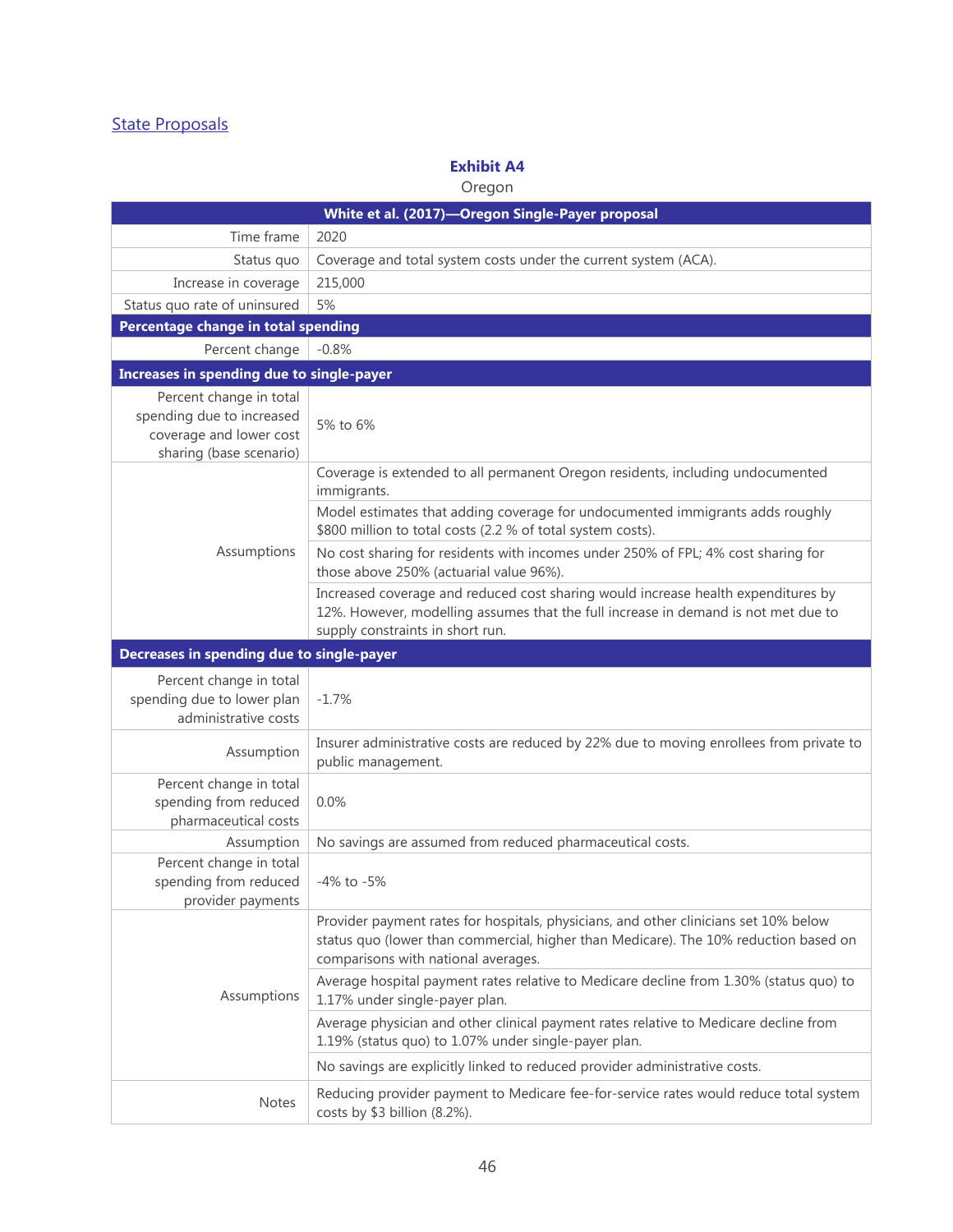| <b>Notes</b> | In general, for each percentage point decrease in average provider payment rates, the<br>total cost of the single-payer plan falls between \$150 and \$200 million in 2020.                          |
|--------------|------------------------------------------------------------------------------------------------------------------------------------------------------------------------------------------------------|
| Financing    | Pool existing federal and state health care funding; increase state income tax revenues<br>by 83%; new payroll tax on mid- and large-size firms (6.5% paid by employers with 20 or<br>more workers). |

Notes:

Total spending refers to total system costs, which include both health care expenditures and administrative costs.

The plan does not cover institutional long-term care.

Employers currently providing health benefits would be required to pass back savings to workers through increased wages.

|                                                                                                                              | California                                                                                                                                     |  |  |
|------------------------------------------------------------------------------------------------------------------------------|------------------------------------------------------------------------------------------------------------------------------------------------|--|--|
| California Senate Committee on Appropriations (2017) & Legislative Analyst's Office (2018)-<br><b>Healthy California Act</b> |                                                                                                                                                |  |  |
| Time frame                                                                                                                   | 2017                                                                                                                                           |  |  |
| Status quo                                                                                                                   | Coverage and total system costs under the current system (ACA).                                                                                |  |  |
| Increase in coverage                                                                                                         | 3 million (2017)<br>Current uninsured rate of 7%                                                                                               |  |  |
|                                                                                                                              | Average annual expenditures under single-payer plan                                                                                            |  |  |
| 2017                                                                                                                         | \$400 billion                                                                                                                                  |  |  |
| 2017-2026                                                                                                                    | \$2,470 billion                                                                                                                                |  |  |
|                                                                                                                              | Assumes administrative costs would be less than 10% of total expenditures; based on existing<br>California Medicaid system.                    |  |  |
|                                                                                                                              | Provider payments set at Medicare rates.                                                                                                       |  |  |
| Assumptions                                                                                                                  | Health care service utilization levels are 10% above levels for fee-for-service Medicaid.                                                      |  |  |
|                                                                                                                              | Cost savings are largely offset by increased cost of covering the uninsured and increased<br>utilization of services.                          |  |  |
|                                                                                                                              | Assumes \$200 billion state and federal health care funding available for plan.                                                                |  |  |
| Financing                                                                                                                    | An additional \$200 billion in tax revenues are required. Estimates that the following would raise<br>an additional \$200 billion in revenues: |  |  |
|                                                                                                                              | • A payroll tax with a rate of 14% to 15%,                                                                                                     |  |  |
|                                                                                                                              | • A gross receipts tax on business sales of 5%, or                                                                                             |  |  |
|                                                                                                                              | • A 3.7 % increase in property taxes; bringing the average rate to 5%.                                                                         |  |  |

#### **Exhibit A5**

#### California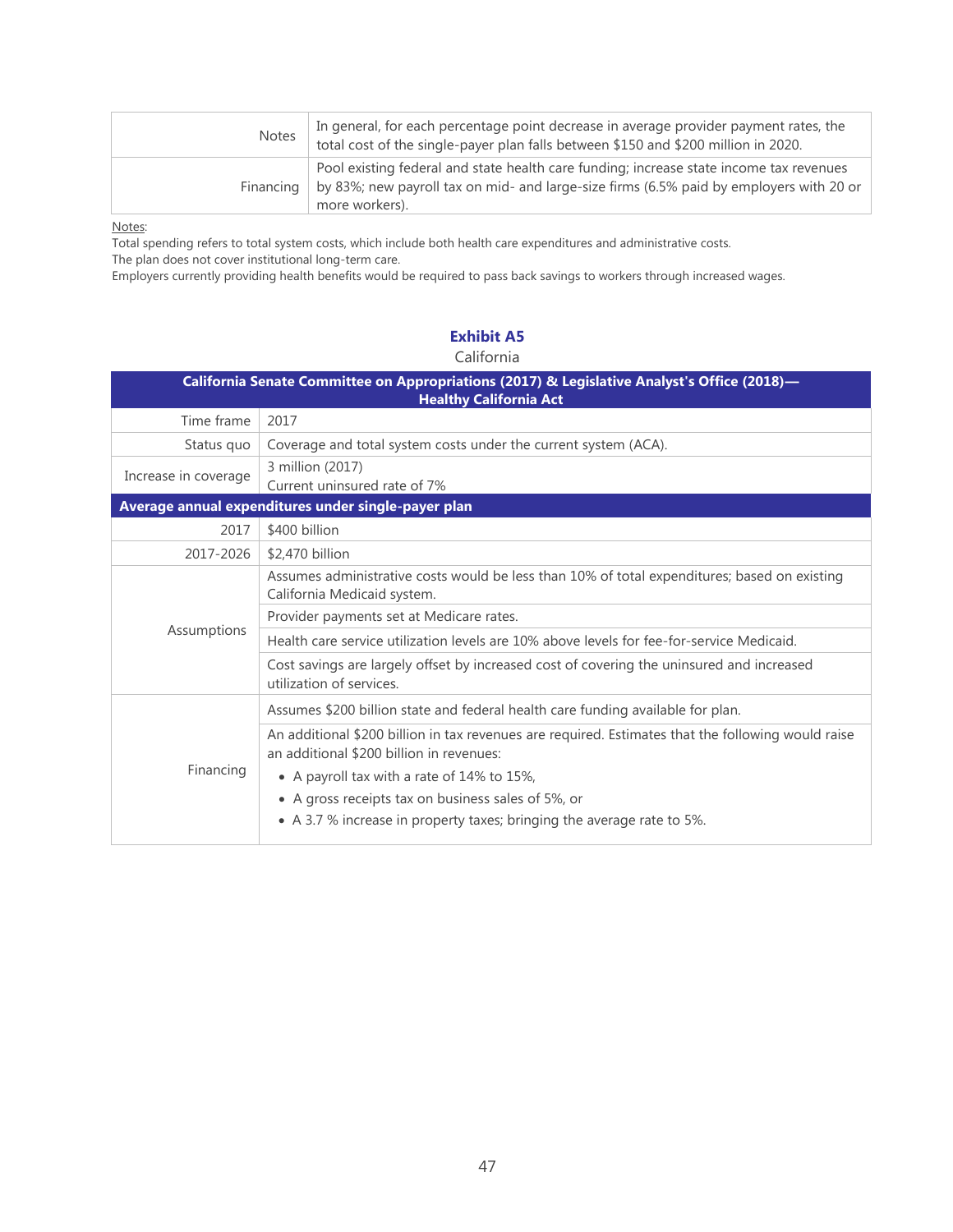|                                                  | Pollin et al. (2017)-Healthy California Act                                                                                                                                                                                                                                                                                                                                                                                       |  |  |
|--------------------------------------------------|-----------------------------------------------------------------------------------------------------------------------------------------------------------------------------------------------------------------------------------------------------------------------------------------------------------------------------------------------------------------------------------------------------------------------------------|--|--|
| Time frame                                       | 2017                                                                                                                                                                                                                                                                                                                                                                                                                              |  |  |
| Status quo                                       | Coverage and total system costs under the current system (ACA).                                                                                                                                                                                                                                                                                                                                                                   |  |  |
| Increase in coverage                             | 2.7 million (2017)                                                                                                                                                                                                                                                                                                                                                                                                                |  |  |
| Percent change in total health care system costs |                                                                                                                                                                                                                                                                                                                                                                                                                                   |  |  |
| 2017                                             | $-10.1%$                                                                                                                                                                                                                                                                                                                                                                                                                          |  |  |
|                                                  | Percent change in total spending over status quo due to increased coverage and lower cost sharing                                                                                                                                                                                                                                                                                                                                 |  |  |
| Percent change                                   | 9.6%                                                                                                                                                                                                                                                                                                                                                                                                                              |  |  |
| Assumptions                                      | Cost of covering people without insurance increases expenditures by 4.3%. Average<br>expenditure for a person without insurance is about half that for a person with insurance.<br>Expenditure for a person without insurance approximately doubles under plan, after<br>factoring in age distribution of people currently without insurance.<br>Removing cost sharing increases expenditures by 5.4%. Assumes 36% of the insured |  |  |
|                                                  | population is underinsured (high deductibles and out-of-pocket expenses); removing<br>their cost sharing increases spending by 15%.                                                                                                                                                                                                                                                                                               |  |  |
| lower drug costs, and lower payment rates        | Percent change in total spending relative to status quo due to lower plan and provider administrative costs,                                                                                                                                                                                                                                                                                                                      |  |  |
| Percent change                                   | $-19.7%$                                                                                                                                                                                                                                                                                                                                                                                                                          |  |  |
| Assumptions                                      | Reduced plan and provider administrative cost savings reduce total expenditures by<br>6.7%. Plan administration assumed to be 5%. Assumes hospital and physician<br>administrative costs are reduced by 50%.                                                                                                                                                                                                                      |  |  |
|                                                  | Providers are paid at Medicare rates, reducing total expenditures by 2.9%.                                                                                                                                                                                                                                                                                                                                                        |  |  |
|                                                  | Pharmaceutical costs are reduced by 30%, lowering total expenditures 3.4%.                                                                                                                                                                                                                                                                                                                                                        |  |  |
|                                                  | Assumes an additional 5% reduction in total expenditures due to reduced system<br>inefficiencies—unnecessary services, inefficient delivery, and missed prevention.                                                                                                                                                                                                                                                               |  |  |
| Financing                                        | Estimates that \$106 billion in new funding is required.<br>Proposes a gross receipts tax of 2.3% on all businesses and a sales tax of 2.3%.                                                                                                                                                                                                                                                                                      |  |  |

**Exhibit A6**

California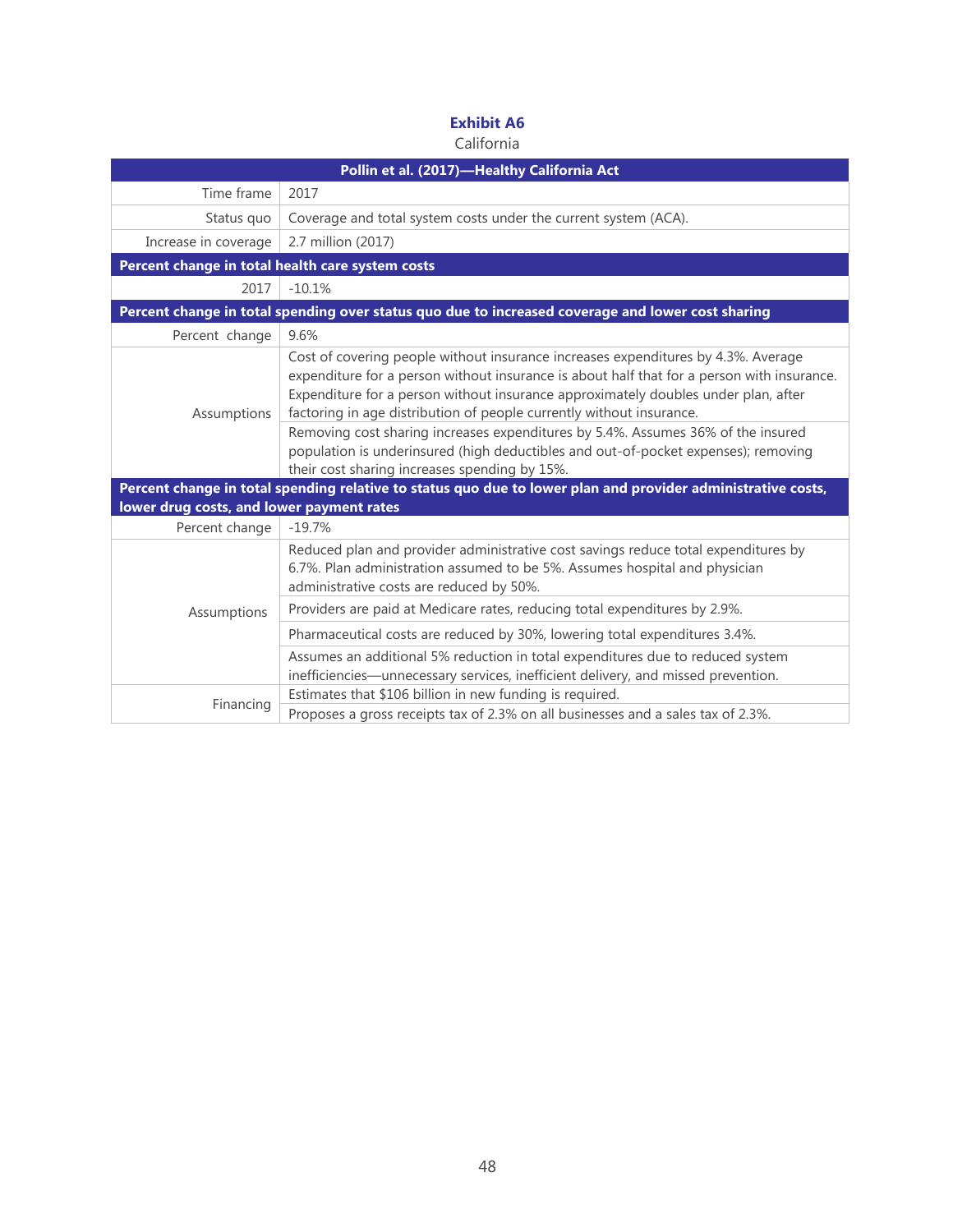|  | <b>Exhibit A7</b> |
|--|-------------------|
|  |                   |

New York

| Liu et al. (2018)-New York Health Act                                                                                                                                                                                                                                                                                                                                                                                                                                                                                                                                                                                                                                                                                                                                                                                                                                                                                                                                                                         |                                                                        |                                    |        |        |
|---------------------------------------------------------------------------------------------------------------------------------------------------------------------------------------------------------------------------------------------------------------------------------------------------------------------------------------------------------------------------------------------------------------------------------------------------------------------------------------------------------------------------------------------------------------------------------------------------------------------------------------------------------------------------------------------------------------------------------------------------------------------------------------------------------------------------------------------------------------------------------------------------------------------------------------------------------------------------------------------------------------|------------------------------------------------------------------------|------------------------------------|--------|--------|
| Time frame                                                                                                                                                                                                                                                                                                                                                                                                                                                                                                                                                                                                                                                                                                                                                                                                                                                                                                                                                                                                    | 2022-2031                                                              |                                    |        |        |
| Status quo                                                                                                                                                                                                                                                                                                                                                                                                                                                                                                                                                                                                                                                                                                                                                                                                                                                                                                                                                                                                    | Coverage and total system costs under the current system (ACA).        |                                    |        |        |
| Increase in coverage                                                                                                                                                                                                                                                                                                                                                                                                                                                                                                                                                                                                                                                                                                                                                                                                                                                                                                                                                                                          | 1.4 million                                                            |                                    |        |        |
| Status quo rate of uninsured                                                                                                                                                                                                                                                                                                                                                                                                                                                                                                                                                                                                                                                                                                                                                                                                                                                                                                                                                                                  | 7%                                                                     |                                    |        |        |
| <b>Estimated single-payer effects: 2022</b>                                                                                                                                                                                                                                                                                                                                                                                                                                                                                                                                                                                                                                                                                                                                                                                                                                                                                                                                                                   |                                                                        |                                    |        |        |
|                                                                                                                                                                                                                                                                                                                                                                                                                                                                                                                                                                                                                                                                                                                                                                                                                                                                                                                                                                                                               | Change in total system costs (health care and administration)          | $-1%$                              |        |        |
| <b>Change in spending components</b>                                                                                                                                                                                                                                                                                                                                                                                                                                                                                                                                                                                                                                                                                                                                                                                                                                                                                                                                                                          |                                                                        |                                    |        |        |
|                                                                                                                                                                                                                                                                                                                                                                                                                                                                                                                                                                                                                                                                                                                                                                                                                                                                                                                                                                                                               | Percentage change in medical care*                                     | 6%                                 |        |        |
|                                                                                                                                                                                                                                                                                                                                                                                                                                                                                                                                                                                                                                                                                                                                                                                                                                                                                                                                                                                                               | Percentage change in prescription drugs and devices                    | 2%                                 |        |        |
|                                                                                                                                                                                                                                                                                                                                                                                                                                                                                                                                                                                                                                                                                                                                                                                                                                                                                                                                                                                                               | Percentage change in health plan administration                        | $-42%$                             |        |        |
|                                                                                                                                                                                                                                                                                                                                                                                                                                                                                                                                                                                                                                                                                                                                                                                                                                                                                                                                                                                                               | Percentage change in provider administration                           | $-8%$                              |        |        |
| <b>Estimated single-payer effects: 2031</b>                                                                                                                                                                                                                                                                                                                                                                                                                                                                                                                                                                                                                                                                                                                                                                                                                                                                                                                                                                   |                                                                        |                                    |        |        |
|                                                                                                                                                                                                                                                                                                                                                                                                                                                                                                                                                                                                                                                                                                                                                                                                                                                                                                                                                                                                               | Change in total system costs (health care and administration)          | $-3%$                              |        |        |
| <b>Change in spending components</b>                                                                                                                                                                                                                                                                                                                                                                                                                                                                                                                                                                                                                                                                                                                                                                                                                                                                                                                                                                          |                                                                        |                                    |        |        |
| Percentage change in medical care*<br>3%                                                                                                                                                                                                                                                                                                                                                                                                                                                                                                                                                                                                                                                                                                                                                                                                                                                                                                                                                                      |                                                                        |                                    |        |        |
| Percentage change in prescription drugs and devices<br>2%                                                                                                                                                                                                                                                                                                                                                                                                                                                                                                                                                                                                                                                                                                                                                                                                                                                                                                                                                     |                                                                        |                                    |        |        |
| Percentage change in health plan administration<br>$-43%$                                                                                                                                                                                                                                                                                                                                                                                                                                                                                                                                                                                                                                                                                                                                                                                                                                                                                                                                                     |                                                                        |                                    |        |        |
| Percentage change in provider administration<br>$-10%$                                                                                                                                                                                                                                                                                                                                                                                                                                                                                                                                                                                                                                                                                                                                                                                                                                                                                                                                                        |                                                                        |                                    |        |        |
| <b>Alternative scenarios</b>                                                                                                                                                                                                                                                                                                                                                                                                                                                                                                                                                                                                                                                                                                                                                                                                                                                                                                                                                                                  |                                                                        |                                    |        |        |
| 2022<br>Total system costs relative to status quo (percent change)<br>2031                                                                                                                                                                                                                                                                                                                                                                                                                                                                                                                                                                                                                                                                                                                                                                                                                                                                                                                                    |                                                                        |                                    |        |        |
| <b>Baseline assumptions</b><br>$-1%$<br>$-3%$                                                                                                                                                                                                                                                                                                                                                                                                                                                                                                                                                                                                                                                                                                                                                                                                                                                                                                                                                                 |                                                                        |                                    |        |        |
| Provider payments set 5% below status quo in 2022<br>$-4%$<br>-6%                                                                                                                                                                                                                                                                                                                                                                                                                                                                                                                                                                                                                                                                                                                                                                                                                                                                                                                                             |                                                                        |                                    |        |        |
|                                                                                                                                                                                                                                                                                                                                                                                                                                                                                                                                                                                                                                                                                                                                                                                                                                                                                                                                                                                                               |                                                                        | Plan administrative rate 3%        | $-4%$  | $-6%$  |
|                                                                                                                                                                                                                                                                                                                                                                                                                                                                                                                                                                                                                                                                                                                                                                                                                                                                                                                                                                                                               |                                                                        | Plan drug prices equal to Medicaid | $-5%$  | $-10%$ |
|                                                                                                                                                                                                                                                                                                                                                                                                                                                                                                                                                                                                                                                                                                                                                                                                                                                                                                                                                                                                               | Combined lower provider payments, administrative rate, and drug prices |                                    | $-12%$ | $-15%$ |
| <b>Assumptions and notes</b>                                                                                                                                                                                                                                                                                                                                                                                                                                                                                                                                                                                                                                                                                                                                                                                                                                                                                                                                                                                  |                                                                        |                                    |        |        |
| * Medical care includes hospital care, physician and clinical services, other professional services, dental and other<br>health and personal care.<br>The increase in health expenditures is due to increased enrollment and elimination of cost sharing.<br>Single-payer provider payment rates are set to the status quo average across payers.<br>Provider payments grow more slowly under single-payer. The growth rate is assumed to be the same as for public<br>health care programs.<br>Provider revenues are 2% higher than status quo in 2022. In 2031, they are 1% below status quo.<br>The plan administration rate is 6%. Provider administrative costs are reduced by 13% based on the median estimate<br>from the literature (savings of 13% for physicians, 12% for hospitals).<br>Prescription drug prices are set 10% below Medicare. (Medicaid pays about 34% lower than Medicare; private<br>insures pay about 22% more than Medicare.)<br>Cost sharing is minimal (actuarial value 98%). |                                                                        |                                    |        |        |

Payment method is fee-for-service.

Wage pass back is assumed in the analysis (employers adjust wages based on the difference between their prior health care contributions and new payroll taxes to maintain worker total compensation).

The modelling accounts for supply constraints. Authors project the demand for hospital care to increase by 10% and for physician services by 15%, but they estimate that the increase in services will only be half as large as the demand.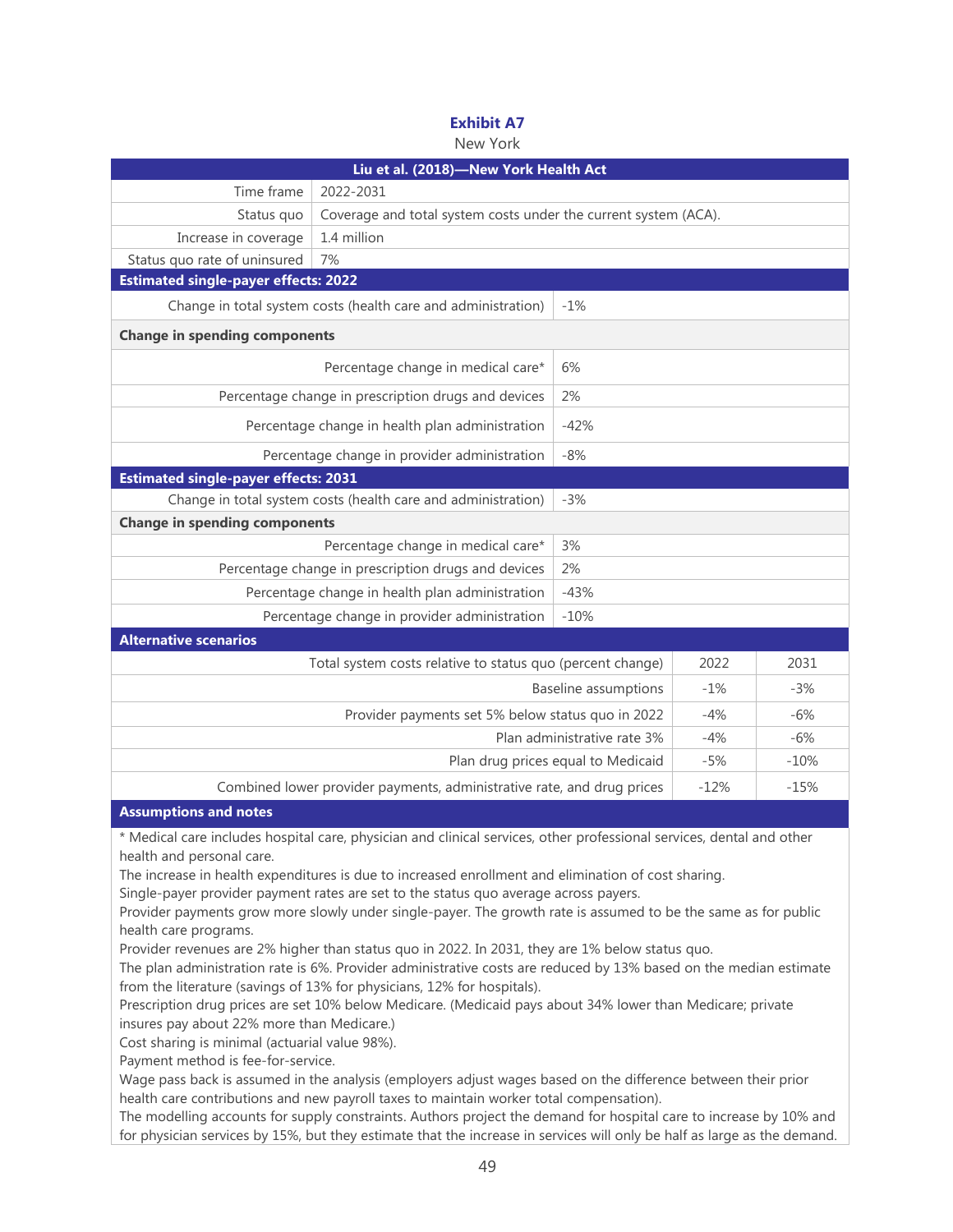| Financing | Two new progressive state taxes are proposed:                                                             |  |
|-----------|-----------------------------------------------------------------------------------------------------------|--|
|           | 1) Payroll tax jointly paid by employers (80%) and employees (20%) and<br>2) A tax on non-payroll income. |  |
|           | Progressive payroll tax rates range from 6% to 18%; non-payroll tax rate ranges<br>from 6% to 19%.        |  |
|           | Revenue analysis assumes use of all federal and state health care funds.                                  |  |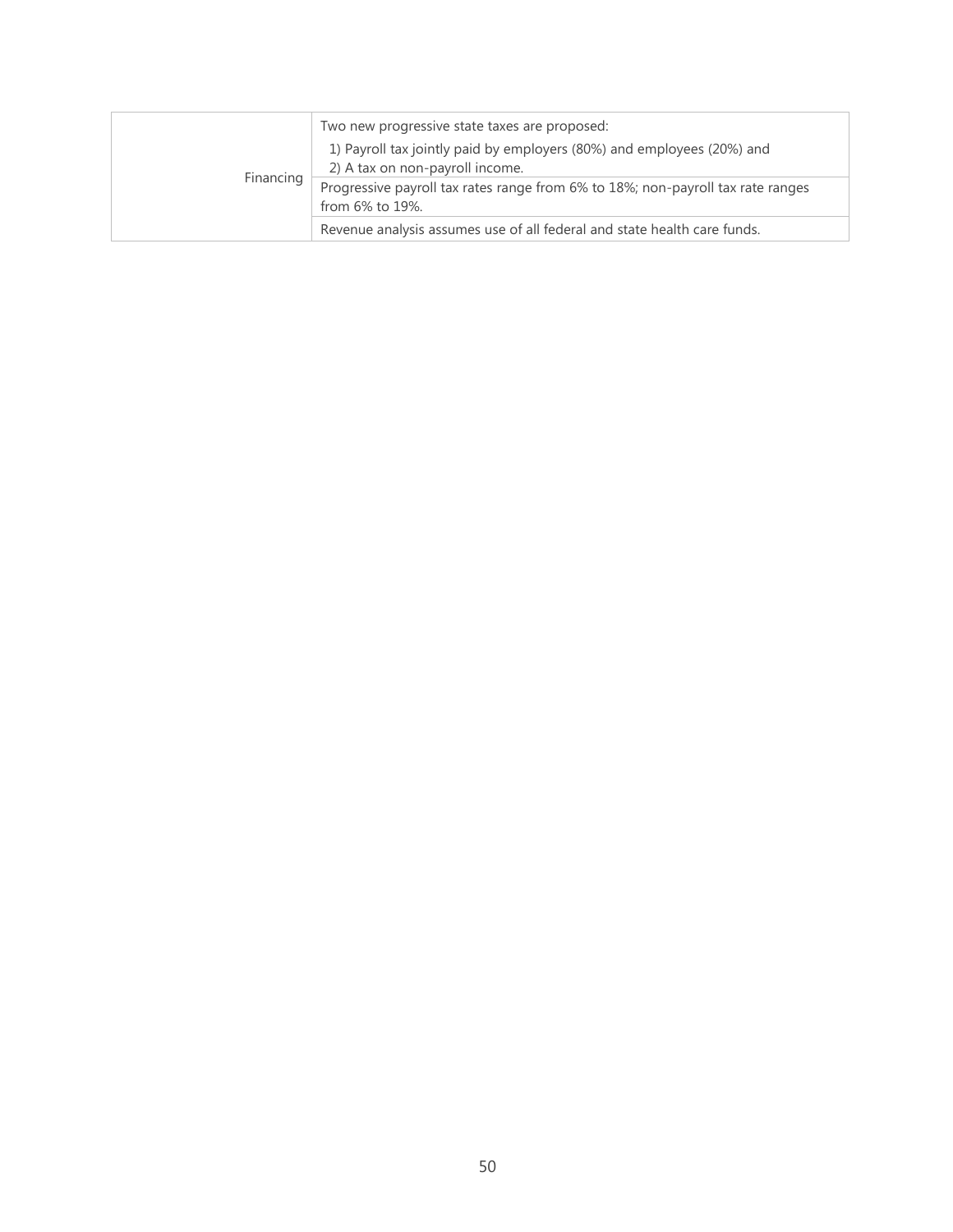| Friedman (2015)-New York Health Act             |                                                                                                                                                                                                                                                                          |  |  |
|-------------------------------------------------|--------------------------------------------------------------------------------------------------------------------------------------------------------------------------------------------------------------------------------------------------------------------------|--|--|
| Time frame                                      | 2019                                                                                                                                                                                                                                                                     |  |  |
| Status quo                                      | Coverage and total system costs under the current system (ACA)                                                                                                                                                                                                           |  |  |
| Increase in coverage                            | 1.3 million                                                                                                                                                                                                                                                              |  |  |
| Change in total spending relative to status quo |                                                                                                                                                                                                                                                                          |  |  |
| Percent change                                  | $-16%$                                                                                                                                                                                                                                                                   |  |  |
|                                                 | Spending increases due to single-payer (percent of status quo total spending)                                                                                                                                                                                            |  |  |
| Universal coverage                              | 1.4%                                                                                                                                                                                                                                                                     |  |  |
| Increased utilization                           | 3.9%                                                                                                                                                                                                                                                                     |  |  |
| Medicare & Medicaid rate<br>equity              | 3.8%                                                                                                                                                                                                                                                                     |  |  |
| Unemployment insurance and<br>retraining costs  | 0.1%                                                                                                                                                                                                                                                                     |  |  |
| Total increase in spending                      | 9.2%                                                                                                                                                                                                                                                                     |  |  |
| Assumptions                                     | The estimate for the cost of covering the uninsured assumes: per capita heath<br>expenditures among uninsured are 55% that for total population; after gaining<br>coverage the formerly uninsured cost 85% as much as currently insured due to<br>younger age structure. |  |  |
|                                                 | Increased utilization estimate is based on the experience in Canada with establishment<br>of universal coverage.                                                                                                                                                         |  |  |
|                                                 | Rate equity increases costs for those formerly covered by Medicare by \$3.8 billion; \$6.9<br>billion increase for those formerly covered by Medicaid.                                                                                                                   |  |  |
|                                                 | Savings due to single-payer (percent of status quo total spending)                                                                                                                                                                                                       |  |  |
| Health provider<br>administration               | $-7%$                                                                                                                                                                                                                                                                    |  |  |
| Prescription drug and device<br>prices          | $-6%$                                                                                                                                                                                                                                                                    |  |  |
| Plan administration                             | $-10%$                                                                                                                                                                                                                                                                   |  |  |
| Reduced fraud                                   | $-2%$                                                                                                                                                                                                                                                                    |  |  |
| Total cost reductions                           | $-25%$                                                                                                                                                                                                                                                                   |  |  |
|                                                 | Plan administrative rate is 1.8% (based on Medicare fee-for-service).                                                                                                                                                                                                    |  |  |
|                                                 | Plan negotiates 37% reduction in drug prices.                                                                                                                                                                                                                            |  |  |
| <b>Notes</b>                                    | Provider administrative cost reductions are taken from studies; 9.1% savings for<br>hospitals and 11.7% savings for physicians.                                                                                                                                          |  |  |
|                                                 | Reduced fraud is due to lower possibility of duplicate billing and simplified bill<br>tracking.                                                                                                                                                                          |  |  |
|                                                 | Assumes federal and state health care funding available for the plan; required<br>additional revenues are \$91.3 billion.                                                                                                                                                |  |  |
| Financing                                       | Additional revenues raised through:                                                                                                                                                                                                                                      |  |  |
|                                                 | 1) Progressive payroll assessment and                                                                                                                                                                                                                                    |  |  |
|                                                 | 2) Progressive assessment on dividends, interest, and capital gains.                                                                                                                                                                                                     |  |  |

## **Exhibit A8**

New York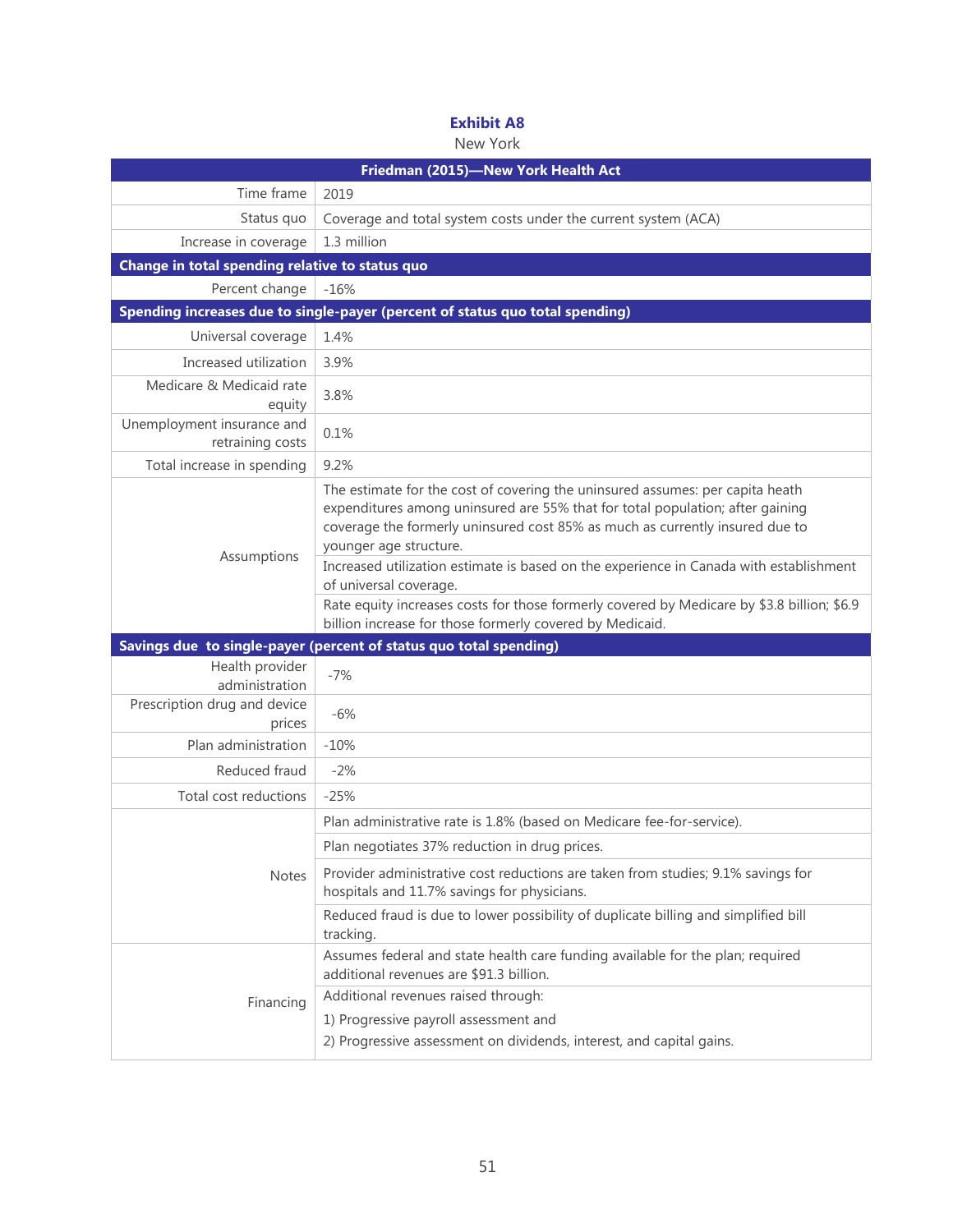| <b>Objectives</b>                                                                                                                                                                         | Program design & governance                                                                                                                                                                                      | <b>Benefits</b>                                                                                                                                                                                                                                                                                                                                                                                                                                                                                                                                                                                                            | <b>Financing</b>                                                                                                                                                                                                                                                                                                                                                                                                                                                                                                                                                                                                                                                                                                            |
|-------------------------------------------------------------------------------------------------------------------------------------------------------------------------------------------|------------------------------------------------------------------------------------------------------------------------------------------------------------------------------------------------------------------|----------------------------------------------------------------------------------------------------------------------------------------------------------------------------------------------------------------------------------------------------------------------------------------------------------------------------------------------------------------------------------------------------------------------------------------------------------------------------------------------------------------------------------------------------------------------------------------------------------------------------|-----------------------------------------------------------------------------------------------------------------------------------------------------------------------------------------------------------------------------------------------------------------------------------------------------------------------------------------------------------------------------------------------------------------------------------------------------------------------------------------------------------------------------------------------------------------------------------------------------------------------------------------------------------------------------------------------------------------------------|
| Creates a federally<br>administered single-<br>payer health care<br>program.<br>Seeks to give health care<br>access to all Americans.<br><b>Eligibility</b><br>All residents are eligible | Little specified except that the<br>system would be single-payer and<br>federally administered.<br>Not enough available information<br>to determine if citizens are barred<br>from purchasing private insurance. | Benefits include:<br>-Hospital services (inpatient &<br>outpatient),<br>-Ambulatory care,<br>-Preventive care,<br>-Emergency care,<br>-Primary care,<br>-Prescription medications,<br>-Chronic disease management,<br>-Vision, hearing, and oral health care,<br>-Mental health and substance abuse<br>services,<br>-Reproductive, maternity, and newborn<br>care (including abortion),<br>-Medical equipment & supplies,<br>-Biological products,<br>-Laboratory and diagnostic services,<br>-Pediatrics, and<br>-Long-term care for seniors and people<br>with disabilities will continue to be<br>provided by Medicaid. | New taxes:<br>1) Employers pay a 6.2% income-based health care<br>premium, and<br>2) Households pay a 2.2% income-based premium.<br>Adjusted taxes:<br>Income tax rates include:<br>37% on income between \$250,000 - \$500,000,<br>43% on income between \$500,000 - \$2 million,<br>48% on income between \$2 million - \$10 million,<br>53% on income above \$10 million.<br>Capital gains and dividends: taxed the same as work<br>income.<br>Estate tax: inheritance over \$3.5 million will be taxed.<br>Limit tax deductions: alternative minimum tax (AMT),<br>personal exemption, itemized deductions.<br>Health-related tax expenditures: eliminates employer-<br>based insurance tax break and other tax breaks. |
| <b>Provider characteristics</b>                                                                                                                                                           | <b>Fee setting</b>                                                                                                                                                                                               | <b>Payment policy</b>                                                                                                                                                                                                                                                                                                                                                                                                                                                                                                                                                                                                      | <b>Quality &amp; provider standards</b>                                                                                                                                                                                                                                                                                                                                                                                                                                                                                                                                                                                                                                                                                     |
| Patients can choose to<br>see any provider.                                                                                                                                               | Government will negotiate for<br>lower prices.                                                                                                                                                                   |                                                                                                                                                                                                                                                                                                                                                                                                                                                                                                                                                                                                                            | The federal government can make investments to                                                                                                                                                                                                                                                                                                                                                                                                                                                                                                                                                                                                                                                                              |
| <b>Cost containment</b>                                                                                                                                                                   | <b>Cost sharing</b>                                                                                                                                                                                              |                                                                                                                                                                                                                                                                                                                                                                                                                                                                                                                                                                                                                            | ensure a sufficient supply of providers and access.                                                                                                                                                                                                                                                                                                                                                                                                                                                                                                                                                                                                                                                                         |
| The Urban Institute*<br>notes that the plan seeks<br>to lower administrative<br>costs.                                                                                                    | No cost sharing.                                                                                                                                                                                                 | Provider payment rates bargained by<br>government.                                                                                                                                                                                                                                                                                                                                                                                                                                                                                                                                                                         | Does not provide detail as to the investments.                                                                                                                                                                                                                                                                                                                                                                                                                                                                                                                                                                                                                                                                              |

#### **Exhibit A9** "Medicare for All"

Notes:

Source: Medicare for All: Leaving No One Behind (n.d.). Retrieved from [https://live-berniesanders-com.pantheonsite.io/issues/medicare-for-all/,](https://live-berniesanders-com.pantheonsite.io/issues/medicare-for-all/) and S. 1804 - Medicare for All Act of 2017, 115th Congress. Retrieved from [https://www.congress.gov/bill/115th-congress/senate-bill/1804.](https://www.congress.gov/bill/115th-congress/senate-bill/1804)

\* Holahan et. Al. (May, 2016). The Sanders Single-Payer Health Care Plan. The Urban Institute. Retrieved from [https://www.urban.org/research/publication/sanders-single-payer-health](https://www.urban.org/research/publication/sanders-single-payer-health-care-plan-effect-national-health-expenditures-and-federal-and-private-spending)[care-plan-effect-national-health-expenditures-and-federal-and-private-spending.](https://www.urban.org/research/publication/sanders-single-payer-health-care-plan-effect-national-health-expenditures-and-federal-and-private-spending)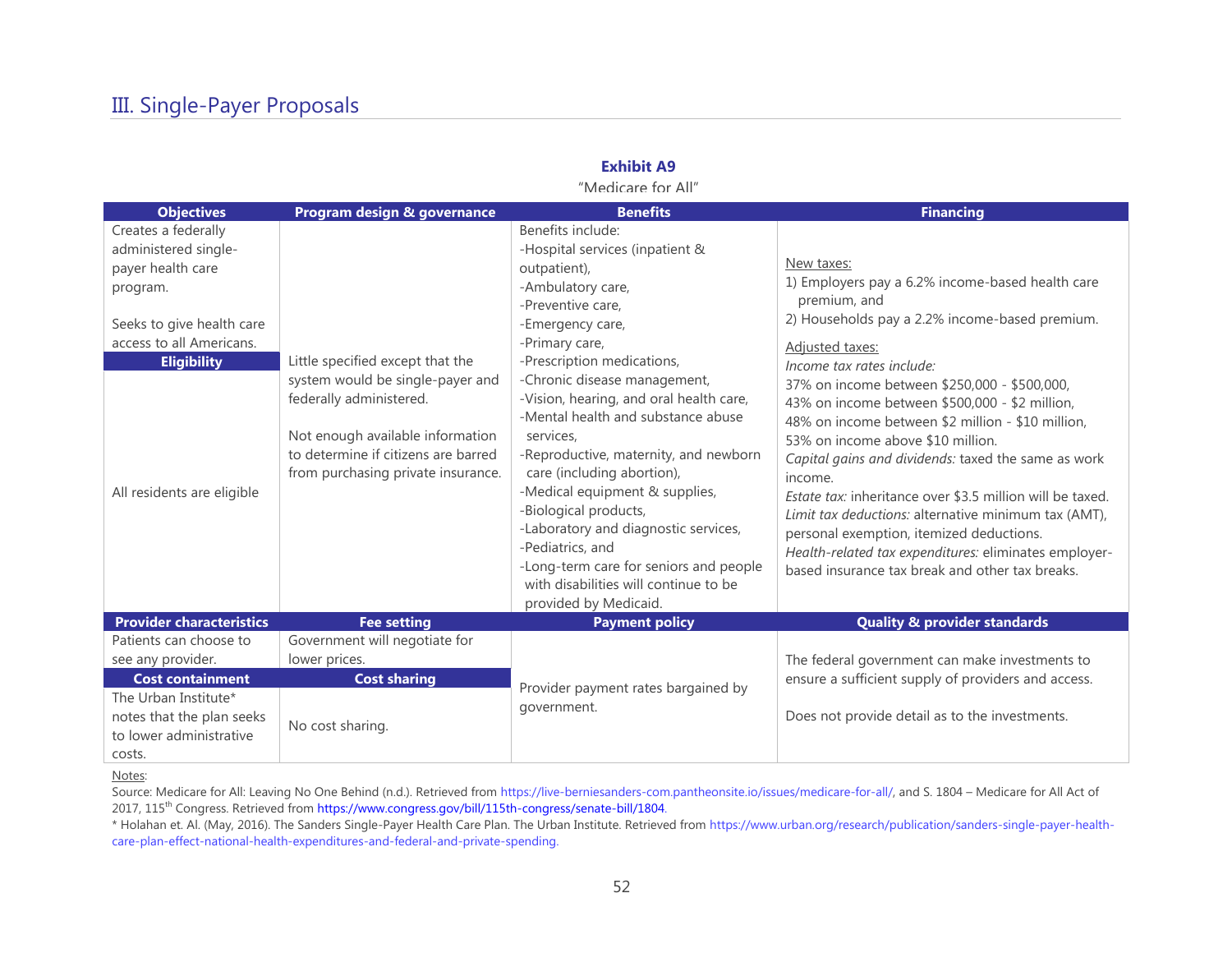| <b>Objective</b>                                                                                                                                                                                                                                                                                                                                                                                    | Program design & governance                                                                                                                                                                                                                                                                                                                                                                                                                                                                                                                                                                                                                                                                                                                                                          | <b>Benefits</b>                                                                                                                                                                                                                                                                                                                                                                                                                                                                                                                                                                                                                                                                                                                                                                                                                                                                                               | <b>Financing</b>                                                                                                                                                                                                                                                                                                                                                                                                                                                                                                                                                                                                                                            |
|-----------------------------------------------------------------------------------------------------------------------------------------------------------------------------------------------------------------------------------------------------------------------------------------------------------------------------------------------------------------------------------------------------|--------------------------------------------------------------------------------------------------------------------------------------------------------------------------------------------------------------------------------------------------------------------------------------------------------------------------------------------------------------------------------------------------------------------------------------------------------------------------------------------------------------------------------------------------------------------------------------------------------------------------------------------------------------------------------------------------------------------------------------------------------------------------------------|---------------------------------------------------------------------------------------------------------------------------------------------------------------------------------------------------------------------------------------------------------------------------------------------------------------------------------------------------------------------------------------------------------------------------------------------------------------------------------------------------------------------------------------------------------------------------------------------------------------------------------------------------------------------------------------------------------------------------------------------------------------------------------------------------------------------------------------------------------------------------------------------------------------|-------------------------------------------------------------------------------------------------------------------------------------------------------------------------------------------------------------------------------------------------------------------------------------------------------------------------------------------------------------------------------------------------------------------------------------------------------------------------------------------------------------------------------------------------------------------------------------------------------------------------------------------------------------|
| Creates Healthy California<br>(Healthy CA) program to<br>deliver all coverage to<br>residents.                                                                                                                                                                                                                                                                                                      | Creates the Healthy California Board (the<br>Board) to govern the program, made up<br>of nine members with expertise in health<br>care. The Board will establish the Healthy<br>CA program.<br>Directs the Secretary of California Health<br>and Human Services to establish a public<br>advisory committee to advise the Board<br>on all matters of policy for Healthy CA.                                                                                                                                                                                                                                                                                                                                                                                                          | Benefits include:<br>-Inpatient & outpatient medical services,<br>-Diagnostic imaging & laboratory services,<br>-Equipment & appliances (e.g., prosthetics,<br>hearing aids, etc.),<br>-Inpatient & outpatient rehabilitation,<br>-Emergency transportation & care,<br>-Transportation to health care services for low-<br>income and/ or disabled individuals,                                                                                                                                                                                                                                                                                                                                                                                                                                                                                                                                               | Use of existing revenue sources. Creates<br>the Healthy California Trust Fund.<br>Federal funding would fold into this<br>fund. Waivers will be sought allowing<br>existing federal funds and subsidies to<br>be deposited in the trust fund,                                                                                                                                                                                                                                                                                                                                                                                                               |
| <b>Eligibility</b><br>All state residents are<br>eligible.<br>Eligibility of<br>undocumented<br>immigrants not<br>mentioned, but states<br>Healthy CA will not<br>disclose personally<br>identifiable information,<br>such as immigration<br>status, for law<br>enforcement purposes.<br>The board will develop<br>proposals for benefits for<br>retirees who are no longer<br>living in the state. | The Board will administer Medicare in the<br>state, become a provider of Medicare<br>Part B (supplemental coverage), and<br>provide premium assistance drug<br>coverage for Medicare D members.<br>Members will be encouraged to find a<br>care coordinator.*<br>Any licensed and qualified health care<br>provider can provide services within the<br>state.<br>The board will decide standards and<br>payment methodologies for out-of-state<br>providers delivering services to Healthy<br>CA members.<br>The bill prohibits private insurers from<br>providing coverage for services already<br>covered in the statutory plan.<br>Private insurers are permitted to offer<br>complementary coverage, which would<br>provide benefits that are excluded in the<br>statutory plan. | -Preventative care,<br>-Hospice & skilled nursing facility care,<br>-Home health care & assisted living,<br>-Mental health & substance abuse services,<br>-Dental & vision,<br>-Prescription drugs, and<br>-Prenatal, postnatal, & pediatric care.<br>Also includes other therapies shown by the<br>National Institutes of Health and the National<br>Center for Complementary and Integrative<br>Health to be safe and effective (e.g., case<br>management or adult day care).<br>Benefits shall also include all health care<br>services required to be covered under the<br>following non-exhaustive list:<br>-The state's CHIP,<br>-Medi-Cal,**<br>-Federal Medicare, and<br>-Essential health benefits mandated by the ACA<br>as of January 1, 2017.<br>Carriers may offer benefits to cover health care<br>services that are not offered to individuals<br>under the program (complimentary insurance). | including but not limited to:<br>-Medicare,<br>-Medi-Cal (federal & state portions),<br>-Federal Employee Health Benefits<br>Program,<br>-Federal ESI Tax Subsides (eliminates<br>state and local ESI tax subsidies), and<br>-Affordable Care subsidies.<br>The board and program may change<br>some regulations and requirements for<br>federal health programs to increase<br>available funding under current law.<br>The legislature intends to:<br>-Develop legislation for a revenue plan,<br>consulting with appropriate officials<br>and stakeholders and<br>-Develop legislation requiring the<br>deposit of all state revenues for the<br>program. |

#### **Exhibit A10** Healthy California Act; California SB 562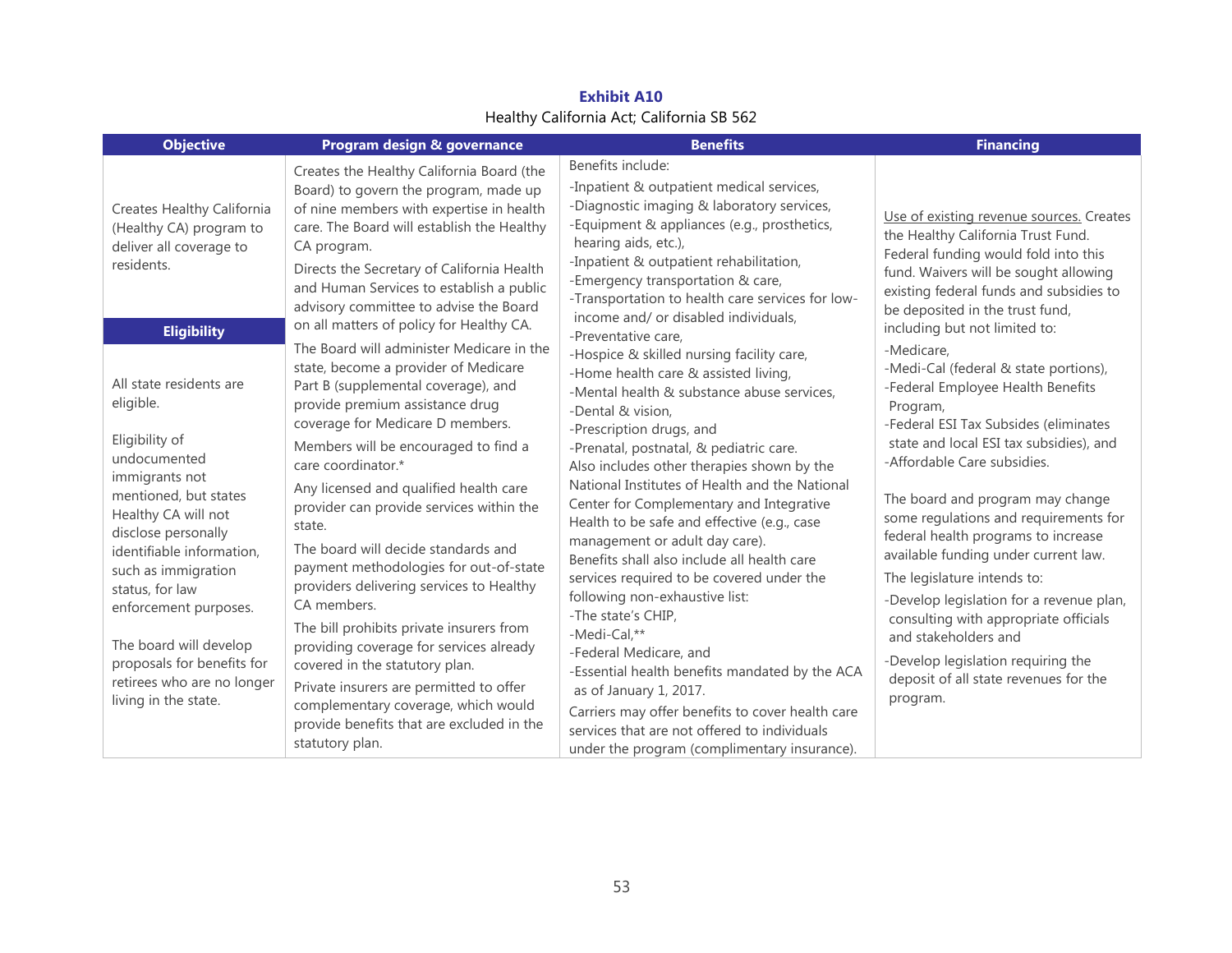| <b>Provider characteristics</b>                                                                                                                                                                                                                          | <b>Fee setting</b>                                                                                                                                                                                                                                                                                                                                                                                                                                                                                                                                                                  | <b>Payment policy</b>                                                                                                                                                                                                                                                                                                                                                                                                                                                            | <b>Quality &amp; provider standards</b>                                                                                                                                                                                                                                                                                                                                                              |                                                                                                                                                              |                                                                                                                                                                                                                                                                                                                                                                                                                                                                  |
|----------------------------------------------------------------------------------------------------------------------------------------------------------------------------------------------------------------------------------------------------------|-------------------------------------------------------------------------------------------------------------------------------------------------------------------------------------------------------------------------------------------------------------------------------------------------------------------------------------------------------------------------------------------------------------------------------------------------------------------------------------------------------------------------------------------------------------------------------------|----------------------------------------------------------------------------------------------------------------------------------------------------------------------------------------------------------------------------------------------------------------------------------------------------------------------------------------------------------------------------------------------------------------------------------------------------------------------------------|------------------------------------------------------------------------------------------------------------------------------------------------------------------------------------------------------------------------------------------------------------------------------------------------------------------------------------------------------------------------------------------------------|--------------------------------------------------------------------------------------------------------------------------------------------------------------|------------------------------------------------------------------------------------------------------------------------------------------------------------------------------------------------------------------------------------------------------------------------------------------------------------------------------------------------------------------------------------------------------------------------------------------------------------------|
| Both private not-for-profit<br>and for-profit "entities"<br>allowed.<br>Members choose any<br>participating provider<br>from which to receive<br>services.<br>Members do not need a<br>referral from care<br>coordinator to see an<br>eligible provider. | Board determines a "reasonable" rate for<br>providing efficient care. Board engages<br>in "good faith negotiations" with<br>representatives to establish rates for<br>health care services, prescription, and<br>non-prescription drugs.<br>Participating Providers cannot charge<br>higher rates to patients or a third party.<br>Rates should encourage efficient<br>provision and adequate/accessible<br>supply of services.<br>Payment methodologies and rates shall<br>include a distinct component of<br>reimbursement for direct and indirect<br>graduate medical education. | Fee-for-service "unless and until" the<br>board establishes a different method.<br>Care coordination is not fee-for-service.<br>Providers are reimbursed only if the<br>member is enrolled with a care<br>coordinator at the time of service delivery.<br>Integrated health care delivery systems,<br>[defined as 'a provider organization<br>thatis fully integrated operationally and<br>clinically to provide a broad range of<br>health care services'], essential community | the following:<br>members,<br>as regulations that promote:<br>responsibilities,<br>wellness,<br>Civil Rights Act),                                                                                                                                                                                                                                                                                   | and fairness in administrative<br>-Eliminating health disparities,<br>providers, and group medical practices<br>-Accessibility of care, including those with | Board sets standards for care coordinators<br>and health care organizations (HCOs).Board<br>will create requirements and standards for<br>-Scope, quality, and accessibility of services,<br>-Relations between HCOs or providers and<br>-Relations between HCOs and providers such<br>-Simplification, transparency, uniformity,<br>-In-person care, efficient and effective<br>services, quality assurance, and public<br>-Nondiscrimination of members (Unruh |
| <b>Miscellaneous</b>                                                                                                                                                                                                                                     | <b>Cost sharing</b>                                                                                                                                                                                                                                                                                                                                                                                                                                                                                                                                                                 | can choose to receive a capitated<br>operating budget or non-capitated                                                                                                                                                                                                                                                                                                                                                                                                           | a disability or language barriers,                                                                                                                                                                                                                                                                                                                                                                   |                                                                                                                                                              |                                                                                                                                                                                                                                                                                                                                                                                                                                                                  |
| The act does not prohibit,<br>require, or limit any<br>employment benefits.                                                                                                                                                                              | Members will not have to pay any<br>premium, copayment, coinsurance,<br>deductible, or any other forms of cost<br>sharing. No enrollment or membership<br>fee.                                                                                                                                                                                                                                                                                                                                                                                                                      | operating budget that pays for services.<br>Payments to for-profit entities "will not be<br>calculated to accommodate the<br>generation of profit, revenue for<br>dividends, or other return on investment<br>or the payment of taxes that would not be<br>paid for a not-for-profit entity."                                                                                                                                                                                    | -Providing services with cultural<br>competence<br>-Participating providers are required to share<br>information necessary for reviewing<br>utilization, quality, cost containment, and<br>accessibility.<br>To maintain approval, care coordinators and<br>HCOs must renew status per Board<br>requirements and provide the Board with<br>data for an evaluation of quality, outcomes,<br>and cost. |                                                                                                                                                              |                                                                                                                                                                                                                                                                                                                                                                                                                                                                  |

Notes:

Source: [The Healthy California Act 2017 SB-562.](https://www.healthycaliforniaact.org/legislation/)

\* Care coordination includes managing, referring to, locating, coordinating, and monitoring health care services for the member to assure that all medically necessary health care services are made available to and are effectively used by the member in a timely manner, consistent with patient autonomy. A care coordinator may be a health care practitioner, a health care organization, or entity licensed to provide care (e.g., long-term care).

\*\*Medi-Cal = the state's Medicaid program.

The Board = The Healthy California Board. Healthy CA = Healthy California. HCO = Health care organization.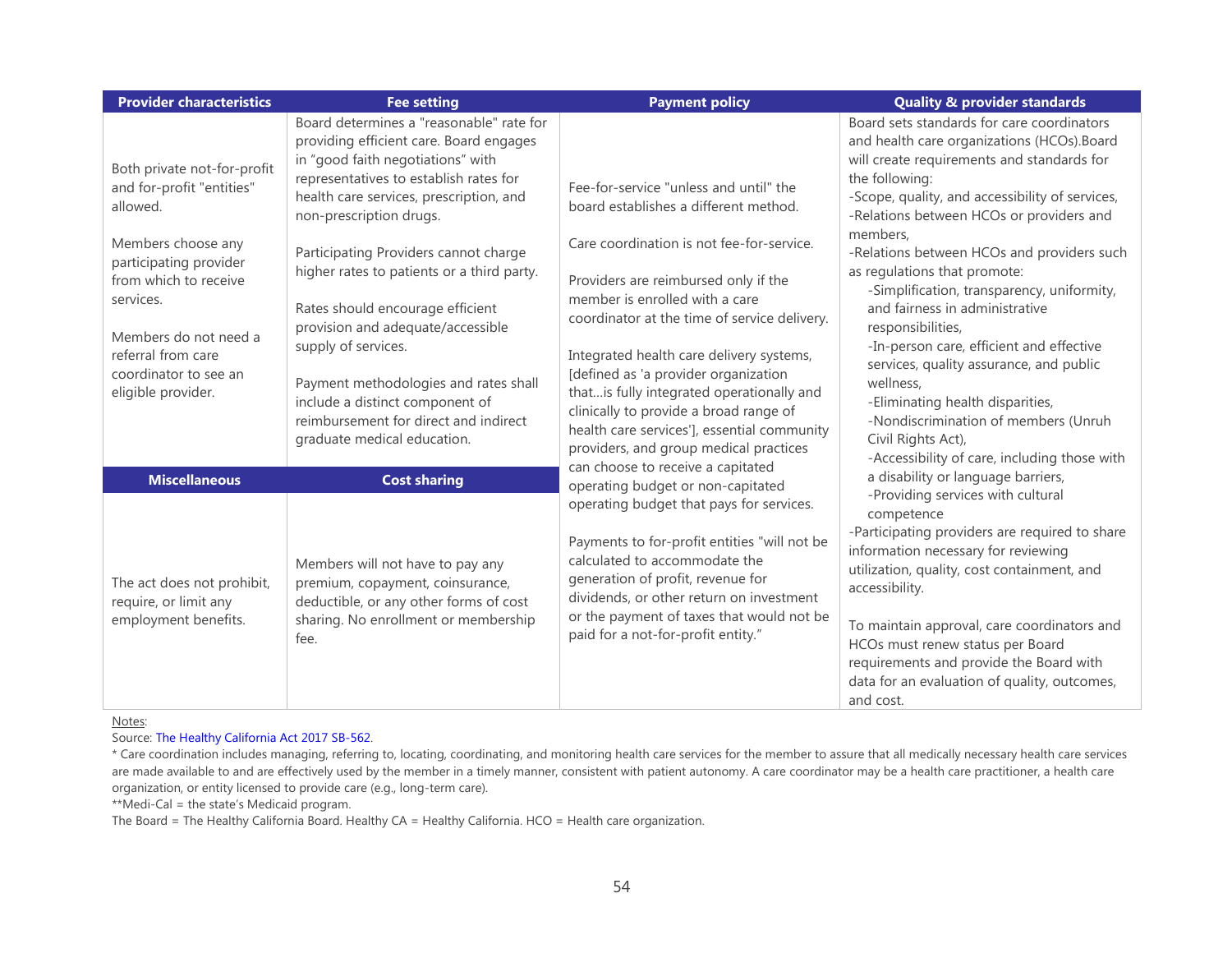| Declares access to high-quality health care a<br>Establishes Green Mountain Care Board (GMCB), which will operate as a partnership<br>with consumers, employers, health care professionals, hospitals, and the state and<br>responsibility of the state.<br>The legislature intends<br>to provide a plan with<br>federal government.<br>at least an actuarial<br>Establishes a universal, publicly financed health<br>coverage program (Green Mountain Health<br>Board membership: There will be a chair and four members. Up to nine positions from<br>value of 87%.<br>Care or GMC) for all Vermont residents.<br>the department of banking, insurance, securities, and health care administration will be<br>transferred to the GMCB.<br>Services Covered<br>Board duties: The GMCB will oversee the health care payment and service delivery<br>GMC will operate as a public-private<br>include:<br>partnership between the state of Vermont and<br>reform. The GMCB sets a three-year budget for GMC.<br>-Primary care,<br>a strong private sector partner.<br>-Preventive care,<br>-Chronic care,<br>Prior to implementation, the Board must confirm:<br><b>Eligibility</b><br>-Coverage for each resident will be provided at an actuarial value of at least 80%,<br>-Acute episodic care,<br>All Vermont residents are eligible.<br>-The program will not negatively impact Vermont's economy and financing is<br>-Hospital services, and<br>sustainable,<br>-The services covered<br>In accordance to federal law, the health benefit<br>-Any anticipated reduction in administrative costs,<br>in the lowest cost<br>exchange can offer:<br>-Cost-containment efforts will reduce per capita health spending, and<br>plan by private<br>-Benefits to individuals and employers not<br>-Reimbursement levels will aim to recruit & retain quality health care professionals.<br>insurers in the small<br>considered "qualified" according to ACA<br>group market on<br>requirements and as defined in Act 48,<br>Establishes Vermont Health Benefit Exchange (HBE).<br>January 1, 2011.<br>-Medicaid benefits to eligible individuals,<br>-The commissioner will try to contract with at least two insurers if at least two insurers<br>-Medicare benefits to eligible individuals, and<br>are interested in participating in the HBE.<br>The GMCB will consider<br>-Benefits to state and municipal employees.<br>- Multi-state plans will also have the opportunity to participate in the exchange as<br>whether to include<br>required by the ACA.<br>dental, vision, hearing,<br>Non-residents will be billed for services<br>-The HBE shall establish a navigator program to assist individuals and employers in<br>and long-term care.<br>received in Vermont.<br>enrolling.<br>Benefits for Medicaid.<br>GMC will contract with "outside entities" to<br>CHIP, or Medicare<br>The Secretary of Administration will make recommendations on the following:<br>establish mechanisms for members to receive<br>-Methods and statutory changes for integrating Medicaid, Medicare, private insurance,<br>eligible individuals will<br>necessary services while temporarily out of the<br>associations, state employees, and municipal employees into the Health Benefit<br>include those benefits<br>state.<br>Exchange and GMC.<br>guaranteed by law and<br>-Whether private insurers should be allowed to provide supplemental insurance or<br>any additional GMC<br>Requests a report summarizing potential costs<br>through Green Mountain Care.<br>benefits.<br>for providing GMC to undocumented | <b>Objectives</b> | Program design & governance | <b>Benefits</b> |
|--------------------------------------------------------------------------------------------------------------------------------------------------------------------------------------------------------------------------------------------------------------------------------------------------------------------------------------------------------------------------------------------------------------------------------------------------------------------------------------------------------------------------------------------------------------------------------------------------------------------------------------------------------------------------------------------------------------------------------------------------------------------------------------------------------------------------------------------------------------------------------------------------------------------------------------------------------------------------------------------------------------------------------------------------------------------------------------------------------------------------------------------------------------------------------------------------------------------------------------------------------------------------------------------------------------------------------------------------------------------------------------------------------------------------------------------------------------------------------------------------------------------------------------------------------------------------------------------------------------------------------------------------------------------------------------------------------------------------------------------------------------------------------------------------------------------------------------------------------------------------------------------------------------------------------------------------------------------------------------------------------------------------------------------------------------------------------------------------------------------------------------------------------------------------------------------------------------------------------------------------------------------------------------------------------------------------------------------------------------------------------------------------------------------------------------------------------------------------------------------------------------------------------------------------------------------------------------------------------------------------------------------------------------------------------------------------------------------------------------------------------------------------------------------------------------------------------------------------------------------------------------------------------------------------------------------------------------------------------------------------------------------------------------------------------------------------------------------------------------------------------------------------------------------------------------------------------------------------------------------------------------------------------------------------------------------------------------------------------------------------------------------------------------------------------------------------------------------------------------------------------------------------------------------------------------------------------------------------------------------|-------------------|-----------------------------|-----------------|
|                                                                                                                                                                                                                                                                                                                                                                                                                                                                                                                                                                                                                                                                                                                                                                                                                                                                                                                                                                                                                                                                                                                                                                                                                                                                                                                                                                                                                                                                                                                                                                                                                                                                                                                                                                                                                                                                                                                                                                                                                                                                                                                                                                                                                                                                                                                                                                                                                                                                                                                                                                                                                                                                                                                                                                                                                                                                                                                                                                                                                                                                                                                                                                                                                                                                                                                                                                                                                                                                                                                                                                                                                    |                   |                             |                 |
|                                                                                                                                                                                                                                                                                                                                                                                                                                                                                                                                                                                                                                                                                                                                                                                                                                                                                                                                                                                                                                                                                                                                                                                                                                                                                                                                                                                                                                                                                                                                                                                                                                                                                                                                                                                                                                                                                                                                                                                                                                                                                                                                                                                                                                                                                                                                                                                                                                                                                                                                                                                                                                                                                                                                                                                                                                                                                                                                                                                                                                                                                                                                                                                                                                                                                                                                                                                                                                                                                                                                                                                                                    |                   |                             |                 |
|                                                                                                                                                                                                                                                                                                                                                                                                                                                                                                                                                                                                                                                                                                                                                                                                                                                                                                                                                                                                                                                                                                                                                                                                                                                                                                                                                                                                                                                                                                                                                                                                                                                                                                                                                                                                                                                                                                                                                                                                                                                                                                                                                                                                                                                                                                                                                                                                                                                                                                                                                                                                                                                                                                                                                                                                                                                                                                                                                                                                                                                                                                                                                                                                                                                                                                                                                                                                                                                                                                                                                                                                                    |                   |                             |                 |
|                                                                                                                                                                                                                                                                                                                                                                                                                                                                                                                                                                                                                                                                                                                                                                                                                                                                                                                                                                                                                                                                                                                                                                                                                                                                                                                                                                                                                                                                                                                                                                                                                                                                                                                                                                                                                                                                                                                                                                                                                                                                                                                                                                                                                                                                                                                                                                                                                                                                                                                                                                                                                                                                                                                                                                                                                                                                                                                                                                                                                                                                                                                                                                                                                                                                                                                                                                                                                                                                                                                                                                                                                    |                   |                             |                 |
|                                                                                                                                                                                                                                                                                                                                                                                                                                                                                                                                                                                                                                                                                                                                                                                                                                                                                                                                                                                                                                                                                                                                                                                                                                                                                                                                                                                                                                                                                                                                                                                                                                                                                                                                                                                                                                                                                                                                                                                                                                                                                                                                                                                                                                                                                                                                                                                                                                                                                                                                                                                                                                                                                                                                                                                                                                                                                                                                                                                                                                                                                                                                                                                                                                                                                                                                                                                                                                                                                                                                                                                                                    |                   |                             |                 |
|                                                                                                                                                                                                                                                                                                                                                                                                                                                                                                                                                                                                                                                                                                                                                                                                                                                                                                                                                                                                                                                                                                                                                                                                                                                                                                                                                                                                                                                                                                                                                                                                                                                                                                                                                                                                                                                                                                                                                                                                                                                                                                                                                                                                                                                                                                                                                                                                                                                                                                                                                                                                                                                                                                                                                                                                                                                                                                                                                                                                                                                                                                                                                                                                                                                                                                                                                                                                                                                                                                                                                                                                                    |                   |                             |                 |
|                                                                                                                                                                                                                                                                                                                                                                                                                                                                                                                                                                                                                                                                                                                                                                                                                                                                                                                                                                                                                                                                                                                                                                                                                                                                                                                                                                                                                                                                                                                                                                                                                                                                                                                                                                                                                                                                                                                                                                                                                                                                                                                                                                                                                                                                                                                                                                                                                                                                                                                                                                                                                                                                                                                                                                                                                                                                                                                                                                                                                                                                                                                                                                                                                                                                                                                                                                                                                                                                                                                                                                                                                    |                   |                             |                 |
|                                                                                                                                                                                                                                                                                                                                                                                                                                                                                                                                                                                                                                                                                                                                                                                                                                                                                                                                                                                                                                                                                                                                                                                                                                                                                                                                                                                                                                                                                                                                                                                                                                                                                                                                                                                                                                                                                                                                                                                                                                                                                                                                                                                                                                                                                                                                                                                                                                                                                                                                                                                                                                                                                                                                                                                                                                                                                                                                                                                                                                                                                                                                                                                                                                                                                                                                                                                                                                                                                                                                                                                                                    |                   |                             |                 |
|                                                                                                                                                                                                                                                                                                                                                                                                                                                                                                                                                                                                                                                                                                                                                                                                                                                                                                                                                                                                                                                                                                                                                                                                                                                                                                                                                                                                                                                                                                                                                                                                                                                                                                                                                                                                                                                                                                                                                                                                                                                                                                                                                                                                                                                                                                                                                                                                                                                                                                                                                                                                                                                                                                                                                                                                                                                                                                                                                                                                                                                                                                                                                                                                                                                                                                                                                                                                                                                                                                                                                                                                                    |                   |                             |                 |
|                                                                                                                                                                                                                                                                                                                                                                                                                                                                                                                                                                                                                                                                                                                                                                                                                                                                                                                                                                                                                                                                                                                                                                                                                                                                                                                                                                                                                                                                                                                                                                                                                                                                                                                                                                                                                                                                                                                                                                                                                                                                                                                                                                                                                                                                                                                                                                                                                                                                                                                                                                                                                                                                                                                                                                                                                                                                                                                                                                                                                                                                                                                                                                                                                                                                                                                                                                                                                                                                                                                                                                                                                    |                   |                             |                 |
|                                                                                                                                                                                                                                                                                                                                                                                                                                                                                                                                                                                                                                                                                                                                                                                                                                                                                                                                                                                                                                                                                                                                                                                                                                                                                                                                                                                                                                                                                                                                                                                                                                                                                                                                                                                                                                                                                                                                                                                                                                                                                                                                                                                                                                                                                                                                                                                                                                                                                                                                                                                                                                                                                                                                                                                                                                                                                                                                                                                                                                                                                                                                                                                                                                                                                                                                                                                                                                                                                                                                                                                                                    |                   |                             |                 |
|                                                                                                                                                                                                                                                                                                                                                                                                                                                                                                                                                                                                                                                                                                                                                                                                                                                                                                                                                                                                                                                                                                                                                                                                                                                                                                                                                                                                                                                                                                                                                                                                                                                                                                                                                                                                                                                                                                                                                                                                                                                                                                                                                                                                                                                                                                                                                                                                                                                                                                                                                                                                                                                                                                                                                                                                                                                                                                                                                                                                                                                                                                                                                                                                                                                                                                                                                                                                                                                                                                                                                                                                                    |                   |                             |                 |
|                                                                                                                                                                                                                                                                                                                                                                                                                                                                                                                                                                                                                                                                                                                                                                                                                                                                                                                                                                                                                                                                                                                                                                                                                                                                                                                                                                                                                                                                                                                                                                                                                                                                                                                                                                                                                                                                                                                                                                                                                                                                                                                                                                                                                                                                                                                                                                                                                                                                                                                                                                                                                                                                                                                                                                                                                                                                                                                                                                                                                                                                                                                                                                                                                                                                                                                                                                                                                                                                                                                                                                                                                    |                   |                             |                 |
|                                                                                                                                                                                                                                                                                                                                                                                                                                                                                                                                                                                                                                                                                                                                                                                                                                                                                                                                                                                                                                                                                                                                                                                                                                                                                                                                                                                                                                                                                                                                                                                                                                                                                                                                                                                                                                                                                                                                                                                                                                                                                                                                                                                                                                                                                                                                                                                                                                                                                                                                                                                                                                                                                                                                                                                                                                                                                                                                                                                                                                                                                                                                                                                                                                                                                                                                                                                                                                                                                                                                                                                                                    |                   |                             |                 |
|                                                                                                                                                                                                                                                                                                                                                                                                                                                                                                                                                                                                                                                                                                                                                                                                                                                                                                                                                                                                                                                                                                                                                                                                                                                                                                                                                                                                                                                                                                                                                                                                                                                                                                                                                                                                                                                                                                                                                                                                                                                                                                                                                                                                                                                                                                                                                                                                                                                                                                                                                                                                                                                                                                                                                                                                                                                                                                                                                                                                                                                                                                                                                                                                                                                                                                                                                                                                                                                                                                                                                                                                                    |                   |                             |                 |
|                                                                                                                                                                                                                                                                                                                                                                                                                                                                                                                                                                                                                                                                                                                                                                                                                                                                                                                                                                                                                                                                                                                                                                                                                                                                                                                                                                                                                                                                                                                                                                                                                                                                                                                                                                                                                                                                                                                                                                                                                                                                                                                                                                                                                                                                                                                                                                                                                                                                                                                                                                                                                                                                                                                                                                                                                                                                                                                                                                                                                                                                                                                                                                                                                                                                                                                                                                                                                                                                                                                                                                                                                    |                   |                             |                 |
|                                                                                                                                                                                                                                                                                                                                                                                                                                                                                                                                                                                                                                                                                                                                                                                                                                                                                                                                                                                                                                                                                                                                                                                                                                                                                                                                                                                                                                                                                                                                                                                                                                                                                                                                                                                                                                                                                                                                                                                                                                                                                                                                                                                                                                                                                                                                                                                                                                                                                                                                                                                                                                                                                                                                                                                                                                                                                                                                                                                                                                                                                                                                                                                                                                                                                                                                                                                                                                                                                                                                                                                                                    |                   |                             |                 |
|                                                                                                                                                                                                                                                                                                                                                                                                                                                                                                                                                                                                                                                                                                                                                                                                                                                                                                                                                                                                                                                                                                                                                                                                                                                                                                                                                                                                                                                                                                                                                                                                                                                                                                                                                                                                                                                                                                                                                                                                                                                                                                                                                                                                                                                                                                                                                                                                                                                                                                                                                                                                                                                                                                                                                                                                                                                                                                                                                                                                                                                                                                                                                                                                                                                                                                                                                                                                                                                                                                                                                                                                                    |                   |                             |                 |
|                                                                                                                                                                                                                                                                                                                                                                                                                                                                                                                                                                                                                                                                                                                                                                                                                                                                                                                                                                                                                                                                                                                                                                                                                                                                                                                                                                                                                                                                                                                                                                                                                                                                                                                                                                                                                                                                                                                                                                                                                                                                                                                                                                                                                                                                                                                                                                                                                                                                                                                                                                                                                                                                                                                                                                                                                                                                                                                                                                                                                                                                                                                                                                                                                                                                                                                                                                                                                                                                                                                                                                                                                    |                   |                             |                 |
|                                                                                                                                                                                                                                                                                                                                                                                                                                                                                                                                                                                                                                                                                                                                                                                                                                                                                                                                                                                                                                                                                                                                                                                                                                                                                                                                                                                                                                                                                                                                                                                                                                                                                                                                                                                                                                                                                                                                                                                                                                                                                                                                                                                                                                                                                                                                                                                                                                                                                                                                                                                                                                                                                                                                                                                                                                                                                                                                                                                                                                                                                                                                                                                                                                                                                                                                                                                                                                                                                                                                                                                                                    |                   |                             |                 |
|                                                                                                                                                                                                                                                                                                                                                                                                                                                                                                                                                                                                                                                                                                                                                                                                                                                                                                                                                                                                                                                                                                                                                                                                                                                                                                                                                                                                                                                                                                                                                                                                                                                                                                                                                                                                                                                                                                                                                                                                                                                                                                                                                                                                                                                                                                                                                                                                                                                                                                                                                                                                                                                                                                                                                                                                                                                                                                                                                                                                                                                                                                                                                                                                                                                                                                                                                                                                                                                                                                                                                                                                                    |                   |                             |                 |
|                                                                                                                                                                                                                                                                                                                                                                                                                                                                                                                                                                                                                                                                                                                                                                                                                                                                                                                                                                                                                                                                                                                                                                                                                                                                                                                                                                                                                                                                                                                                                                                                                                                                                                                                                                                                                                                                                                                                                                                                                                                                                                                                                                                                                                                                                                                                                                                                                                                                                                                                                                                                                                                                                                                                                                                                                                                                                                                                                                                                                                                                                                                                                                                                                                                                                                                                                                                                                                                                                                                                                                                                                    |                   |                             |                 |
|                                                                                                                                                                                                                                                                                                                                                                                                                                                                                                                                                                                                                                                                                                                                                                                                                                                                                                                                                                                                                                                                                                                                                                                                                                                                                                                                                                                                                                                                                                                                                                                                                                                                                                                                                                                                                                                                                                                                                                                                                                                                                                                                                                                                                                                                                                                                                                                                                                                                                                                                                                                                                                                                                                                                                                                                                                                                                                                                                                                                                                                                                                                                                                                                                                                                                                                                                                                                                                                                                                                                                                                                                    |                   |                             |                 |
|                                                                                                                                                                                                                                                                                                                                                                                                                                                                                                                                                                                                                                                                                                                                                                                                                                                                                                                                                                                                                                                                                                                                                                                                                                                                                                                                                                                                                                                                                                                                                                                                                                                                                                                                                                                                                                                                                                                                                                                                                                                                                                                                                                                                                                                                                                                                                                                                                                                                                                                                                                                                                                                                                                                                                                                                                                                                                                                                                                                                                                                                                                                                                                                                                                                                                                                                                                                                                                                                                                                                                                                                                    |                   |                             |                 |
|                                                                                                                                                                                                                                                                                                                                                                                                                                                                                                                                                                                                                                                                                                                                                                                                                                                                                                                                                                                                                                                                                                                                                                                                                                                                                                                                                                                                                                                                                                                                                                                                                                                                                                                                                                                                                                                                                                                                                                                                                                                                                                                                                                                                                                                                                                                                                                                                                                                                                                                                                                                                                                                                                                                                                                                                                                                                                                                                                                                                                                                                                                                                                                                                                                                                                                                                                                                                                                                                                                                                                                                                                    |                   |                             |                 |
|                                                                                                                                                                                                                                                                                                                                                                                                                                                                                                                                                                                                                                                                                                                                                                                                                                                                                                                                                                                                                                                                                                                                                                                                                                                                                                                                                                                                                                                                                                                                                                                                                                                                                                                                                                                                                                                                                                                                                                                                                                                                                                                                                                                                                                                                                                                                                                                                                                                                                                                                                                                                                                                                                                                                                                                                                                                                                                                                                                                                                                                                                                                                                                                                                                                                                                                                                                                                                                                                                                                                                                                                                    |                   |                             |                 |
|                                                                                                                                                                                                                                                                                                                                                                                                                                                                                                                                                                                                                                                                                                                                                                                                                                                                                                                                                                                                                                                                                                                                                                                                                                                                                                                                                                                                                                                                                                                                                                                                                                                                                                                                                                                                                                                                                                                                                                                                                                                                                                                                                                                                                                                                                                                                                                                                                                                                                                                                                                                                                                                                                                                                                                                                                                                                                                                                                                                                                                                                                                                                                                                                                                                                                                                                                                                                                                                                                                                                                                                                                    |                   |                             |                 |
|                                                                                                                                                                                                                                                                                                                                                                                                                                                                                                                                                                                                                                                                                                                                                                                                                                                                                                                                                                                                                                                                                                                                                                                                                                                                                                                                                                                                                                                                                                                                                                                                                                                                                                                                                                                                                                                                                                                                                                                                                                                                                                                                                                                                                                                                                                                                                                                                                                                                                                                                                                                                                                                                                                                                                                                                                                                                                                                                                                                                                                                                                                                                                                                                                                                                                                                                                                                                                                                                                                                                                                                                                    |                   |                             |                 |
|                                                                                                                                                                                                                                                                                                                                                                                                                                                                                                                                                                                                                                                                                                                                                                                                                                                                                                                                                                                                                                                                                                                                                                                                                                                                                                                                                                                                                                                                                                                                                                                                                                                                                                                                                                                                                                                                                                                                                                                                                                                                                                                                                                                                                                                                                                                                                                                                                                                                                                                                                                                                                                                                                                                                                                                                                                                                                                                                                                                                                                                                                                                                                                                                                                                                                                                                                                                                                                                                                                                                                                                                                    |                   |                             |                 |
|                                                                                                                                                                                                                                                                                                                                                                                                                                                                                                                                                                                                                                                                                                                                                                                                                                                                                                                                                                                                                                                                                                                                                                                                                                                                                                                                                                                                                                                                                                                                                                                                                                                                                                                                                                                                                                                                                                                                                                                                                                                                                                                                                                                                                                                                                                                                                                                                                                                                                                                                                                                                                                                                                                                                                                                                                                                                                                                                                                                                                                                                                                                                                                                                                                                                                                                                                                                                                                                                                                                                                                                                                    |                   |                             |                 |
|                                                                                                                                                                                                                                                                                                                                                                                                                                                                                                                                                                                                                                                                                                                                                                                                                                                                                                                                                                                                                                                                                                                                                                                                                                                                                                                                                                                                                                                                                                                                                                                                                                                                                                                                                                                                                                                                                                                                                                                                                                                                                                                                                                                                                                                                                                                                                                                                                                                                                                                                                                                                                                                                                                                                                                                                                                                                                                                                                                                                                                                                                                                                                                                                                                                                                                                                                                                                                                                                                                                                                                                                                    |                   |                             |                 |
|                                                                                                                                                                                                                                                                                                                                                                                                                                                                                                                                                                                                                                                                                                                                                                                                                                                                                                                                                                                                                                                                                                                                                                                                                                                                                                                                                                                                                                                                                                                                                                                                                                                                                                                                                                                                                                                                                                                                                                                                                                                                                                                                                                                                                                                                                                                                                                                                                                                                                                                                                                                                                                                                                                                                                                                                                                                                                                                                                                                                                                                                                                                                                                                                                                                                                                                                                                                                                                                                                                                                                                                                                    |                   |                             |                 |
| GMC enrollees may elect to maintain supplemental health insurance.                                                                                                                                                                                                                                                                                                                                                                                                                                                                                                                                                                                                                                                                                                                                                                                                                                                                                                                                                                                                                                                                                                                                                                                                                                                                                                                                                                                                                                                                                                                                                                                                                                                                                                                                                                                                                                                                                                                                                                                                                                                                                                                                                                                                                                                                                                                                                                                                                                                                                                                                                                                                                                                                                                                                                                                                                                                                                                                                                                                                                                                                                                                                                                                                                                                                                                                                                                                                                                                                                                                                                 | immigrants.       |                             |                 |

#### **Exhibit A11** Vermont's Green Mountain Care; Act 48 (2011)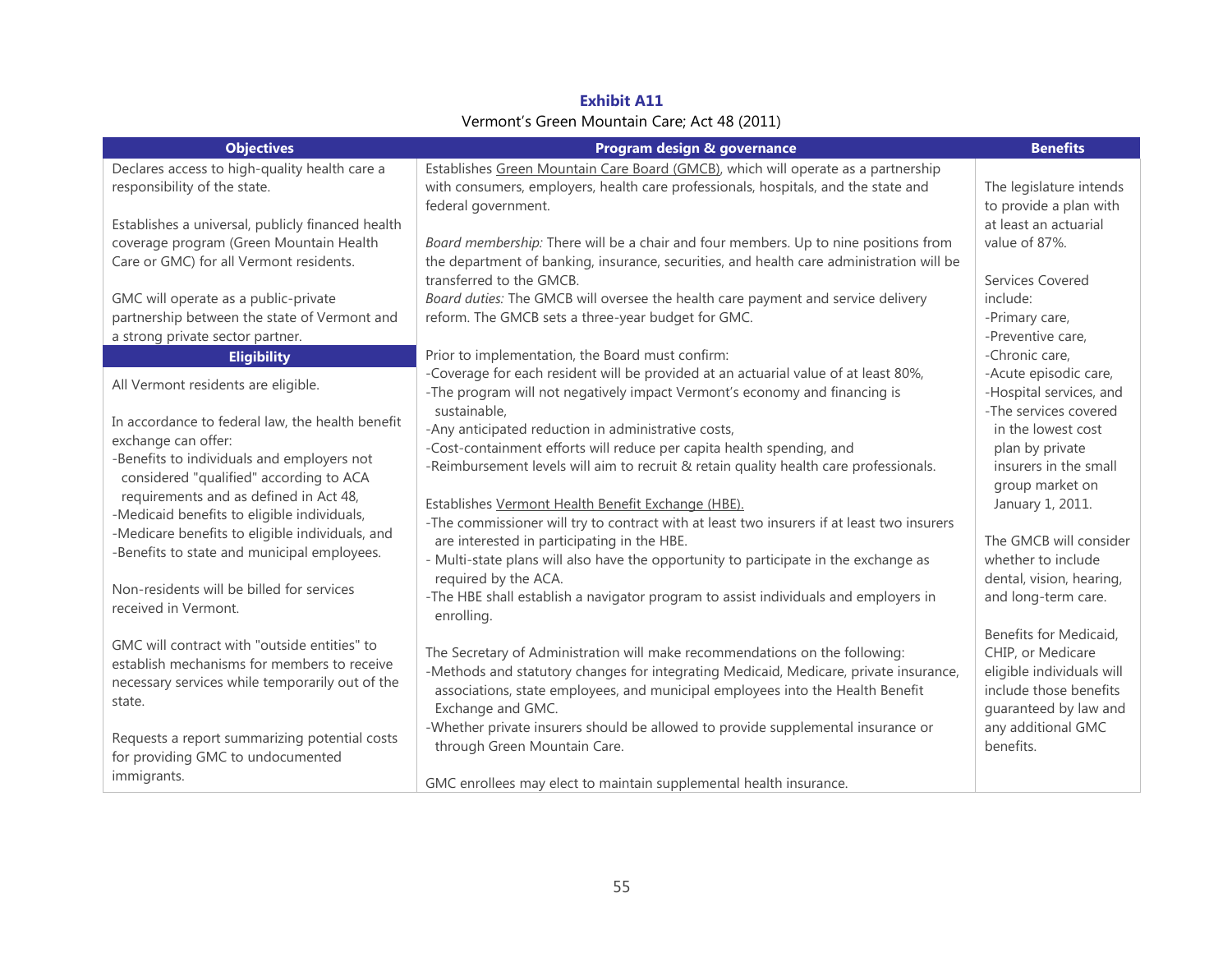| <b>Provider Characteristics</b>                                                                               | <b>Financing</b>                                                                                                                                                                                                                                                                                                                                                                                     | <b>Fee Setting</b>                                                                                                                                                                             |
|---------------------------------------------------------------------------------------------------------------|------------------------------------------------------------------------------------------------------------------------------------------------------------------------------------------------------------------------------------------------------------------------------------------------------------------------------------------------------------------------------------------------------|------------------------------------------------------------------------------------------------------------------------------------------------------------------------------------------------|
|                                                                                                               | GMC will use a "single payment system" to provide health benefits.                                                                                                                                                                                                                                                                                                                                   |                                                                                                                                                                                                |
| Vermonters will be able to<br>choose their providers.<br><b>Cost Sharing</b>                                  | Two financing plans will be prepared for the appropriate committees:<br>-One plan will recommend financing mechanisms for coverage without receiving a<br>Section 1332 ACA* waiver, and<br>-One plan will recommend financing mechanisms for achieving a public-private universal<br>health care system and recommendations on providing coverage to nonresidents<br>employed by Vermont businesses. | The GMCB will set "reasonable rates"<br>for health care professionals and other<br>actors in the health care system. The<br>board will facilitate the negotiation<br>process for rate setting. |
|                                                                                                               | Pursuant to these requirements, the following financing mechanisms were introduced in<br>a 2014 report.**<br>Use of existing revenue sources                                                                                                                                                                                                                                                         | Changes in payment rates must be<br>included in an annual report to the<br>legislature.                                                                                                        |
| The GMCB will consider:<br>-Whether or not to<br>implement cost sharing,                                      | Federal revenues. Under the ACA Section 1332 waiver, Vermont would receive pass-<br>through funding equal to the aggregate amount of the premium tax credits and cost-<br>sharing reduction payments that would have otherwise been paid under the ACA. The<br>government would continue receiving matched state Medicaid funding.                                                                   | In determining rates the GMCB will<br>consider:<br>-Legitimate cost differences of services<br>and                                                                                             |
| -Whether cost-sharing<br>should be "income-                                                                   | State revenues. Existing state revenue funding Medicaid will fund GMC. However, a<br>reduction in Medicaid funds is expected due to the elimination of the following:                                                                                                                                                                                                                                | -The supply of health care professionals<br>in underserved areas.                                                                                                                              |
| sensitized,"<br>-The relationship between<br>cost-sharing and access<br>to care, and<br>-Waiving cost-sharing | -Tax on private health insurance claims and<br>-Employer assessment on employers not providing coverage, with uninsured employees,<br>with employees on Medicaid, or employees purchasing coverage through Vermont<br>Health Connect. <sup>^</sup>                                                                                                                                                   | The commissioner of banking,<br>insurance, securities, and health care<br>must receive approval from the GMCB<br>before approving a general health                                             |
| requirements for<br>primary, preventive, and<br>palliative care and some                                      | New revenue sources. GMC taxes would replace private insurance premiums. Two<br>sources comprise these taxes.                                                                                                                                                                                                                                                                                        | policy rate increase. The commissioner<br>will determine whether rates are:<br>-"Affordable;"                                                                                                  |
| cases of chronic care.                                                                                        | Payroll tax. An 11.5% rate on wages up equal to or less than \$200,000 would be<br>imposed, deductible from federal wages. Self-employed Vermonters would be exempt<br>from this tax.                                                                                                                                                                                                                | -Promoting high quality;<br>-Promoting access; and<br>-Just, fair, and equitable.                                                                                                              |
|                                                                                                               | Public premium. This replaces private insurance premiums. It is calculated as a<br>percentage of AGI corresponding to federal poverty level (FPL) brackets. The minimum<br>contribution begins where Medicaid eligibility ends, at 138% FPL (tax=2.5% AGI); the<br>maximum is 9.5% of AGI at the 400% FPL level. Taxpayers above 400% FPL pay a flat<br>\$27,500 maximum tax.                        | The commissioner has the authority to<br>refuse rates.                                                                                                                                         |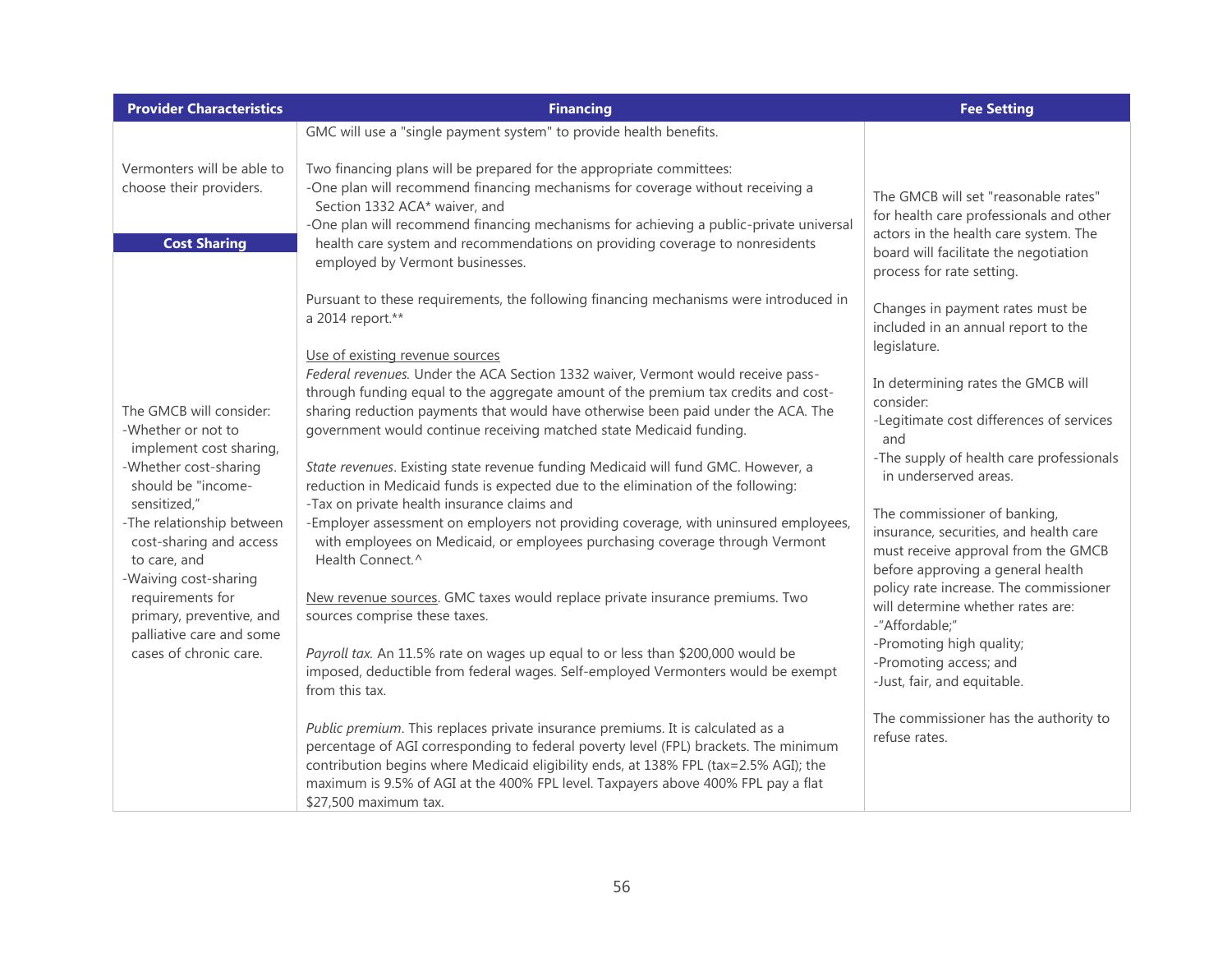| Other cost containment strategies & utilization management                                                                                                                                                                                                                                                                                                                                                                               | <b>Payment policy</b>                                                                                                                                                                          |
|------------------------------------------------------------------------------------------------------------------------------------------------------------------------------------------------------------------------------------------------------------------------------------------------------------------------------------------------------------------------------------------------------------------------------------------|------------------------------------------------------------------------------------------------------------------------------------------------------------------------------------------------|
| The Health Benefit Exchange may consider mechanisms to simplify and unify administrative procedures for health<br>insurers and other entities offering health services. These mechanisms could include:<br>-Contracting with a single entity for administration and management of plans,<br>-Requiring particular software for administrative work, or<br>-Requiring insurers to conform to a set of standards.                          |                                                                                                                                                                                                |
| In offering qualified health plans, insurers must:<br>-Use a uniform enrollment form and descriptions provided by commission of health access and commissioner of<br>banking, insurance, securities, and health care;<br>-Obtain premium approval through a rate review process;<br>-Submit appropriate documentation justifying premium increases prior to implementation.                                                              | GMCB will oversee payment reform.<br>In doing so, it will consider the<br>following payment methods:<br>-Cost containment targets,<br>-Global payments,<br>-Global budgets,                    |
| To contain costs, GMC will:<br>-Provide incentives to avoid preventable health conditions and avoid unnecessary emergency room visits.<br>-Utilize innovative payment methods,<br>-Encourage managing health services through the Blueprint for Health, and<br>-Reduce administrative costs.                                                                                                                                             | -Risk-adjusted capitated payments,<br>-Bundled payments, and<br>-Fee for service, among others.<br>Service paid through capitation<br>should be "broad and                                     |
| Single formulary. The Department of Vermont Health Access (DVHA)^^ will provide:<br>-Recommendations for a single prescription drug formulary for all payers with some variations for Medicaid<br>members,<br>-Mechanisms for negotiating prices with the single formulary, and<br>-Management rules "aligned with Medicare to the extent possible, to minimize administrative burdens and promote<br>uniformity of benefit management." | comprehensive." Examples include:<br>-Prescription drugs;<br>-Diagnostic services;<br>-Acute and sub-acute home<br>services;<br>-Hospital, mental, and substance<br>abuse health services; and |
| Prior authorization. The GMCB will consider compensating providers for completing prior authorization requests and<br>exempting some services from requiring prior authorization commissioner will determine whether rates are:<br>-"Affordable;"<br>-Promoting high quality;<br>-Promoting access; and<br>-Just, fair, and equitable.                                                                                                   | -Services from a licensed<br>practitioner.                                                                                                                                                     |
| The commissioner has the authority to refuse rates.                                                                                                                                                                                                                                                                                                                                                                                      |                                                                                                                                                                                                |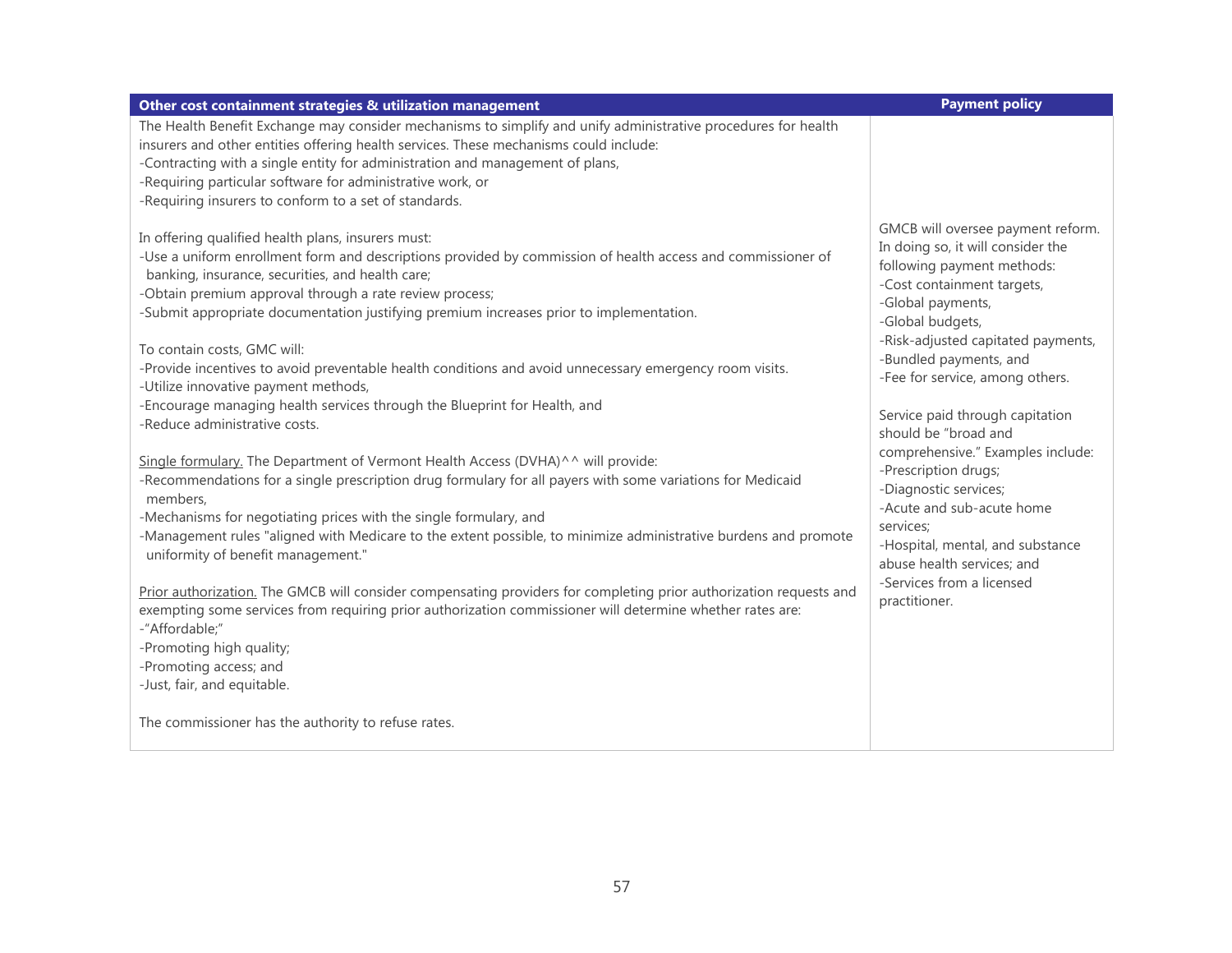| <b>Quality &amp; provider standards</b>                                                                                                                                                                                                                                           | <b>Miscellaneous</b>                                                                                                                 |
|-----------------------------------------------------------------------------------------------------------------------------------------------------------------------------------------------------------------------------------------------------------------------------------|--------------------------------------------------------------------------------------------------------------------------------------|
| The Exchange will assign a quality and wellness rating for each plan offered.                                                                                                                                                                                                     |                                                                                                                                      |
| The Exchange will provide consumers and professionals with satisfaction surveys or other evaluation tools to inform necessary<br>stakeholders of performance                                                                                                                      |                                                                                                                                      |
| Plans can only be on the Exchange after the Commissioner has decided that offering the plan "is in the best interest of<br>individuals and qualified employers," a decision based on based on affordability, quality, accessibility, and promotion of<br>wellness and prevention. | Questions will be added to a household<br>health insurance survey for the Department<br>of Banking, Insurance, Securities, and       |
| Qualified health plans for the Exchange must:                                                                                                                                                                                                                                     | Health Care Administration can determine<br>how many respondents moved to Vermont                                                    |
| -Meet established requirements regarding prevention, quality, and wellness, including:<br>-Standards for marketing practices,                                                                                                                                                     | for health services.                                                                                                                 |
| -Providers in underserved areas.<br>-Services to promote access for underserved individuals or communities,<br>-Quality improvement,                                                                                                                                              | Establishes efforts to create a health care<br>workforce development strategic plan that<br>would include recommendations regarding: |
| -Information on quality measures for performance, and<br>-Include joint quality improvements activities with other plans.<br>-Meet the standards for participation in Blueprint for Health, ^ ^ ^                                                                                 | -Capacity issues of healthcare workforce                                                                                             |
| -Meet ACA requirements for deductibles (at least silver level coverage)                                                                                                                                                                                                           | and delivery system;<br>-Education, training, recruitment and<br>retention of health care professionals;                             |
| Health insurers must:<br>-Use a uniform enrollment form,                                                                                                                                                                                                                          | -Factors hindering recruitment and<br>retention; and                                                                                 |
| -Abide by the insurance and consumer requirements, including:<br>-Be approved by the premium rate review process and                                                                                                                                                              | -Availability of state and federal funds for<br>workforce development.                                                               |
| -Offer at least one silver level plan;<br>-Premium prices cannot vary depending on who sells the plan, and<br>-If requested, insurers must offer information on cost sharing amounts to consumers.                                                                                |                                                                                                                                      |
| The Commissioner and other health care groups will develop community reports that compare hospitals across quality and<br>financial indicators.                                                                                                                                   |                                                                                                                                      |
| Gives responsibility to the Board of Nursing, Board of Medical Practice, and the Office of Professional Regulation for reviewing<br>and recommending changes of regulations and procedures that could be contributing to primary care shortages.                                  |                                                                                                                                      |

Notes:

Source: [An act relating to a universal and unified health](https://legislature.vermont.gov/assets/Documents/2012/Docs/ACTS/ACT048/ACT048%20As%20Enacted.pdf) system Act 48.

\* For an explanation of Section 1332 Waivers, see Appendix II.

\*\* See Office of Governor Peter Shumlin. (2014). [Green Mountain Care: A Comprehensive Model for Building Vermont's Universal Health Care System.](http://hcr.vermont.gov/sites/hcr/files/pdfs/GMC%20FINAL%20REPORT%20123014.pdf) This report fulfilled the 2011 law's requirement that the Executive Branch develop a plan for financing and operating GMC. However, this report followed the governor's announcement that GMC was not financially feasible. Thus, while the report explains the financing plan for funding GMC, it was never adopted.

^ [Vermont Health Connect](https://info.healthconnect.vermont.gov/About_Us) is the state's health insurance marketplace, or exchange, created per the ACA.

^^ Th[e Department of Vermont Health Access \(DVHA\)](http://ovha.vermont.gov/) is responsible for the management of Vermont's publicly funded health insurance programs.

^^^ [Blueprint for Health](https://blueprintforhealth.vermont.gov/about-blueprint) is a statewide, community-led initiative made up of a network of medical homes, community health teams, and other programs.

AGI = adjusted gross income. GMC = Green Mountain Care. GMCB or "the Board" = Green Mountain Care Board. "The Exchange" = Vermont Health Exchange.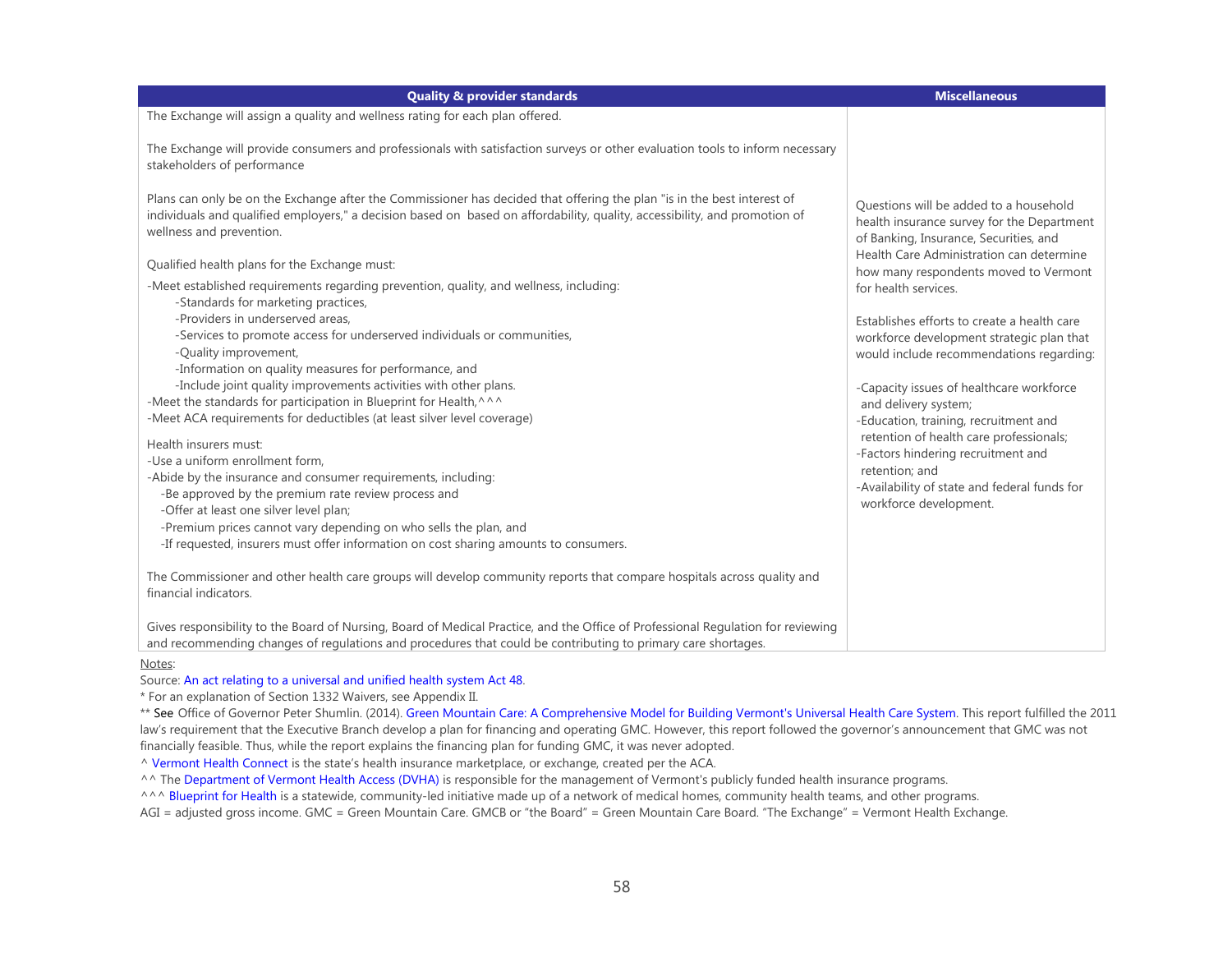| Program design & governance                                                                                                                                                                                                                                                                                                                                                                                                                                                                                                                                                                                                                                                                                                                                                                                                                                                                                                                                                                                                                                                                                                                                                                                                                                                                                                                                     |
|-----------------------------------------------------------------------------------------------------------------------------------------------------------------------------------------------------------------------------------------------------------------------------------------------------------------------------------------------------------------------------------------------------------------------------------------------------------------------------------------------------------------------------------------------------------------------------------------------------------------------------------------------------------------------------------------------------------------------------------------------------------------------------------------------------------------------------------------------------------------------------------------------------------------------------------------------------------------------------------------------------------------------------------------------------------------------------------------------------------------------------------------------------------------------------------------------------------------------------------------------------------------------------------------------------------------------------------------------------------------|
| The Commissioner of Health (the Commissioner) does the following:<br>-Establishes and implements an enrollment period,<br>-Establishes regulations for recognizing and paying out-of-state providers delivering out-of-state services<br>-Approves and makes regulations or amendments for enforcement of the program, and<br>-Can regulate eligibility requirements, increase benefits for federally matched programs, or restructure                                                                                                                                                                                                                                                                                                                                                                                                                                                                                                                                                                                                                                                                                                                                                                                                                                                                                                                          |
| The Commissioner shall contract with not-for-profit organizations to:<br>-Assist consumers in selecting a provider or health care organization,<br>-Assist health care providers to participate in the program, and<br>-Provide care coordinator** assistance to individuals and entities providing or seeking to provide care                                                                                                                                                                                                                                                                                                                                                                                                                                                                                                                                                                                                                                                                                                                                                                                                                                                                                                                                                                                                                                  |
| Establishes the New York Health Board of Trustees (the Board). The Board is comprised of 29 trustees<br>appointed by governor. Of those, 19 appointments are based on community representation (i.e.<br>physicians, hospitals, health care advocacy, etc.), and ten appointments are based on legislative<br>The Board meets at least four times per year without compensation and create proposals for future<br>coverage of: long-term care, retiree health benefits, and workers' compensation benefits.<br>Establishes Regional Advisory Councils. Each Council will be comprised of at least 27 members. Of those,<br>nine will be appointed by the governor, and the remainder will be appointed by the governor on the<br>recommendation of legislative leadership.<br>The Councilmembers represent different health care communities (e.g., advocacy groups, health care<br>organizations, and hospitals, etc.). Duties of the Council include:<br>-Promoting public knowledge of services,<br>-Adopting/revising a health improvement plan published on the website,<br>-Publishing annual reports on the website,<br>-Holding at least four public hearings per year.<br>Members eligible for Medicare shall enroll in Parts A, B, & D. Premium assistance will be available to<br>eligible members for Part D under the federal Social Security Act. |
| Creates a temporary commission for implementation.                                                                                                                                                                                                                                                                                                                                                                                                                                                                                                                                                                                                                                                                                                                                                                                                                                                                                                                                                                                                                                                                                                                                                                                                                                                                                                              |

#### **Exhibit A12** New York Health Act; New York Assembly Bill A5062A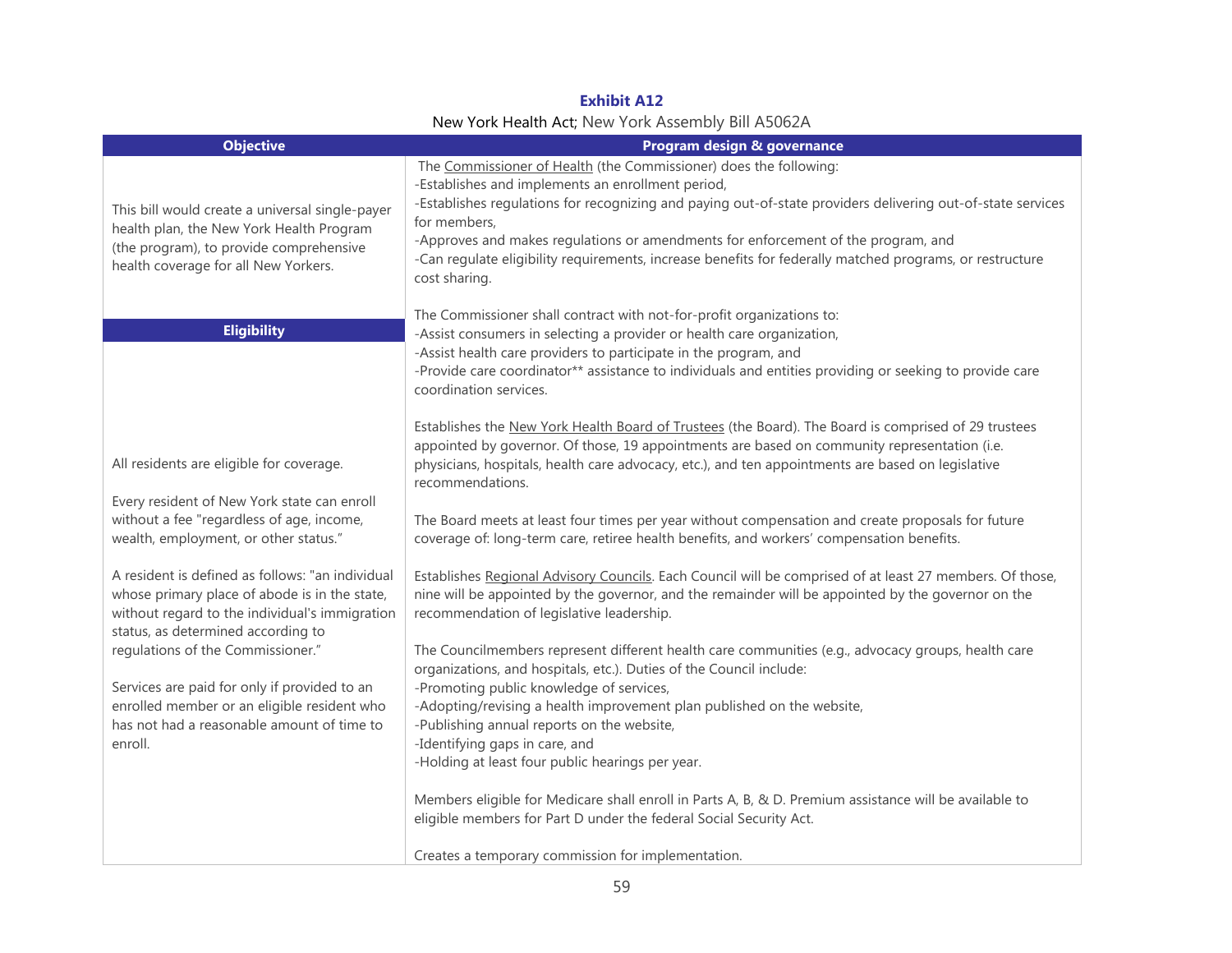| <b>Benefits</b>                                                                                                                                                                                                                                                                                                                                                                                                                                                                                                                                                                                                                                                | <b>Financing</b>                                                                                                                                                                                                                                                                                                                                                                                                                                                                                                                                                                                                                                                                                                                                                                                                                                                                                                                                                                                                                                                                                                                                                                                                                                                                                                                                                       | <b>Fee setting</b>                                                                                                                                                                                                                                                                                                                                                                                                                                                                                                                                                                                                                           | <b>Payment policy</b>                                                                                                                                                                                                                                                                                                                                                                                                                                                                                                                                                       |
|----------------------------------------------------------------------------------------------------------------------------------------------------------------------------------------------------------------------------------------------------------------------------------------------------------------------------------------------------------------------------------------------------------------------------------------------------------------------------------------------------------------------------------------------------------------------------------------------------------------------------------------------------------------|------------------------------------------------------------------------------------------------------------------------------------------------------------------------------------------------------------------------------------------------------------------------------------------------------------------------------------------------------------------------------------------------------------------------------------------------------------------------------------------------------------------------------------------------------------------------------------------------------------------------------------------------------------------------------------------------------------------------------------------------------------------------------------------------------------------------------------------------------------------------------------------------------------------------------------------------------------------------------------------------------------------------------------------------------------------------------------------------------------------------------------------------------------------------------------------------------------------------------------------------------------------------------------------------------------------------------------------------------------------------|----------------------------------------------------------------------------------------------------------------------------------------------------------------------------------------------------------------------------------------------------------------------------------------------------------------------------------------------------------------------------------------------------------------------------------------------------------------------------------------------------------------------------------------------------------------------------------------------------------------------------------------------|-----------------------------------------------------------------------------------------------------------------------------------------------------------------------------------------------------------------------------------------------------------------------------------------------------------------------------------------------------------------------------------------------------------------------------------------------------------------------------------------------------------------------------------------------------------------------------|
| Health plan provides "comprehensive<br>health coverage" including benefits<br>from:<br>-Existing federal programs,<br>-Insurance law,<br>-Civil service law, and<br>-Benefits added later to the program.<br>The program will cover temporary<br>and emergency services to eligible<br>individuals who have not had a<br>reasonable time to officially enroll.<br>Future additions to coverage include:<br>-Long-term care (proposal to be<br>developed within five years) and<br>-Folding in of retiree benefits and<br>workers' compensation.<br>Health Care Organizations (HCOs) will<br>be responsible for part of all of a<br>member's entitled services. | New revenue. Two new taxes, called premiums,<br>will be established and phased-in gradually.<br>Payroll premium. All income subject to the<br>Medicare tax will be subject to this premium.<br>This will be set as a percentage of income, with<br>higher %ages for higher income brackets<br>(progressively graduated). In this scenario,<br>-The employer pays 80% of premium (though<br>they have the option to pay 100% of premium),<br>-The employee pays 20% of premium, and<br>-Self-employed individuals pay 100% of<br>premium.<br>Non-payroll premium. This taxes upper-bracket<br>income not subject to the payroll premium, such<br>an interest, dividends, and capital gains. This<br>premium is also progressively graduated.<br>Provisions are made for cross-border employees.<br>Existing revenue. Premium revenues will be<br>deposited in the New York Heath trust fund.<br>State monies that already fund organizations or<br>programs providing health care services would<br>go into the trust fund.<br>The state will apply to deposit in the state<br>treasury federal payments for federal programs<br>funding for health care services, including<br>Medicare, Medicaid, and Family Health and Child<br>Health Plus. These payments also include funds<br>in lieu of tax credits, cost-sharing subsidies, and<br>small business tax credits. | The plan will engage in "good<br>faith negotiations" collectively<br>with representatives of health care<br>providers to set rates and<br>establish new payment<br>methodologies.<br>Payment rates will be<br>"reasonable [for] the cost of<br>efficiently providing the health<br>care service."<br>Providers cannot charge in excess<br>of negotiated fees for service<br>delivery.<br>Payment rates will be set to<br>ensure an "adequate and<br>accessible supply" of services.<br>"Payment methodologies and<br>rates shall include a distinct<br>component of reimbursement for<br>direct and indirect graduate<br>medical education." | The plan would develop alternative<br>payment methods to replace fee-for-<br>service. Suggested alternative methods<br>include global or capitated payments<br>to dis-incentivize overutilization and<br>control administrative expenses.<br>However, services will be provided on a<br>fee-for-service bases "until and unless"<br>the Board establishes a different<br>method.<br>Care Coordination* is not fee-for-<br>service.<br>Maintains competition by allowing<br>New York Health to offer and provide<br>different terms and conditions to<br>different providers |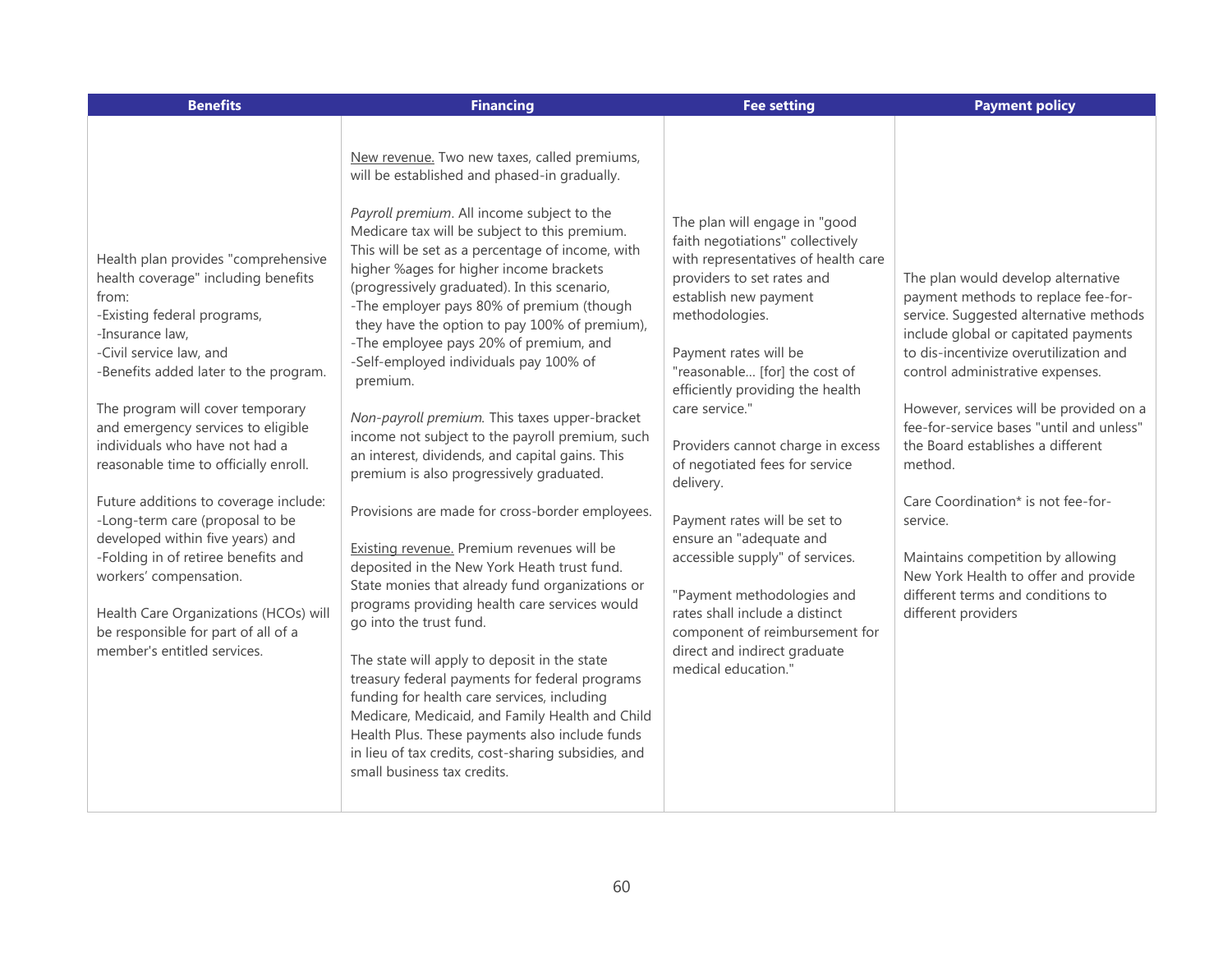|                                                                                               |                                                                                                                                                                                                                                                                                                                                                                                                                                                                                                                                                                                                                                                          |                                                                                                                                                                                                                                                                                                                                                                                                                                                                                                                                                                                                                                                                                     | <b>Other cost containment</b>                                                                                                                                                                                                                                                                                                                                                  |
|-----------------------------------------------------------------------------------------------|----------------------------------------------------------------------------------------------------------------------------------------------------------------------------------------------------------------------------------------------------------------------------------------------------------------------------------------------------------------------------------------------------------------------------------------------------------------------------------------------------------------------------------------------------------------------------------------------------------------------------------------------------------|-------------------------------------------------------------------------------------------------------------------------------------------------------------------------------------------------------------------------------------------------------------------------------------------------------------------------------------------------------------------------------------------------------------------------------------------------------------------------------------------------------------------------------------------------------------------------------------------------------------------------------------------------------------------------------------|--------------------------------------------------------------------------------------------------------------------------------------------------------------------------------------------------------------------------------------------------------------------------------------------------------------------------------------------------------------------------------|
| <b>Cost sharing</b>                                                                           | <b>Provider characteristics</b>                                                                                                                                                                                                                                                                                                                                                                                                                                                                                                                                                                                                                          | <b>Quality &amp; provider standards</b>                                                                                                                                                                                                                                                                                                                                                                                                                                                                                                                                                                                                                                             | strategies                                                                                                                                                                                                                                                                                                                                                                     |
|                                                                                               |                                                                                                                                                                                                                                                                                                                                                                                                                                                                                                                                                                                                                                                          |                                                                                                                                                                                                                                                                                                                                                                                                                                                                                                                                                                                                                                                                                     | & utilization management                                                                                                                                                                                                                                                                                                                                                       |
| Members do not have<br>to pay premiums,<br>deductibles, co-<br>payments, or co-<br>insurance. | Members choose their qualified provider,<br>assuming provider is willing and available.<br>Members have the right to change their care<br>coordinator.<br>Members can choose to receive services from<br>approved HCOs.                                                                                                                                                                                                                                                                                                                                                                                                                                  | The Commissioner shall establish standards for<br>the program and for providers, including<br>standards for the<br>-Scope, quality and accessibility of services,<br>-Relations between organizations and<br>providers, and<br>-Credentialing and participating<br>methods of payments.                                                                                                                                                                                                                                                                                                                                                                                             | Data from care coordinators and                                                                                                                                                                                                                                                                                                                                                |
| <b>Miscellaneous</b>                                                                          | Referrals are not required to receive services.                                                                                                                                                                                                                                                                                                                                                                                                                                                                                                                                                                                                          | These standards include will promote:                                                                                                                                                                                                                                                                                                                                                                                                                                                                                                                                                                                                                                               | providers will be used to evaluate                                                                                                                                                                                                                                                                                                                                             |
| Establishes a job<br>training and<br>assistance to those<br>affected by the health<br>plan.   | An HCO is a not-for-profit or governmental<br>entities that is approved by the<br>Commissioner that is an accountable care<br>organization or a Taft-Hartley fund.<br>HCOs must maintain commissioner approval<br>by renewing its status and providing required<br>data for evaluation.<br>Private insurance can still operate but cannot<br>offer the same benefits covered under the<br>New York Health Program.<br>Employers or universities can offer private<br>benefits to out-of-state employees and their<br>dependents.<br>Care coordinators are approved by the<br>program based on procedures and standards<br>developed by the Commissioner. | -Simplification, transparency, and  fairness in<br>credentialing and participation;<br>-Care coordination quality assurance and<br>appropriate use of technology;<br>-Elimination of disparities;<br>-Non-discrimination; and<br>-Accessibility for those with a disabilities and<br>language barriers as well as in the form of<br>culturally competent provision of services.<br>All entities must meet same requirements<br>regardless of "profit" status.<br>Bans agreements that would limit<br>participation, reimbursement, or scope of<br>provided services.<br>Care coordinators must renew their status and<br>provide data for quality, outcomes and cost<br>evaluation. | cost and quality of services.<br>Participating providers may need<br>to submit records for analysis of<br>cost containment, accessibility,<br>utilization, and quality assurance.<br>Each Regional Advisory Council will<br>adopt or revise a "community<br>health improvement plan" that<br>should promote knowledge of<br>available services and appropriate<br>utilization. |

#### Notes:

#### Source: [Assembly Bill A5062A.](https://www.nysenate.gov/legislation/bills/2015/A5062)

The Commissioner = The Commissioner of Health. Council(s) = Regional Advisory Council(s). The Board = The New York Health Board of Trustees. HCO = Health care organization. \*\* Care coordination includes managing, referring to, locating, coordinating, and monitoring health care services for the member to assure that all medically necessary health care services are made available to and are effectively used by the member in a timely manner, consistent with patient autonomy. A care coordinator may be a health care practitioner, a health care organization, or entity licensed to provide care (e.g., long-term care).